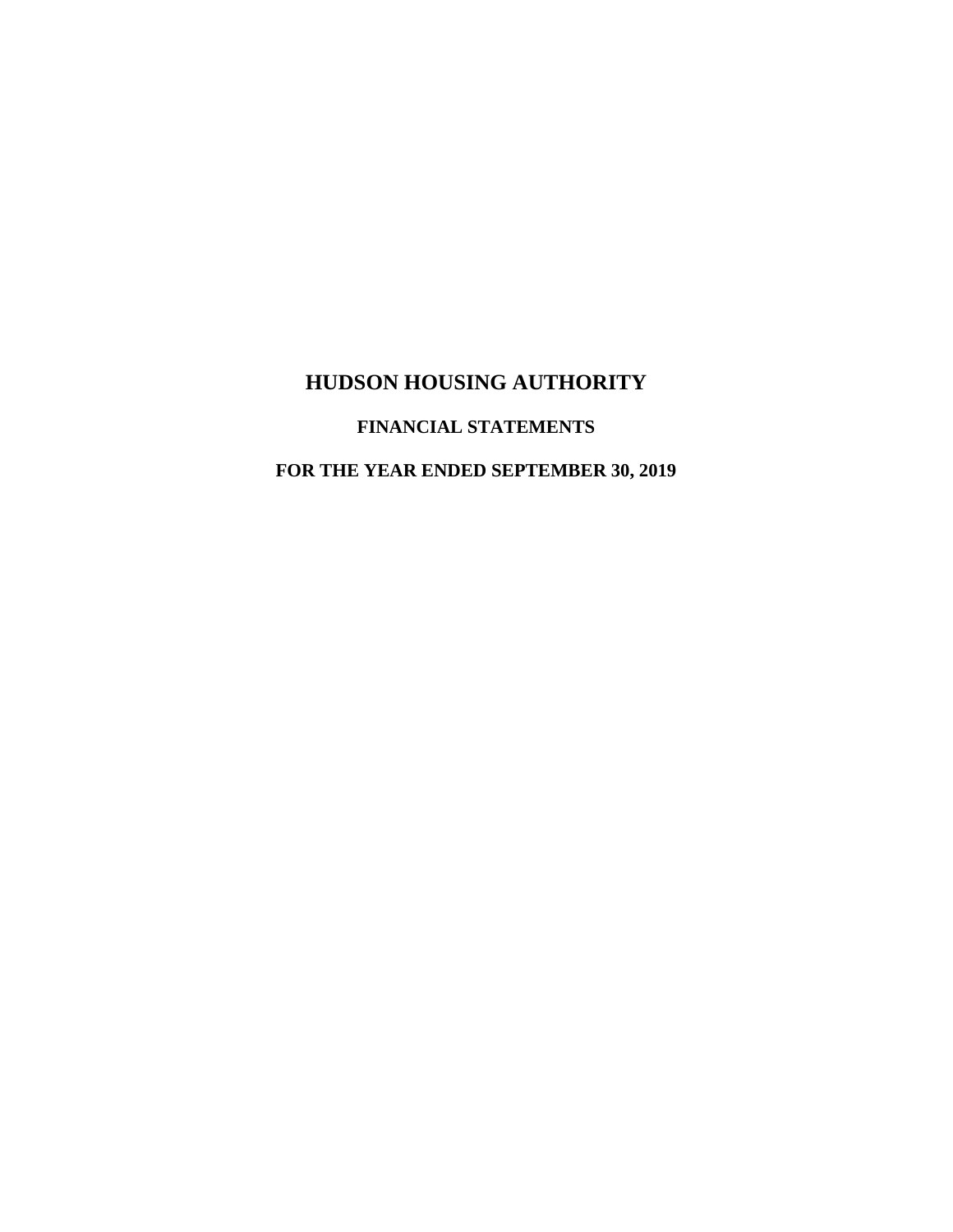## **CONTENTS**

#### **Basic Financial Statements**

# **Required Supplementary Information**

# **Supplementary Information**

| Independent Auditors' Report on Internal Control over Financial Reporting and on<br><b>Compliance and Other Matters Based on an Audit of Financial Statements</b><br><b>Independent Auditors' Report on Compliance for Each Major Federal Program</b><br>and Report on Internal Control over Compliance in Accordance with the |  |
|--------------------------------------------------------------------------------------------------------------------------------------------------------------------------------------------------------------------------------------------------------------------------------------------------------------------------------|--|
|                                                                                                                                                                                                                                                                                                                                |  |
|                                                                                                                                                                                                                                                                                                                                |  |
| <b>Independent Accountants' Report on Applying Agreed-Upon Procedures</b> 57-58                                                                                                                                                                                                                                                |  |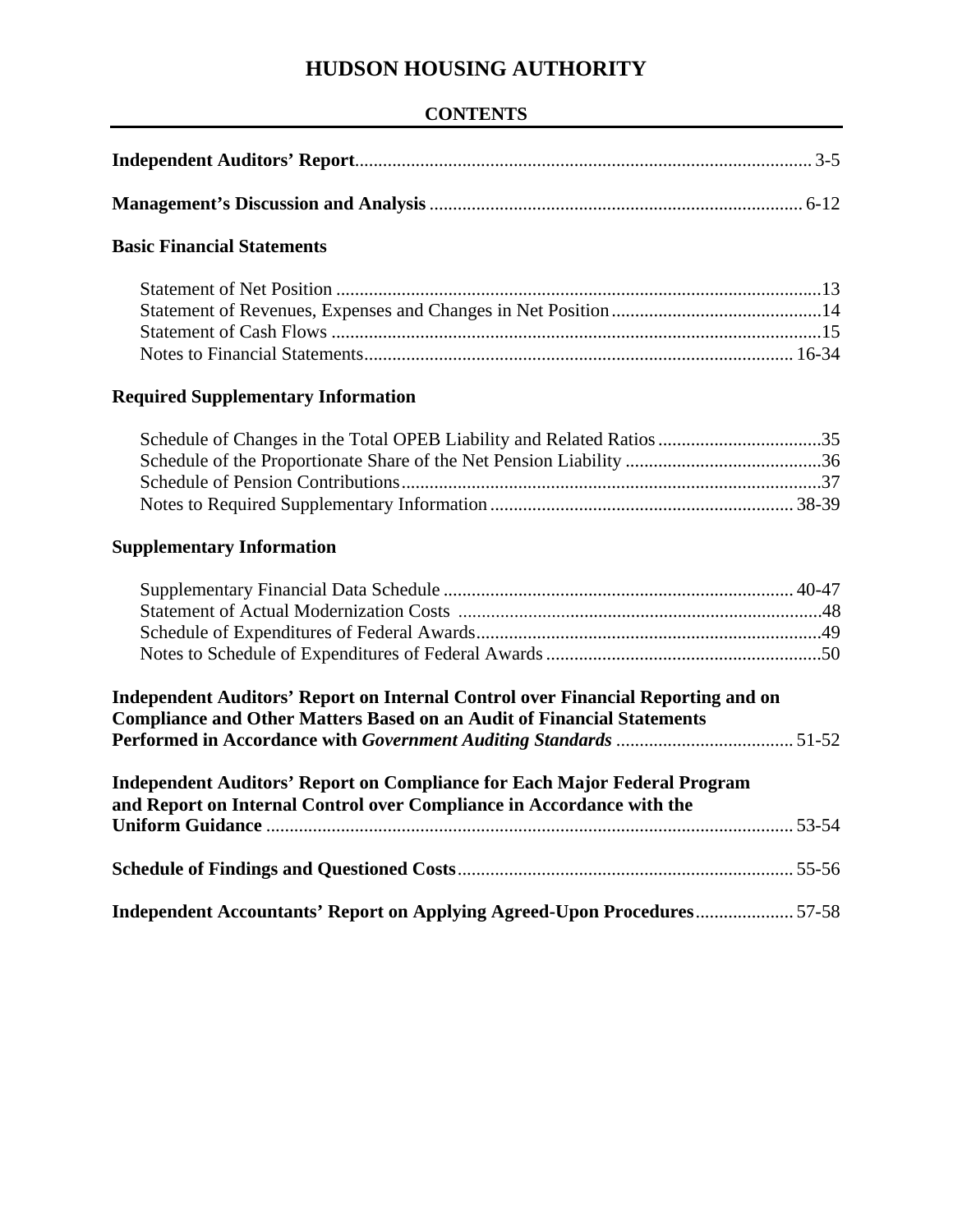

### **INDEPENDENT AUDITORS' REPORT**

To The Board of Commissioners Hudson Housing Authority Hudson, Massachusetts

#### **Report on the Financial Statements**

We have audited the accompanying financial statements of the Hudson Housing Authority, as of September 30, 2019, and for the year then ended, and the related notes to the financial statements, which collectively comprise the Hudson Housing Authority's basic financial statements as listed in the table of contents.

#### *Management's Responsibility for the Financial Statements*

Management is responsible for the preparation and fair presentation of these financial statements in accordance with accounting principles generally accepted in the United States of America; this includes the design, implementation, and maintenance of internal control relevant to the preparation and fair presentation of financial statements that are free from material misstatement, whether due to fraud or error.

### *Auditors' Responsibility*

Our responsibility is to express an opinion on these financial statements based on our audit. We conducted our audit in accordance with auditing standards generally accepted in the United States of America and the standards applicable to financial audits contained in *Government Auditing Standards*, issued by the Comptroller General of the United States. Those standards require that we plan and perform the audit to obtain reasonable assurance about whether the financial statements are free from material misstatement.

An audit involves performing procedures to obtain audit evidence about the amounts and disclosures in the financial statements. The procedures selected depend on the auditors' judgment, including the assessment of the risks of material misstatement of the financial statements, whether due to fraud or error. In making those risk assessments, the auditor considers internal control relevant to the entity's preparation and fair presentation of the financial statements in order to design audit procedures that are appropriate in the circumstances, but not for the purpose of expressing an opinion on the effectiveness of the entity's internal control. Accordingly, we express no such opinion. An audit also includes evaluating the appropriateness of accounting policies used and the reasonableness of significant accounting estimates made by management, as well as evaluating the overall presentation of the financial statements.



3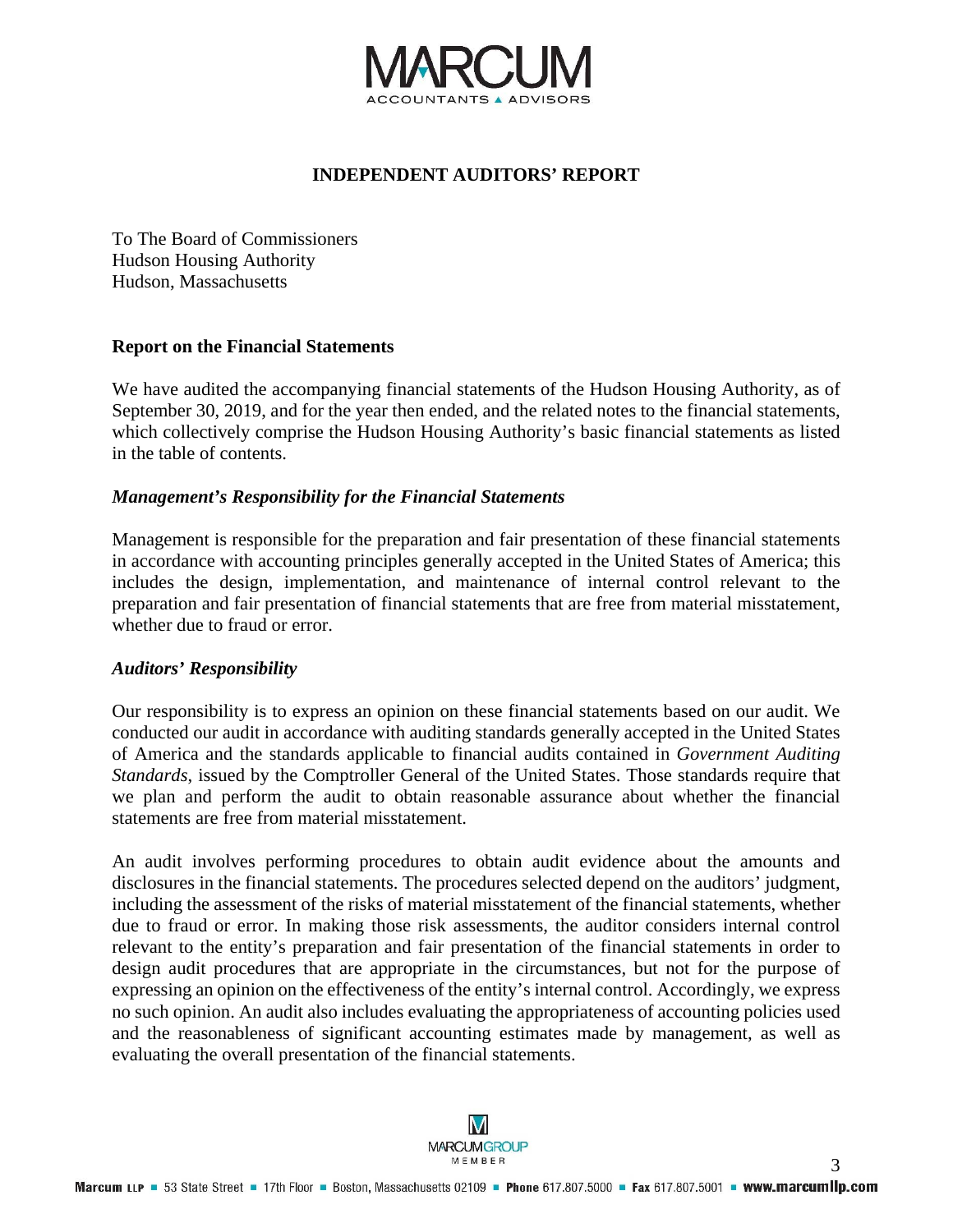We believe that the audit evidence we have obtained is sufficient and appropriate to provide a basis for our audit opinion.

## *Opinion*

In our opinion, the financial statements referred to above present fairly, in all material respects, the financial position of the Hudson Housing Authority, as of September 30, 2019, and the changes in financial position and cash flows for the year then ended in accordance with accounting principles generally accepted in the United States of America.

## *Required Supplementary Information*

Accounting principles generally accepted in the United States of America require that Management's Discussion and Analysis and the required supplementary information presented on pages 35 through 39, as listed in the table of contents, be presented to supplement the basic financial statements. Such information, although not a part of the basic financial statements, is required by the Governmental Accounting Standards Board, who considers it to be an essential part of financial reporting for placing the basic financial statements in an appropriate operational, economic, or historical context. We have applied certain limited procedures to the required supplementary information in accordance with auditing standards generally accepted in the United States of America, which consisted of inquiries of management about the methods of preparing the information and comparing the information for consistency with management's responses to our inquiries, the basic financial statements, and other knowledge we obtained during our audit of the basic financial statements. We do not express an opinion or provide any assurance on the information because the limited procedures do not provide us with evidence sufficient to express an opinion or provide any assurance.

## *Other Information*

Our audit was conducted for the purpose of forming an opinion on the financial statements that collectively comprise the Hudson Housing Authority's basic financial statements. The supplementary information on pages 40 through 48, as listed in the table of contents, and the Schedule of Expenditures of Federal Awards, as required by *Title 2 U.S.* Code of Federal Regulations (CFR) Part 200, Uniform Administrative Requirements, Cost Principles, and Audit Requirements for Federal Awards (Uniform Guidance), are presented for purposes of additional analysis and are not a required part of the basic financial statements.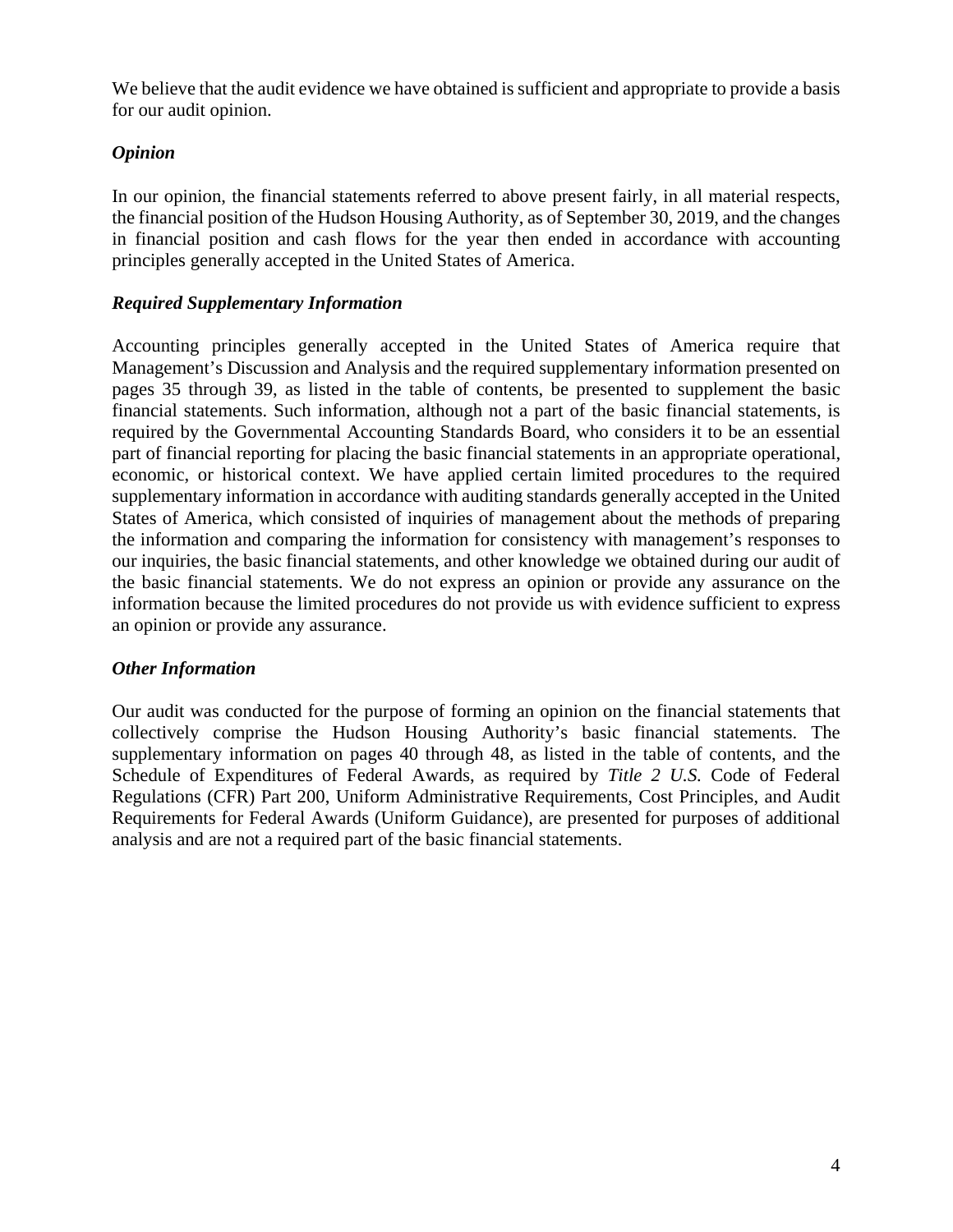The supplementary information presented on pages 40 through 48 and the Schedule of Expenditures of Federal Awards are the responsibility of management and were derived from and relate directly to the underlying accounting and other records used to prepare the basic financial statements. Such information has been subjected to the auditing procedures applied in the audit of the basic financial statements and certain additional procedures, including comparing and reconciling such information directly to the underlying accounting and other records used to prepare the basic financial statements or to the basic financial statements themselves, and other additional procedures in accordance with auditing standards generally accepted in the United States of America. In our opinion, the supplementary information presented on pages 40 through 48 and the Schedule of Expenditures of Federal Awards is fairly stated, in all material respects, in relation to the basic financial statements as a whole.

### *Other Reporting Required by Government Auditing Standards*

In accordance with *Government Auditing Standards*, we have issued our report dated October 1, 2020 on our consideration of the Hudson Housing Authority's internal control over financial reporting and our tests of its compliance with certain provisions of laws, regulations, contracts and grant agreements, and other matters. The purpose of that report is solely to describe the scope of our testing of internal control over financial reporting and compliance and the results of that testing, and not to provide an opinion on the effectiveness of the Hudson Housing Authority's internal control over financial reporting or on compliance. That report is an integral part of an audit performed in accordance with *Government Auditing Standards* in considering Hudson Housing Authority's internal control over financial reporting and compliance.

Marcum LLP

Boston, Massachusetts October 1, 2020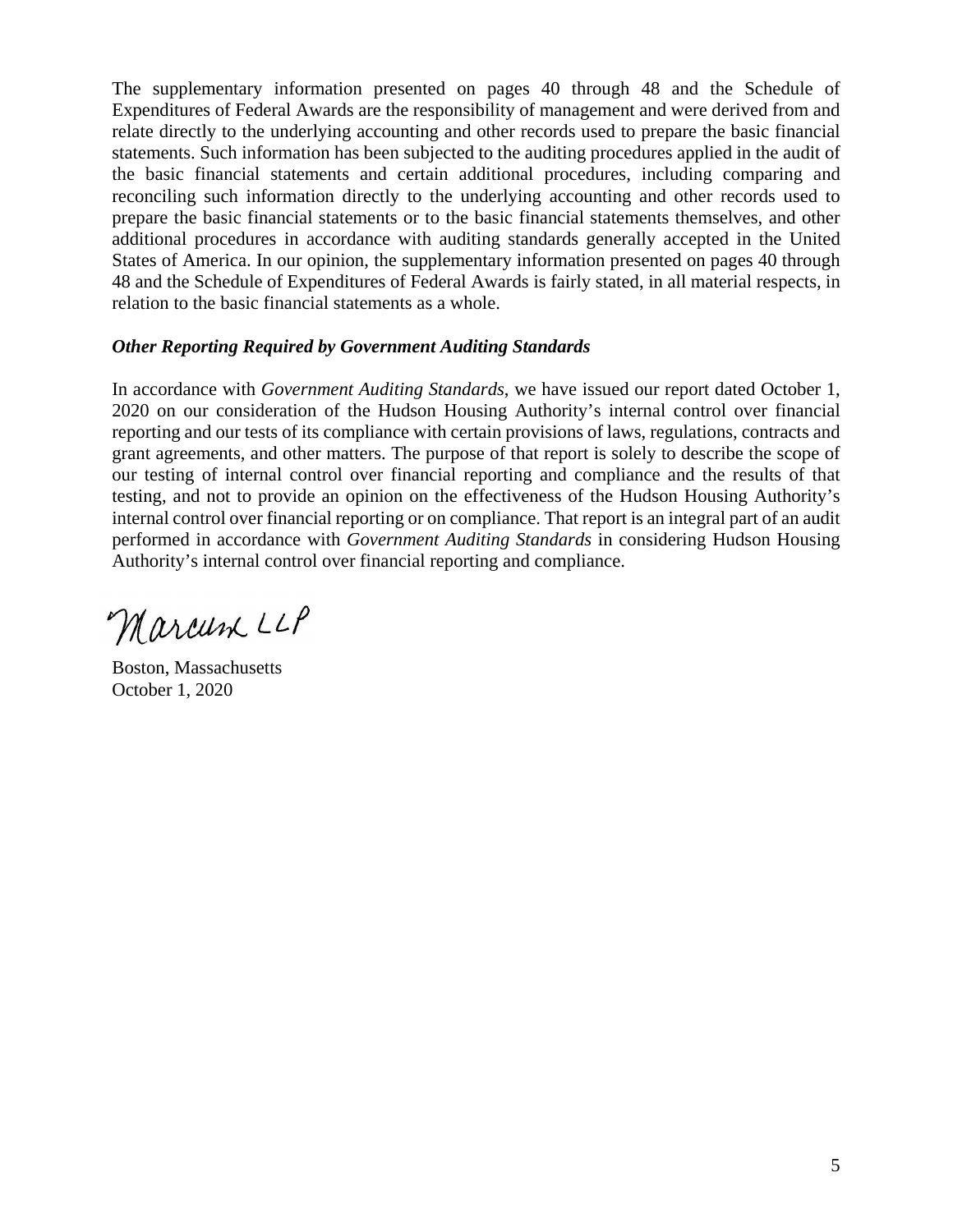## **MANAGEMENT'S DISCUSSION & ANALYSIS**

### **SEPTEMBER 30, 2019**

#### **OVERVIEW OF THE FINANCIAL STATEMENTS**

The Hudson Housing Authority (the Authority) is pleased to present its basic financial statements as of and for the year ended September 30, 2019, which have been prepared in accordance with U.S. generally accepted accounting principles (GAAP). GAAP requires the inclusion of three basic financial statements: the statement of net position; the statement of revenues, expenses, and changes in net position; and the statement of cash flows. In addition, GAAP requires the inclusion of this management's discussion and analysis (MD&A) section as required supplementary information.

The basic financial statements provide both long-term and short-term information about the Authority's overall financial condition. The basic financial statements also include notes that provide additional information.

As provided for under GAAP, the Authority uses the accrual basis of accounting to prepare its basic financial statements. Under this basis of accounting, revenues are recognized in the period in which they are earned and expenses, including depreciation and amortization, are recognized in the period in which they are incurred. All assets and liabilities associated with the operation of the Authority are included in the statement of net position.

This section of the Authority's annual financial report presents our discussion and analysis of the Authority's financial performance during the year ended September 30, 2019, with comparative data for the year ended September 30, 2018. Please read this section in conjunction with the Authority's basic financial statements, which immediately follow this section.

## **HIGHLIGHTS**

- Assets and deferred outflows of resources of the Authority exceeded liabilities and deferred inflows of resources at September 30, 2019 by \$2,460,411 (net position), representing a decrease of \$36,137 from the prior year.
- Total revenues decreased by \$63,828 from the prior year, while total expenses increased by \$272,298.
- The Authority's current ratio that measures liquidity decreased during the year from 4.99 to 4.51.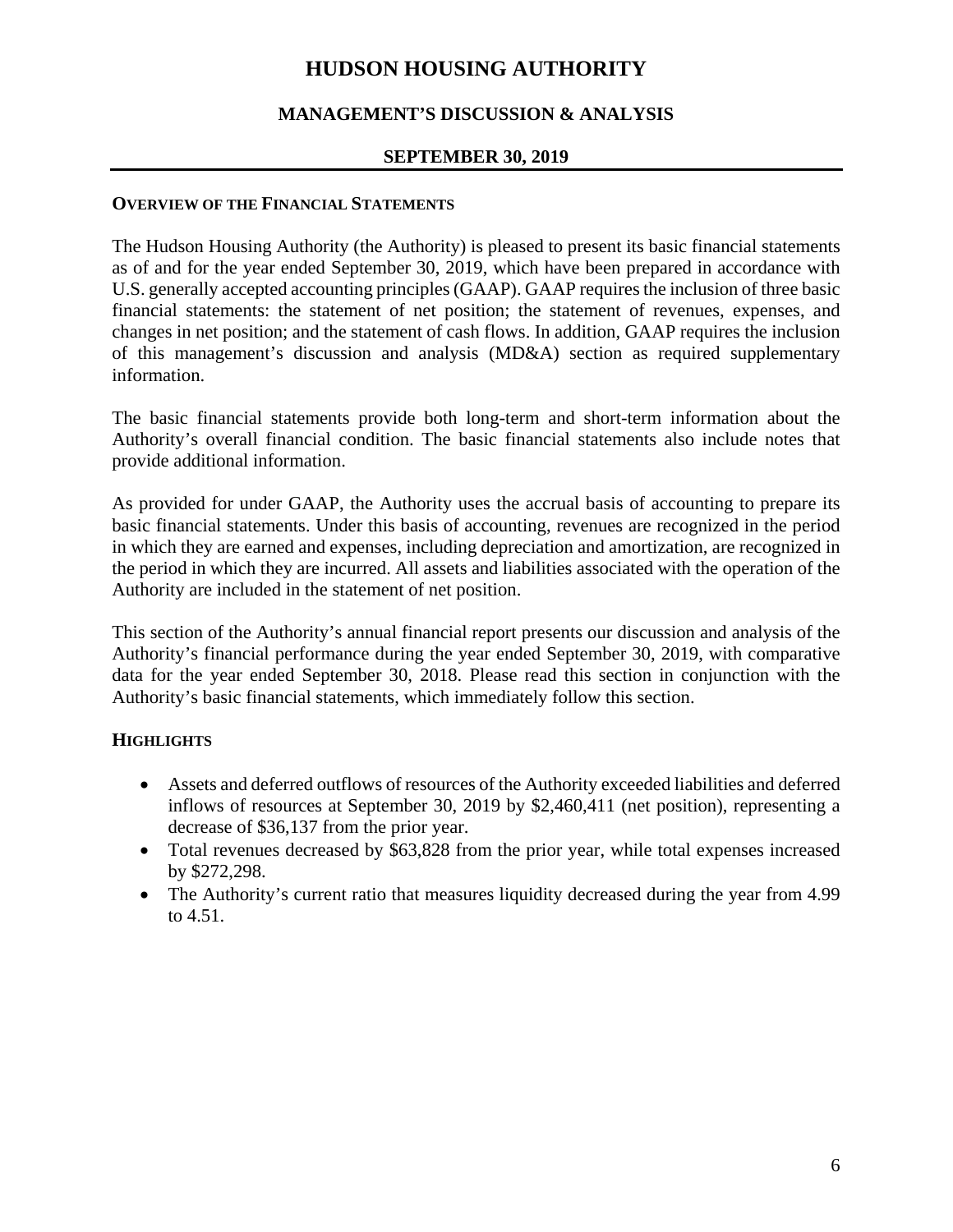#### **MANAGEMENT'S DISCUSSION & ANALYSIS**

#### **SEPTEMBER 30, 2019**

#### **OVERVIEW OF THE AUTHORITY'S OPERATIONS**

The Authority was established to provide decent and safe rental housing for eligible low-income families, the elderly, and persons with disabilities. These services are provided through the administration of the following programs:

#### Federal Programs

 Section 8 Housing Choice Voucher Program Low Rent Public Housing Program Public Housing Capital Fund Program

#### State/Local and Other Programs

 State Consolidated Housing State Chapter 689 Housing Massachusetts Rental Voucher Program State Modernization Program Business Activities

For additional information on the Authority's programs, see the notes to financial statements.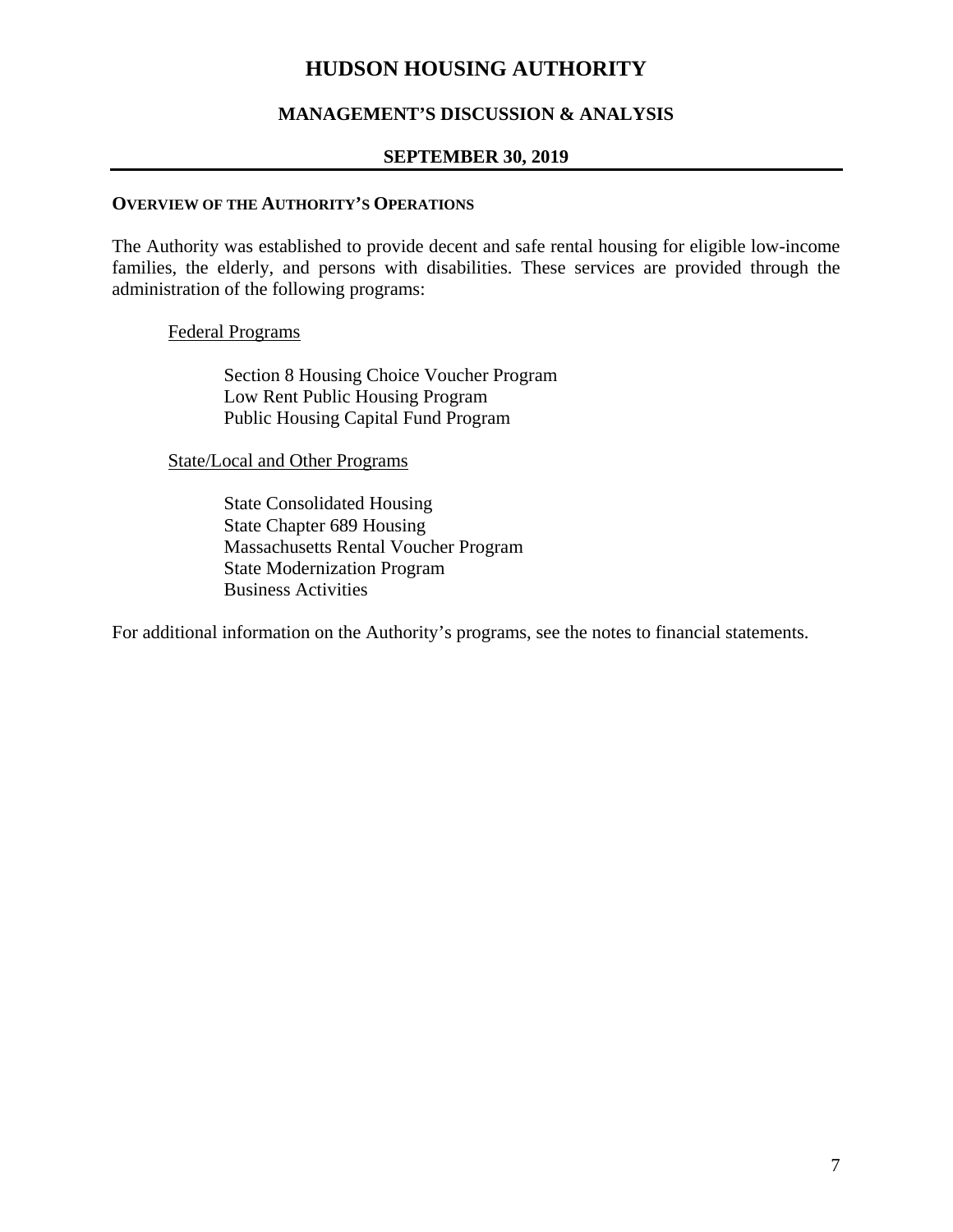### **MANAGEMENT'S DISCUSSION & ANALYSIS**

#### **SEPTEMBER 30, 2019**

#### **FINANCIAL ANALYSIS**

#### **Summary of Net Position**

Presented below is the Authority's condensed summary of net position at September 30, 2019 compared to September 30, 2018. The statement of net position presents the assets and deferred outflows of resources, liabilities and deferred inflows of resources, and net position of the Authority at the end of the fiscal year. The purpose of the statement of net position is to give the financial statement readers a snapshot of the fiscal condition of the Authority as of a certain point in time. It presents end of year data for assets, deferred outflows of resources, liabilities, deferred inflows of resources, and net position (assets and deferred outflows of resources, minus liabilities and deferred inflows of resources).

|                                                                                  |           | 2019                             |    | 2018                               |    | Change                             | % Change                           |
|----------------------------------------------------------------------------------|-----------|----------------------------------|----|------------------------------------|----|------------------------------------|------------------------------------|
| <b>Current Assets</b><br><b>Capital Assets</b><br><b>Other Noncurrent Assets</b> | \$        | 1,612,008<br>3,416,316           | \$ | 1,417,141<br>3,550,878<br>68,645   | \$ | 194,867<br>(134, 562)<br>(68, 645) | 13.75%<br>$-3.79%$<br>$-100.00\%$  |
| <b>Total Assets</b>                                                              |           | 5,028,324                        |    | 5,036,664                          |    | (8,340)                            | $-0.17%$                           |
| Deferred Outflows of Resources                                                   |           | 277,417                          |    | 259,471                            |    | 17,946                             | 6.92%                              |
| <b>Current Liabilities</b><br><b>Noncurrent Liabilities</b>                      |           | 357,491<br>2,251,623             |    | 284,253<br>2,198,206               |    | 73,238<br>53,417                   | 25.77%<br>2.43%                    |
| <b>Total Liabilities</b>                                                         |           | 2,609,114                        |    | 2,482,459                          |    | 126,655                            | 5.10%                              |
| Deferred Inflows of Resources                                                    |           | 236,216                          |    | 317,128                            |    | (80,912)                           | $-25.51%$                          |
| Investment in capital assets<br>Restricted<br>Unrestricted (deficit)             |           | 3,416,316<br>7,773<br>(963, 678) |    | 3,550,878<br>15,498<br>(1,069,828) |    | (134, 562)<br>(7, 725)<br>106,150  | $-3.79%$<br>$-49.85%$<br>$-9.92\%$ |
| <b>Total Net Position</b>                                                        | <u>\$</u> | 2,460,411                        | -S | 2,496,548                          | -S | (36, 137)                          | $-1.45%$                           |

#### **SUMMARY OF NET POSITION September 30, 2019 and 2018**

Total assets of the Authority at September 30, 2019 and 2018 were \$5,028,324 and \$5,036,664, respectively, a decrease of .17%. The significant components of current assets are cash and receivables. The significant components of noncurrent assets are capital assets, which include land, buildings and building improvements, construction in progress, and equipment. All capital assets except for land and construction in progress are shown net of accumulated depreciation.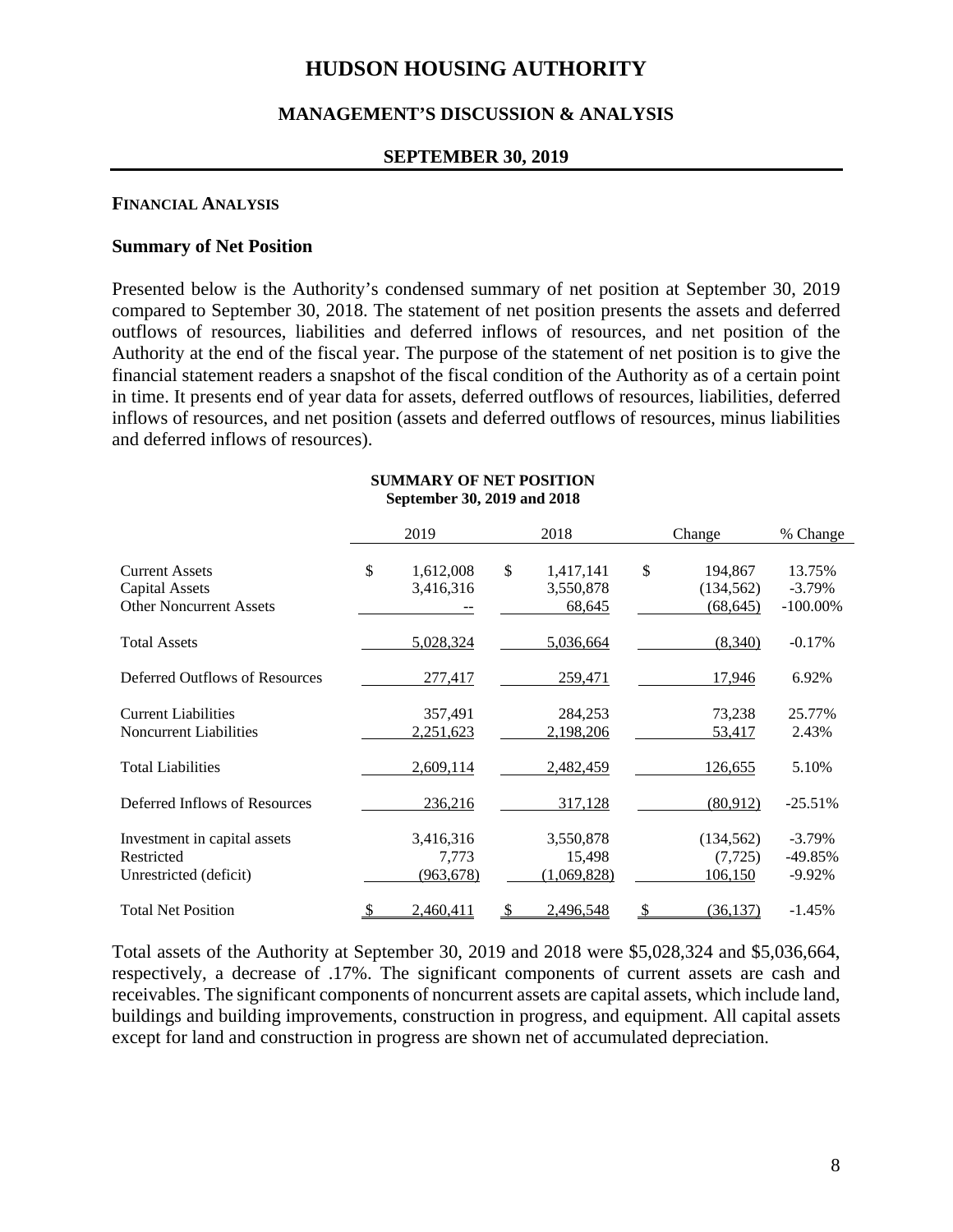## **MANAGEMENT'S DISCUSSION & ANALYSIS**

### **SEPTEMBER 30, 2019**

Total liabilities of the Authority at September 30, 2019 and 2018 were \$2,609,114 and \$2,482,459, respectively, an increase of 5.10%. Current liabilities include accounts payable, accrued liabilities and unearned revenue. Noncurrent liabilities are primarily made up of the pension and OPEB liabilities.

Deferred inflows and outflows of resources relate to the Authority pension and OPEB liabilities. In 2019, the Authority's pension and OPEB related deferred outflows increased by \$17,946 and deferred inflows decreased by \$80,912. These changes are the result of fluctuations in the actuarial valuations of the liabilities and the change in the value of pension assets.

Net position represents the Authority's equity, which is accounted for in three major categories. The first category, net investment in capital assets, represents the Authority's equity in land, buildings and building improvements, construction in progress, and equipment, net of related capital debt outstanding. The next net position category is restricted net position; this shows the amounts subject to external restriction. The last category is unrestricted net position; these funds are available to use for any lawful and prudent purpose of the Authority. Unrestricted net position increased by \$106,150, or 9.92%, for the fiscal year.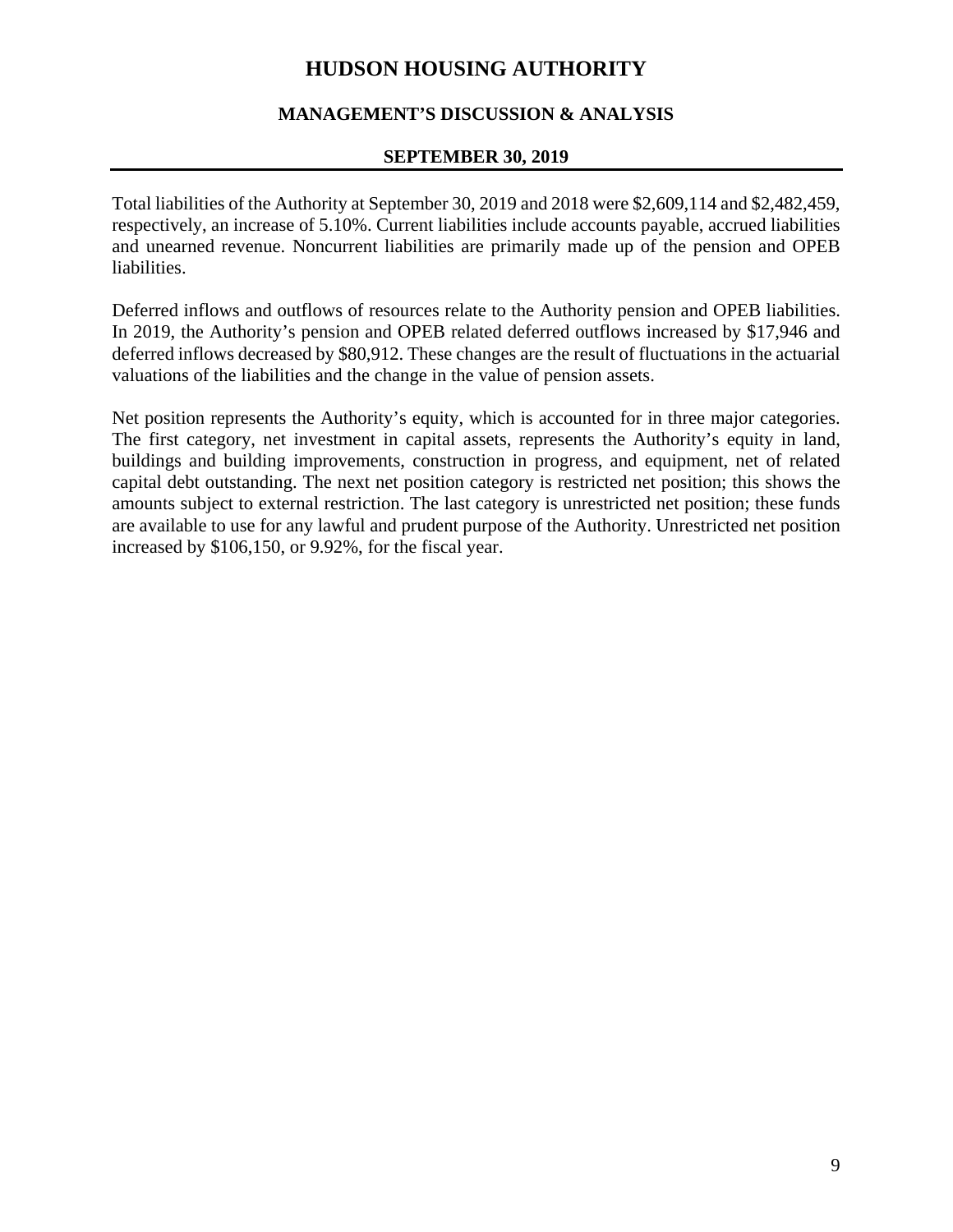### **MANAGEMENT'S DISCUSSION & ANALYSIS**

#### **SEPTEMBER 30, 2019**

#### **Summary of Revenues, Expenses and Changes in Net Position**

Presented below is the condensed summary of revenues, expenses and changes in net position information for fiscal year ended September 30, 2019 compared to the year ended September 30, 2018. The information reflects the results of operations for the Authority and displays the sources of revenue, the nature of expenses for the year and the resulting change in net position. All revenues and expenses are accounted for on an accrual basis. See notes to financial statements.

|                                  | 2019            | 2018            |    | Change     | % Change    |
|----------------------------------|-----------------|-----------------|----|------------|-------------|
| <b>Revenue</b>                   |                 |                 |    |            |             |
| <b>Operating Revenues</b>        | \$<br>2,323,955 | \$<br>2,324,787 | \$ | (832)      | $-0.04\%$   |
| Non-operating Revenues           | 328,342         | 391,338         |    | (62,996)   | $-16.10%$   |
| <b>Total Revenues</b>            | 2,652,297       | 2,716,125       |    | (63,828)   | $-2.35%$    |
| <b>Expenses</b>                  |                 |                 |    |            |             |
| Housing assistance payments      | 1,139,611       | 1,088,608       |    | 51,003     | 4.69%       |
| Repair and maintenance           | 513,916         | 487,938         |    | 25,978     | 5.32%       |
| Administration                   | 420,931         | 262,881         |    | 158,050    | 60.12%      |
| Depreciation expense             | 250,638         | 250,750         |    | (112)      | $-0.04%$    |
| <b>Utilities</b>                 | 246,465         | 233,045         |    | 13,420     | 5.76%       |
| Other general expenses           | 65,288          | 42,813          |    | 22,475     | 52.50%      |
| Insurance expense                | 51,585          | 50,101          |    | 1,484      | 2.96%       |
| <b>Total Expenses</b>            | 2,688,434       | 2,416,136       |    | 272,298    | 11.27%      |
| Change in Net Position           | (36, 137)       | 299,989         |    | (336, 126) | $-112.05%$  |
| Net Position - Beginning of Year | 2,496,548       | 2,937,874       |    | (441, 326) | $-15.02\%$  |
| Prior Period Adjustments         |                 | (741, 315)      |    | 741,315    | $-100.00\%$ |
| Net Position - End of Year       | 2,460,411       | 2,496,548       | -S | (36, 137)  | $-1.45%$    |

#### **SUMMARY OF REVENUES, EXPENSES AND CHANGES IN NET POSITION For the years ended September 30, 2019 and 2018**

Generally, operating revenues are amounts received for providing housing to the Authority's tenants as well as subsidies and grants received from the U.S. Department of Housing and Urban Development (HUD) that provide significant funding for the operations of the Authority's housing programs. Operating expenses are those incurred to operate, maintain, and repair the housing units and to provide supportive services to the tenants of the Authority. Nonoperating revenues are revenues earned for which goods and services are not provided, for example, interest income. Capital grants represent revenues earned for public housing capital repairs.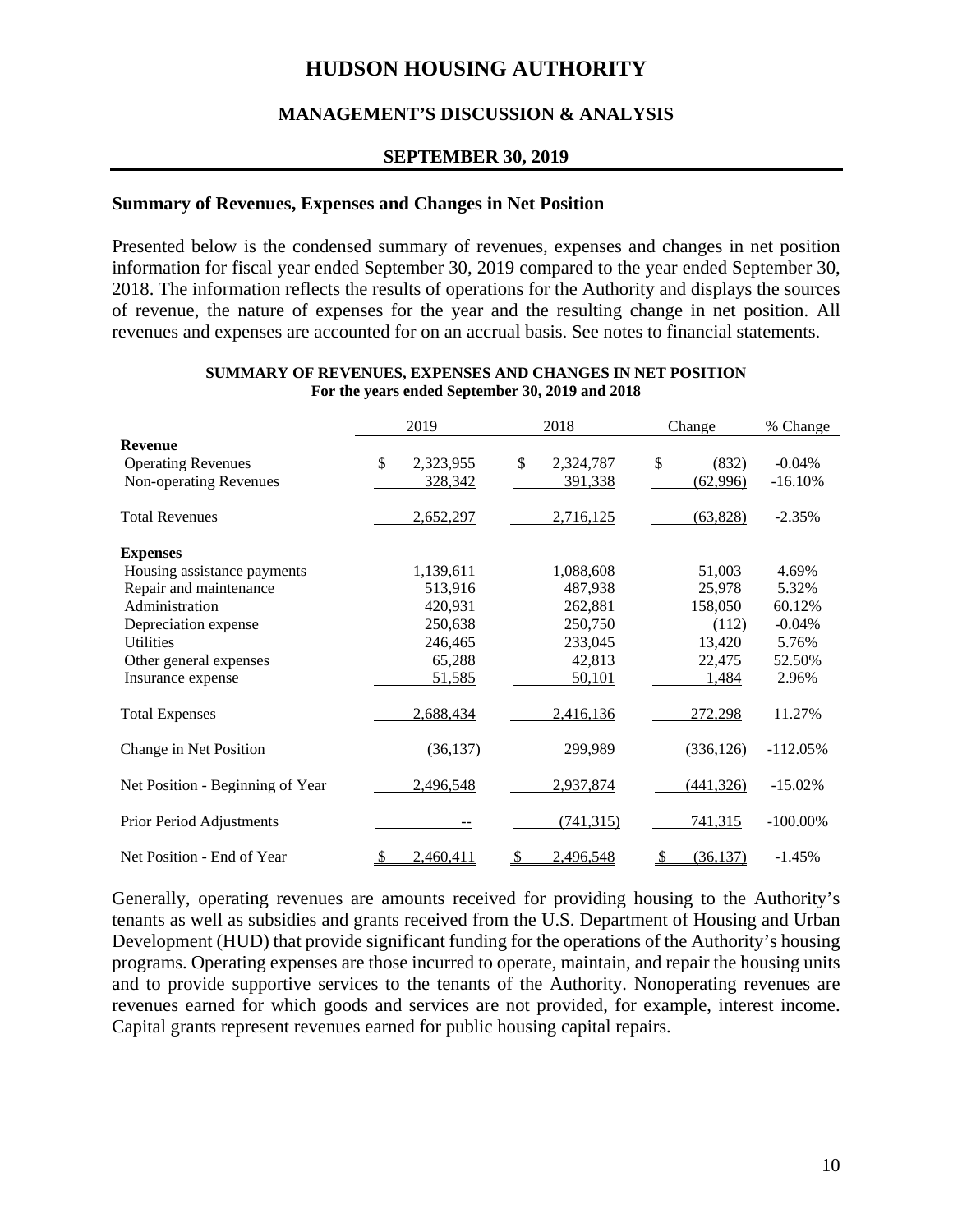## **MANAGEMENT'S DISCUSSION & ANALYSIS**

#### **SEPTEMBER 30, 2019**

Significant changes in revenues and expenses from the fiscal year ended September 30, 2018 to September 30, 2019 include the following:

- Nonoperating revenues decreased by \$62,996, or 16.10%, due to decrease in capital grants.
- Repair and maintenance expenses increased by \$25,978, or 5.32% due to an increase in vacant unit turnovers.
- Administrative expenses increased by \$158,050, or 60.12% due to fluctuations in the OPEB and pension liabilities which resulted in an increase in employee benefit expenses as compared to the prior year.
- Utilities increased by \$13,420, or 5.76% due to a rise in electricity costs.
- Other general expenses increased by \$22,475, or 52.5% due to an increase in state modernization administrative costs.

### **CAPITAL ASSETS**

#### **Capital Assets**

At September 30, 2019, capital assets, net of accumulated depreciation was \$3,416,316 which includes land, buildings and building improvements, construction in progress, and equipment. The schedule below reflects the changes in capital assets, net of depreciation, from September 30, 2018 to September 30, 2019:

| <b>CAPITAL ASSET ANALYSIS</b> |
|-------------------------------|
| September 30, 2019 and 2018   |

|                                                                                 | 2019                                              | 2018                                              | Change                                    | % Change                                   |
|---------------------------------------------------------------------------------|---------------------------------------------------|---------------------------------------------------|-------------------------------------------|--------------------------------------------|
| Land<br><b>Buildings</b><br>Furniture and equipment<br>Construction in progress | \$<br>314,195<br>12,768,921<br>144,703<br>215,908 | \$<br>314,195<br>12,567,478<br>144,703<br>301,276 | \$<br>$-$<br>201,443<br>$- -$<br>(85,368) | $0.00\%$<br>1.60%<br>$0.00\%$<br>$-28.34%$ |
| Total capital assets                                                            | 13,443,727                                        | 13,327,652                                        | 116.075                                   | 0.87%                                      |
| Accumulated depreciation                                                        | (10,027,411)                                      | (9.776.774)                                       | (250,637)                                 | 2.56%                                      |
| Capital assets, net of accumulated<br>depreciation                              | 3.416.316                                         | 3.550.878                                         | (134.562)                                 | $-3.79%$                                   |

The majority of the additions were attributable to construction in progress. Additional information on the Authority's capital assets can be found in the notes to financial statements.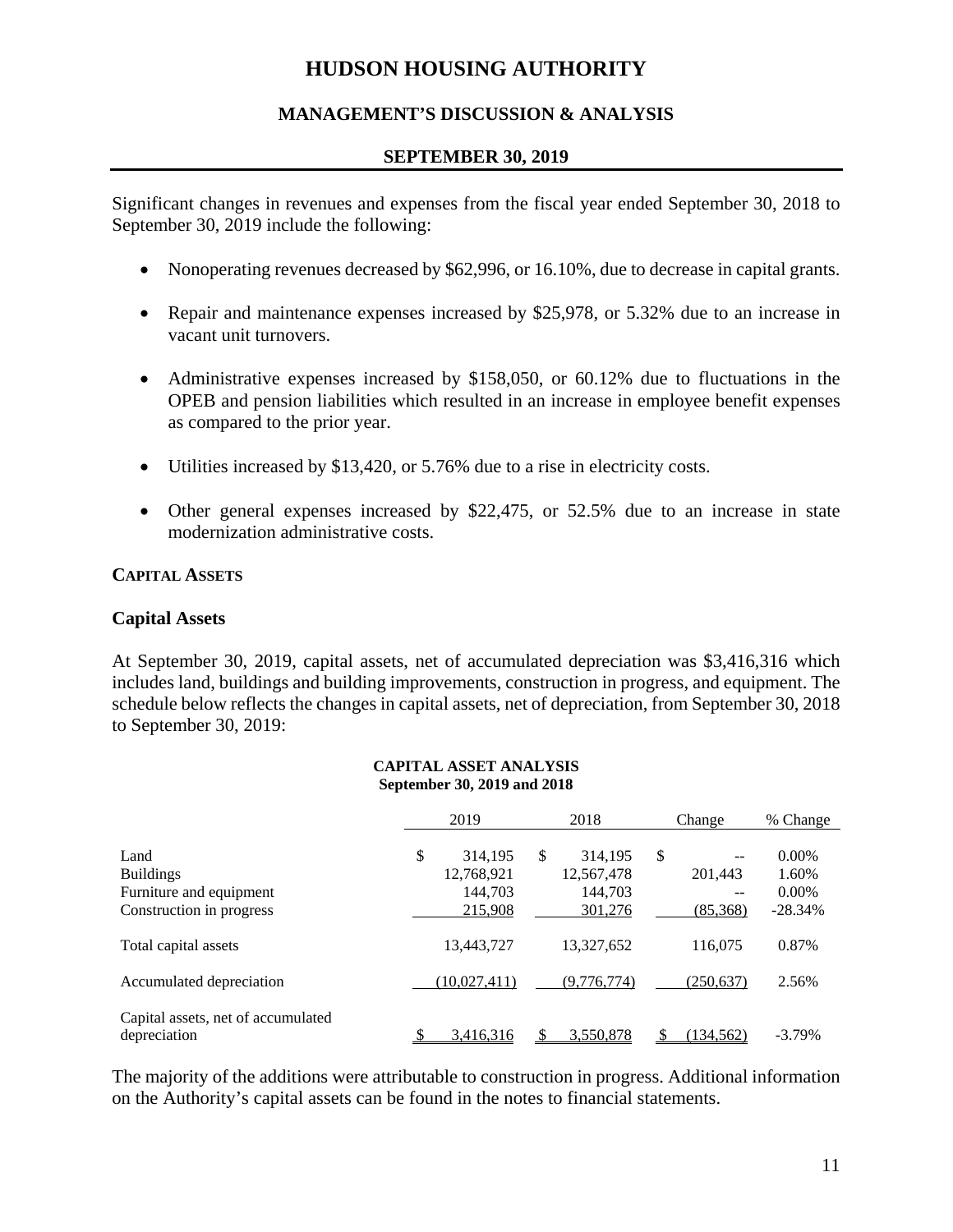## **MANAGEMENT'S DISCUSSION & ANALYSIS**

### **SEPTEMBER 30, 2019**

### **LONG-TERM DEBT**

At September 30, 2019, the Authority had no long-term debt.

#### **ECONOMIC FACTORS AND NEXT YEAR'S BUDGET**

Significant economic factors affecting the Authority's budget in the next year are as follows:

- The Authority is primarily dependent upon HUD and DHCD for the funding of its federal and state programs, respectively; therefore, the Authority is affected more by the federal and state budget than by local economic conditions.
- Local labor supply and demand, which can affect salary and wage rates
- Local inflationary, recessionary and employment trends, which can affect resident incomes and, therefore, the amount of rental income
- Inflationary pressure on utility rates, housing costs, supplies and other costs
- Current trends in the housing market
- Local and national property rental markets that determine Housing Assistance Payments
- In early 2020, the COVID-19 pandemic has caused business disruption through mandated and voluntary closings of business across the country for non-essential services. The Authority has been able to continue most of its operations in a remote environment, however, at this point, the extent to which COVID-19 may impact the Authority's financial condition or results of operations is uncertain.

### **REQUEST FOR INFORMATION**

This financial report is designed to provide a general overview of the Authority's finances for all those interested. Questions concerning any of the information presented in this report or requests for additional information should be addressed to Jaclyn Beaulieu, Executive Director, Hudson Housing Authority, 8 Brigham Circle, Hudson, MA 01749.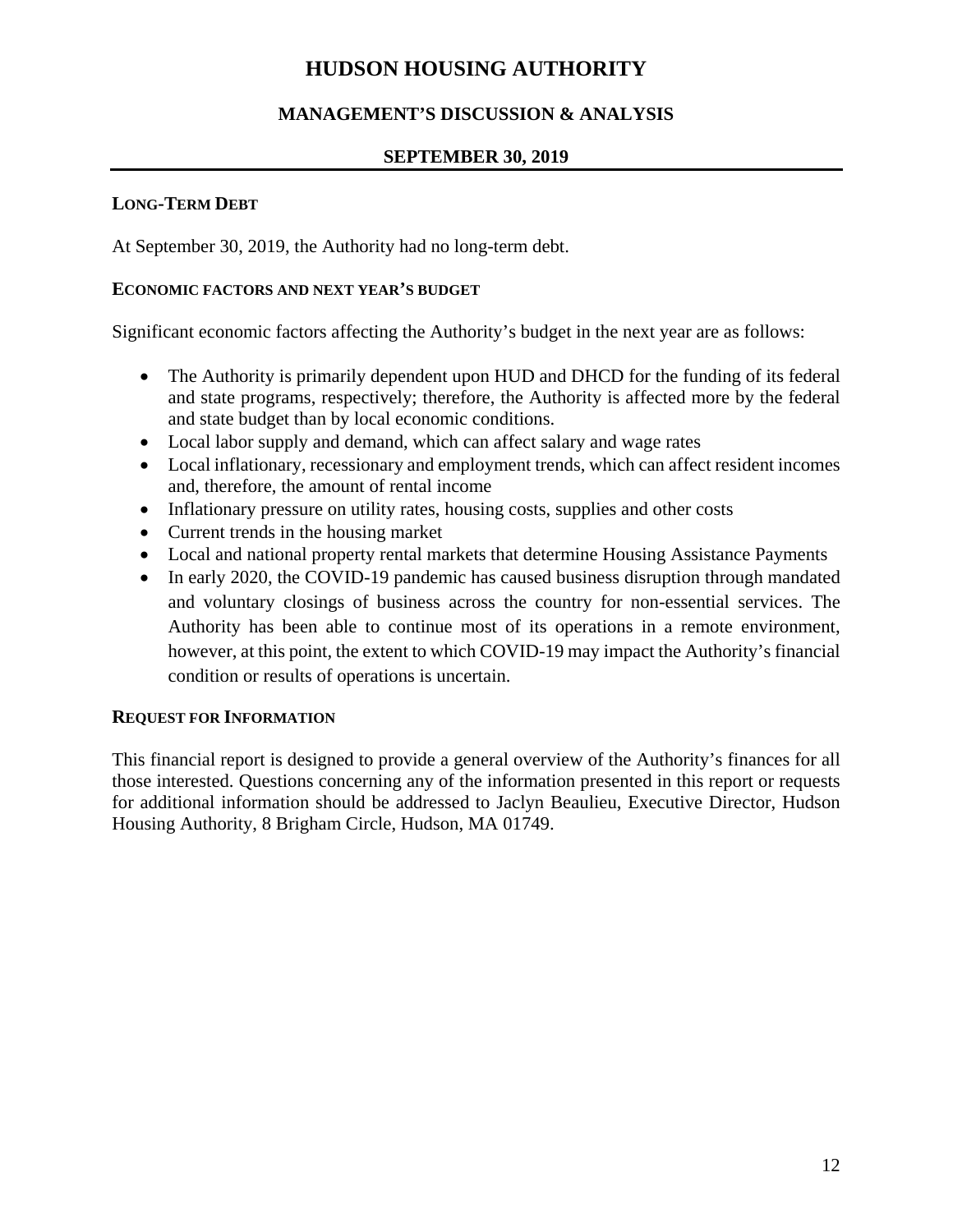# **STATEMENT OF NET POSITION**

### **SEPTEMBER 30, 2019**

| <b>ASSETS</b>                                             |                            |
|-----------------------------------------------------------|----------------------------|
| <b>Current Assets</b>                                     |                            |
| Cash and cash equivalents                                 | \$<br>1,479,114            |
| Restricted cash                                           | 74,594                     |
| Accounts receivable, net                                  | 22,564                     |
| Prepaid expenses and other current assets                 | 35,736                     |
| <b>Total Current Assets</b>                               | 1,612,008                  |
| <b>Noncurrent Assets</b>                                  |                            |
| Capital assets, non-depreciable                           | 530,103                    |
| Capital assets, net of accumulated depreciation           | 2,886,213                  |
| <b>Total Noncurrent Assets</b>                            | 3,416,316                  |
| <b>TOTAL ASSETS</b>                                       | 5,028,324                  |
| <b>DEFERRED OUTFLOWS OF RESOURCES</b>                     | 277,417                    |
| <b>LIABILITIES</b>                                        |                            |
| <b>Current Liabilities</b>                                |                            |
| Accounts payable                                          | 47,092                     |
| Accounts payable, other government                        | 99,520                     |
| Accrued wages and current portion of compensated absences | 31,659                     |
| Other current liabilities                                 | 103,664                    |
| Other accrued expenses                                    | 35,183                     |
| Unearned revenue                                          | 31,610                     |
| Tenant security deposits                                  | 8,763                      |
| <b>Total Current Liabilities</b>                          | 357,491                    |
| <b>Noncurrent Liabilities</b>                             |                            |
| Net pension liability                                     | 1,223,133                  |
| <b>OPEB</b> liability                                     | 1,028,490                  |
| <b>Total Noncurrent Liabilities</b>                       | 2,251,623                  |
| <b>TOTAL LIABILITIES</b>                                  | 2,609,114                  |
| <b>DEFERRED INFLOWS OF RESOURCES</b>                      | 236,216                    |
| <b>NET POSITION</b>                                       |                            |
| Investment in capital assets                              | 3,416,316                  |
| Restricted:                                               |                            |
| Housing assistance payments                               | 7,773                      |
| Unrestricted (deficit)                                    | (963, 678)                 |
| <b>TOTAL NET POSITION</b>                                 | $\mathcal{S}$<br>2,460,411 |

*The accompanying notes are an integral part of these financial statements.*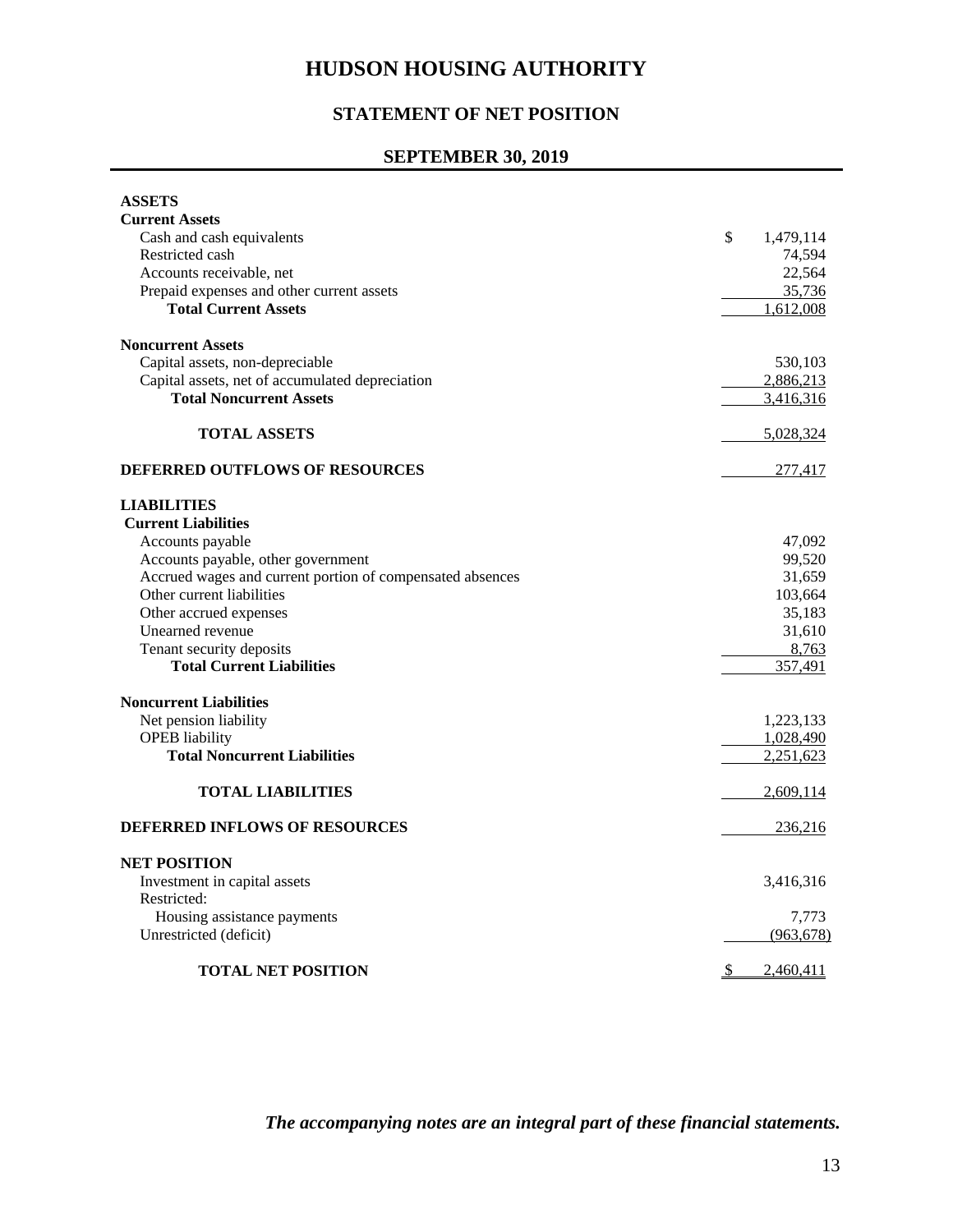## **STATEMENT OF REVENUES, EXPENSES AND CHANGES IN NET POSITION**

## **FOR THE YEAR ENDED SEPTEMBER 30, 2019**

| <b>OPERATING REVENUES</b>          |                        |
|------------------------------------|------------------------|
| <b>HUD</b> grants                  | \$<br>1,164,587        |
| Tenant rental income               | 1,056,911              |
| Other government grants            | 88,489                 |
| Other revenue                      | 13,968                 |
| <b>Total Operating Revenues</b>    | 2,323,955              |
| <b>OPERATING EXPENSES</b>          |                        |
| Housing assistance payments        | 1,139,611              |
| Repair and maintenance             | 513,916                |
| Administration                     | 420,931                |
| Depreciation expense               | 250,638                |
| <b>Utilities</b>                   | 246,465                |
| Other general expenses             | 65,288                 |
| Insurance expense                  | 51,585                 |
| <b>Total Operating Expenses</b>    | 2,688,434              |
| <b>Operating Loss</b>              | (364, 479)             |
| <b>NONOPERATING REVENUES</b>       |                        |
| Interest and investment revenue    | 111                    |
| <b>Total Nonoperating Revenues</b> | 111                    |
| <b>Loss before Capital Grants</b>  | (364, 368)             |
| <b>CAPITAL GRANTS</b>              |                        |
| Other government capital grants    | 303,300                |
| HUD capital grants                 | 24,931                 |
| <b>Total Capital Grants</b>        | 328,231                |
| <b>Change in Net Position</b>      | (36, 137)              |
| Net Position, Beginning of Year    | 2,496,548              |
| Net Position, End of Year          | 2,460,411<br><u>\$</u> |

*The accompanying notes are an integral part of these financial statements.*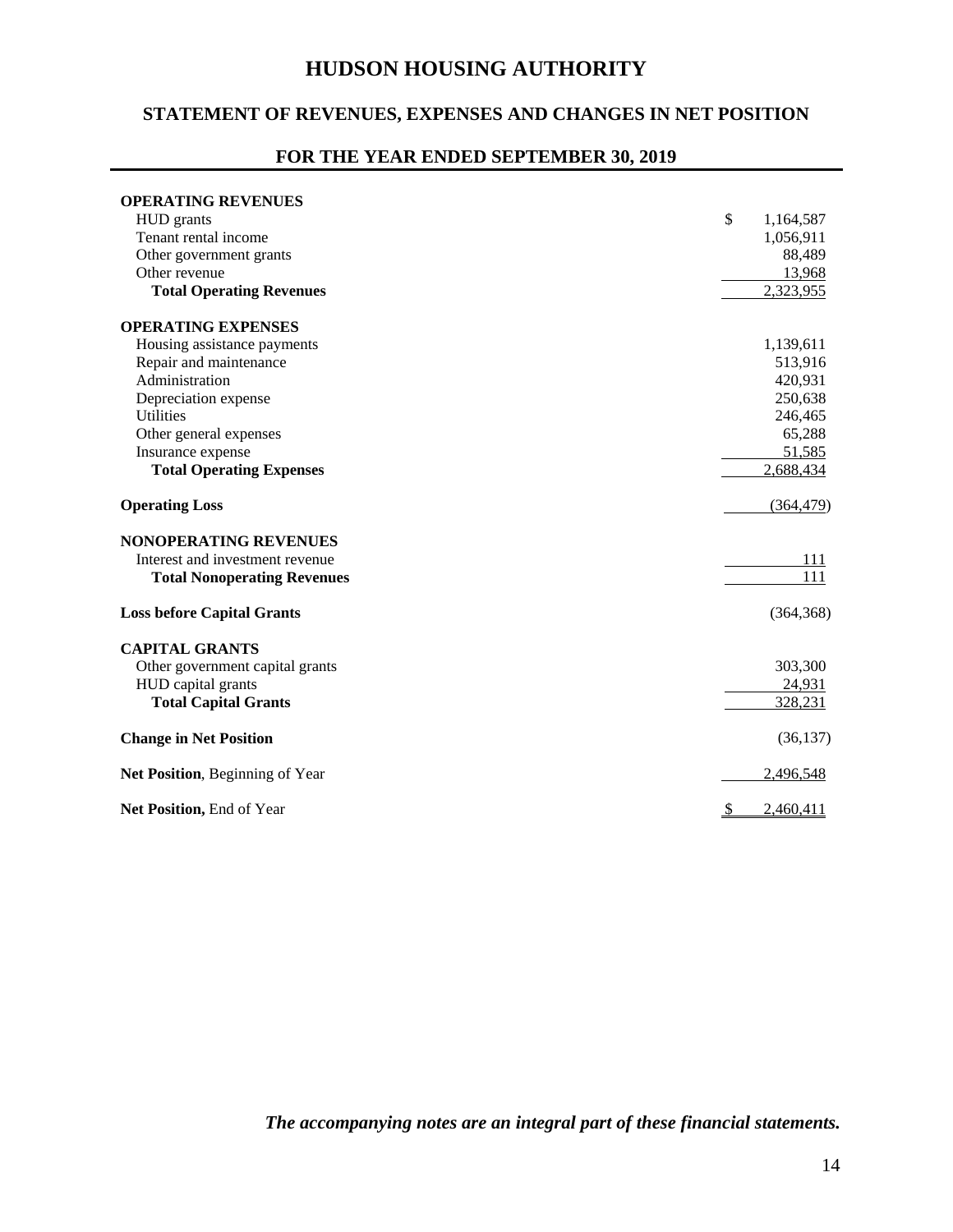# **STATEMENT OF CASH FLOWS**

## **FOR THE YEAR ENDED SEPTEMBER 30, 2019**

| <b>CASH FLOWS FROM OPERATING ACTIVITIES</b>                                    |               |             |
|--------------------------------------------------------------------------------|---------------|-------------|
| HUD grants                                                                     | \$            | 1,164,587   |
| Other government grants                                                        |               | 59,201      |
| Receipts from tenants                                                          |               | 1,055,261   |
| Other operating receipts                                                       |               | 14,460      |
| Payments to employees                                                          |               | (555,787)   |
| Payments to suppliers                                                          |               | (661, 699)  |
| Payments to landlords                                                          |               | (1,139,611) |
| Net cash used in operating activities                                          |               | (63,588)    |
| <b>CASH FLOWS FROM CAPITAL AND RELATED FINANCING ACTIVITIES</b>                |               |             |
| Other government capital grants                                                |               | 293,384     |
| HUD capital grants                                                             |               | 47,682      |
| Acquisitions of capital assets                                                 |               | (116,076)   |
| Net cash provided by capital and related financing activities                  |               | 224,990     |
| <b>CASH FLOWS FROM INVESTING ACTIVITIES</b>                                    |               |             |
| Interest and dividends received                                                |               | 111         |
| Net cash provided by investing activities                                      |               | 111         |
| Net increase in cash and cash equivalents                                      |               | 161,513     |
| Cash, cash equivalents and restricted cash, beginning of year                  |               | 1,392,195   |
| Cash, cash equivalents and restricted cash, end of year                        |               | 1,553,708   |
| Reconciliation of operating loss to net cash used in operating activities:     |               |             |
| <b>Operating Loss</b>                                                          | \$            | (364, 479)  |
| Adjustments:                                                                   |               |             |
| Depreciation                                                                   |               | 250,638     |
| Change in assets and liabilities:                                              |               |             |
| (Increase) decrease in accounts receivable, tenants                            |               | 368         |
| (Increase) decrease in accounts receivable, other                              |               | 1,092       |
| (Increase) decrease in accounts receivable, other government                   |               | 20,302      |
| (Increase) decrease in prepaid expenses and other current assets               |               | 694         |
| (Decrease) increase in accounts payable                                        |               | 45,092      |
| (Decrease) increase in accounts payable, other government                      |               | 23,057      |
| (Decrease) increase in compensated absences and accrued wages                  |               | 7,963       |
| (Decrease) increase in net pension, OPEB liabilities and                       |               |             |
| deferred inflow/outflows of resources                                          |               | 7,706       |
| (Decrease) increase in accrued expenses and other current liabilities          |               | (50, 824)   |
| (Decrease) increase in tenant security deposits                                |               | (159)       |
| (Decrease) increase in unearned operating revenue                              |               | (5,038)     |
| Net cash used in operating activities                                          | $\mathcal{L}$ | (63,588)    |
| Cash, cash equivalents and restricted cash per Statement of Net Position:      |               |             |
| Cash and cash equivalents                                                      | \$            | 1,479,114   |
| Restricted cash - current                                                      |               | 74,594      |
| Total cash, cash equivalents and restricted cash per Statement of Net Position | $\mathcal{S}$ | 1,553,708   |

*The accompanying notes are an integral part of these financial statements.*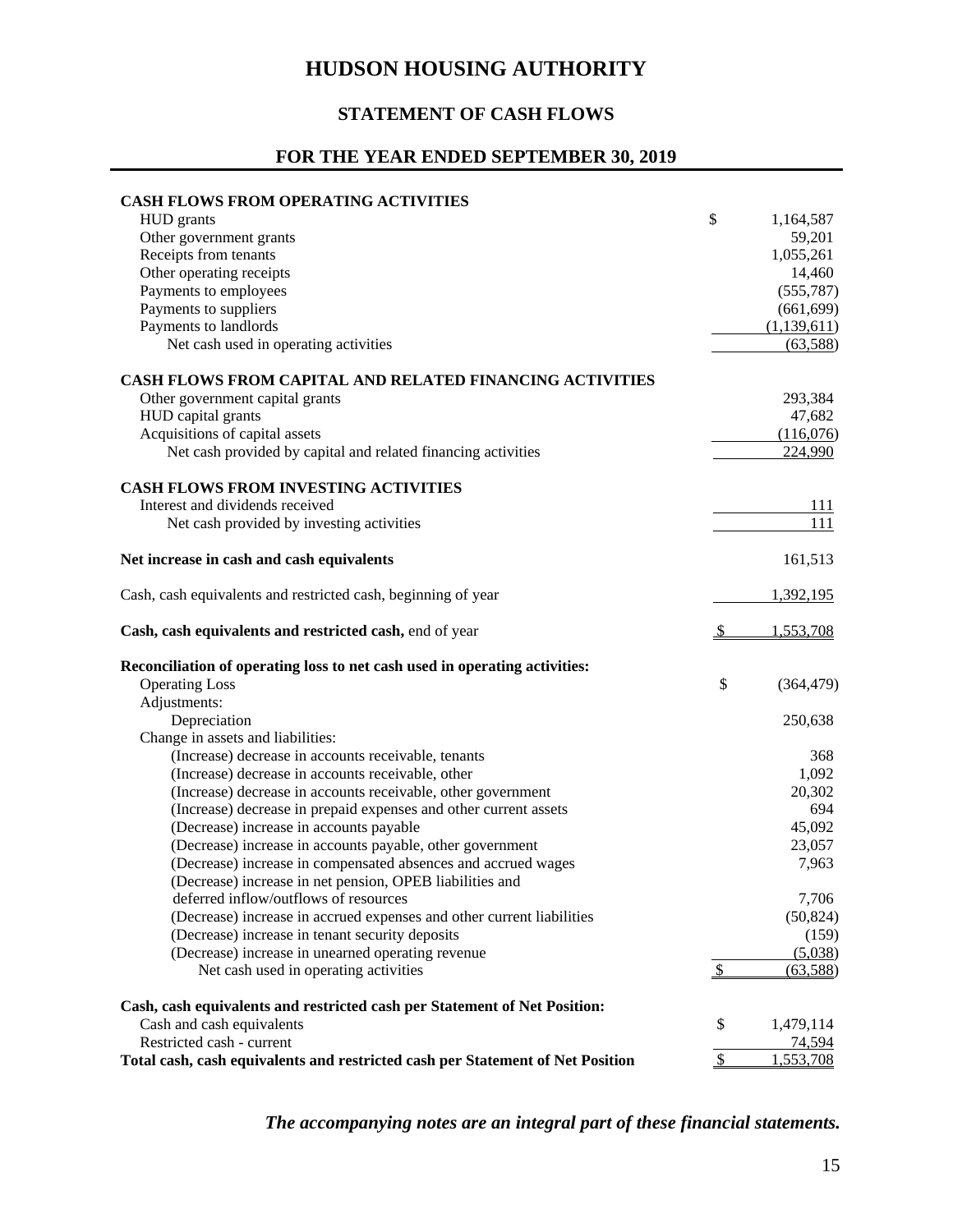### **NOTES TO FINANCIAL STATEMENTS**

#### **SEPTEMBER 30, 2019**

#### **NOTE 1 – ORGANIZATION**

The Hudson Housing Authority (the Authority) was incorporated under the laws of the Commonwealth of Massachusetts. The Authority operates under a board of commissioner form of government to provide safe and decent housing to low and moderate-income families and elderly individuals.

The Authority maintains its accounting records by program and operates the following programs:

#### Federal Programs

Low Rent Public Housing – This program accounts for all activities relating to the leasing and operation of apartments in buildings that were constructed and are owned by the Authority. These units are rented to low income families and low-income elderly, disabled, and special needs individuals. The properties were constructed with grants and or loans provided by the U.S. Department of Housing and Urban Development (HUD). The Authority receives grants from HUD to subsidize operating deficits. Tenants are charged rents based on a percentage of their income.

Public Housing Capital Fund – HUD provides grant funds to authorities with Low Rent Public Housing units on a formula basis. The funds are predominantly used to make physical improvements to buildings and dwelling units owned by the Authority under the Low Rent Public Housing Program. A portion of these funds may also be used to support operations and to make improvements in the management and operation of the Authority.

Section 8 Housing Choice Voucher – HUD provides grants to the Authority to subsidize rents paid by low income families and individuals who rent dwelling units from private landlords. Under this program, qualified applicants are issued vouchers which may be used by the applicant to obtain housing in the private rental market. The Authority will subsidize the landlord for the difference between the rent requested and the tenant's share of the rent not to exceed a predetermined payment standard.

#### State/Local and Other Programs

State Consolidated Housing – Under these programs, the Authority owns, operates and maintains rental housing acquired with grants from Massachusetts Department of Housing & Community Development (DHCD). Dwelling units are leased to low income tenants at rates based on their ability to pay. Operations are supported by DHCD via operating grants.

State Chapter 689 Housing – Under this program, the Authority owns operates and maintains rental housing acquired with grants from DHCD. The building is generally rented to a non-profit corporation who provides health and human resource needs to mentally disabled individuals.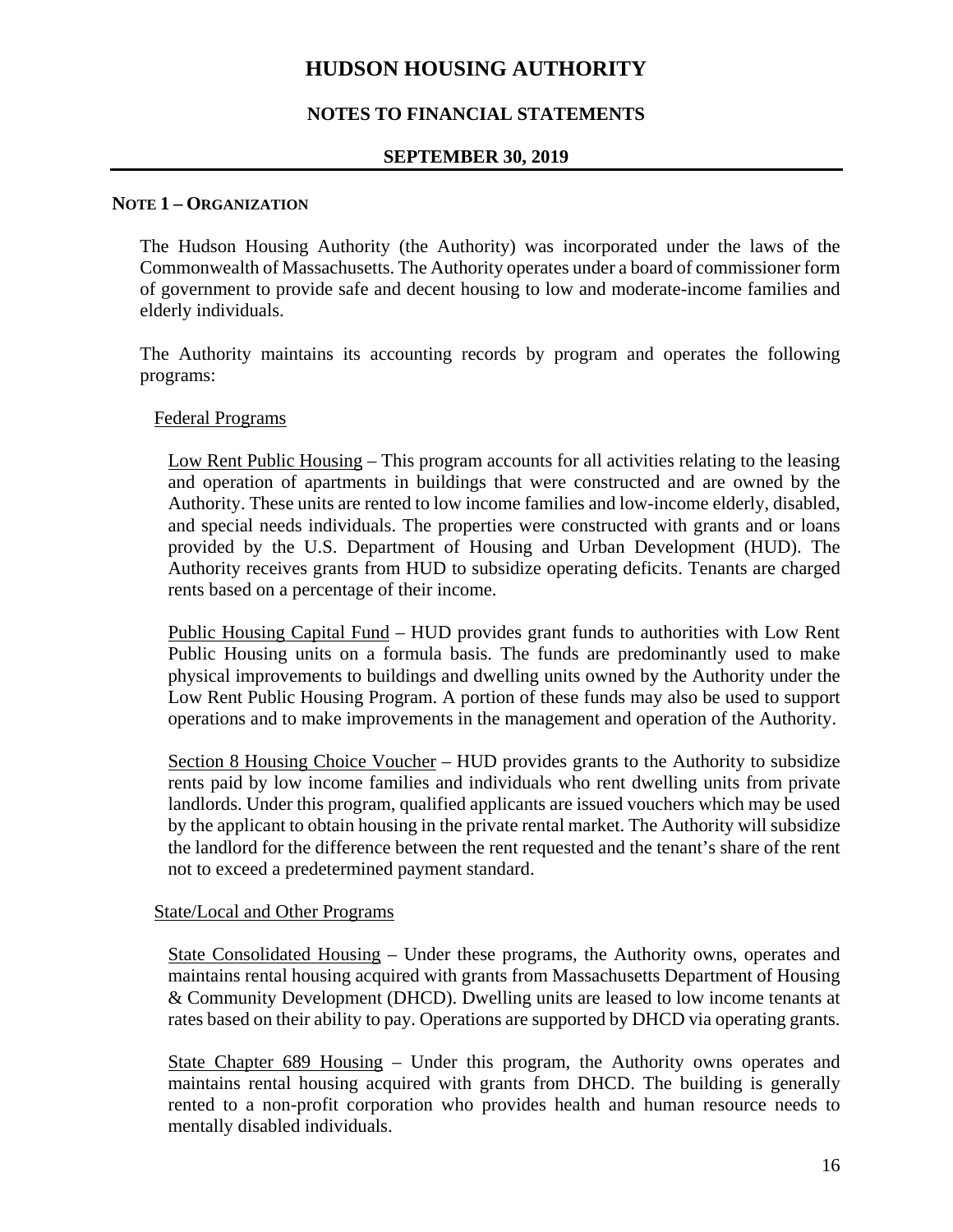## **NOTES TO FINANCIAL STATEMENTS**

### **SEPTEMBER 30, 2019**

#### **NOTE 1 – ORGANIZATION (CONTINUED)**

Massachusetts Rental Voucher Program (MRVP) – DHCD provides grants to subsidize rents paid by low income families and individuals who rent dwelling units from private landlords. Qualified applicants are issued vouchers which may be used by the applicant to obtain housing in the private rental market. The Authority subsidizes the landlord for the difference between the rent requested and the tenant's share of the rent not to exceed a contract amount.

State Modernization Program – DHCD provides grant funds to authorities with State Consolidated units based on the Authority's application and determination of need. The funds are predominantly used to make physical improvements to buildings and dwelling units owned by the Authority under the State Consolidated Housing Program.

Business Activities – This program was established in order for the Authority to own, rehabilitate and rent residential dwelling units to low and moderate income families.

### **NOTE 2 – SUMMARY OF SIGNIFICANT ACCOUNTING POLICIES**

### *FINANCIAL REPORTING ENTITY*

The Authority's financial statements include the accounts of all of the Authority's operations. The criteria for including organizations as component units within the Authority's reporting entity, as set forth in Section 2100 of GASB's Codification of Governmental Accounting and Financial Reporting Standards, include whether:

- the organization is legally separate (can sue and be sued in their own name)
- the Authority holds the corporate powers of the organization
- the Authority appoints a voting majority of the organization's board
- the Authority is able to impose its will on the organization
- the organization has the potential to impose a financial benefit/burden on the Authority
- there is fiscal dependency by the organization on the Authority

Based on the aforementioned criteria, the Authority has no component units.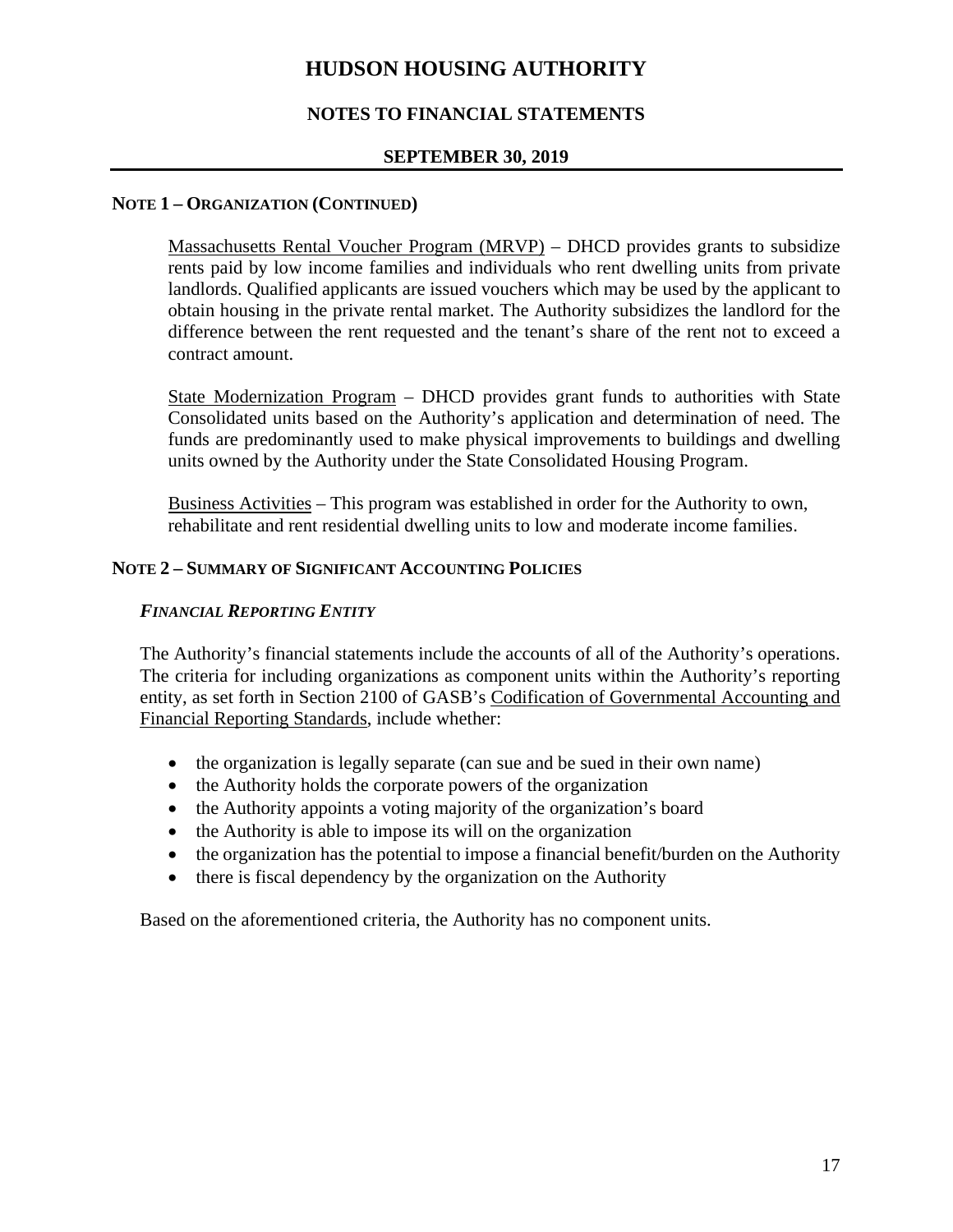## **NOTES TO FINANCIAL STATEMENTS**

### **SEPTEMBER 30, 2019**

### **NOTE 2 – SUMMARY OF SIGNIFICANT ACCOUNTING POLICIES (CONTINUED)**

#### *BASIS OF PRESENTATION AND ACCOUNTING*

The Authority is a special-purpose government entity engaged only in business-type activities and, as such, the financial statements are presented as a single enterprise fund utilizing the accrual basis of accounting. Under the accrual basis, revenues are recognized when earned and expenses when the related liability for goods and services is incurred, regardless of the timing of the related cash flows.

The Authority's financial statements are prepared in accordance with Governmental Accounting Standards Board (GASB). The Authority follows GASB as applied to governmental entities.

The Authority's primary source of nonexchange revenue relates to grants and subsidies. Grants and subsidies revenue is recognized at the time eligible program expenses occur and/or the Authority has complied with the grant and subsidy requirements, in accordance with GASB Statement No. 33, *Accounting and Financial Reporting for Nonexchange Transactions.* Grants received in advance of expenses are recorded as a liability until earned.

### **New Accounting Standards Adopted**

During 2019, the Authority adopted GASB Statement #83, *Certain Asset Retirement Obligations* and Statement #88, *Certain Disclosures related to Debt, including Direct Borrowings and Direct Placements*. The adoption of these standards did not result in any significant changes to the financial statements or note disclosures.

### *USE OF ESTIMATES*

The preparation of financial statements in accordance with accounting principles generally accepted in the United States of America requires the use of estimates that affect reported amounts of assets, liabilities, revenues and expenses and related disclosures. Actual amounts could differ from those estimates.

### *CASH AND CASH EQUIVALENTS*

The Authority considers cash equivalents to be all highly liquid investments with a maturity of three months or less when purchased.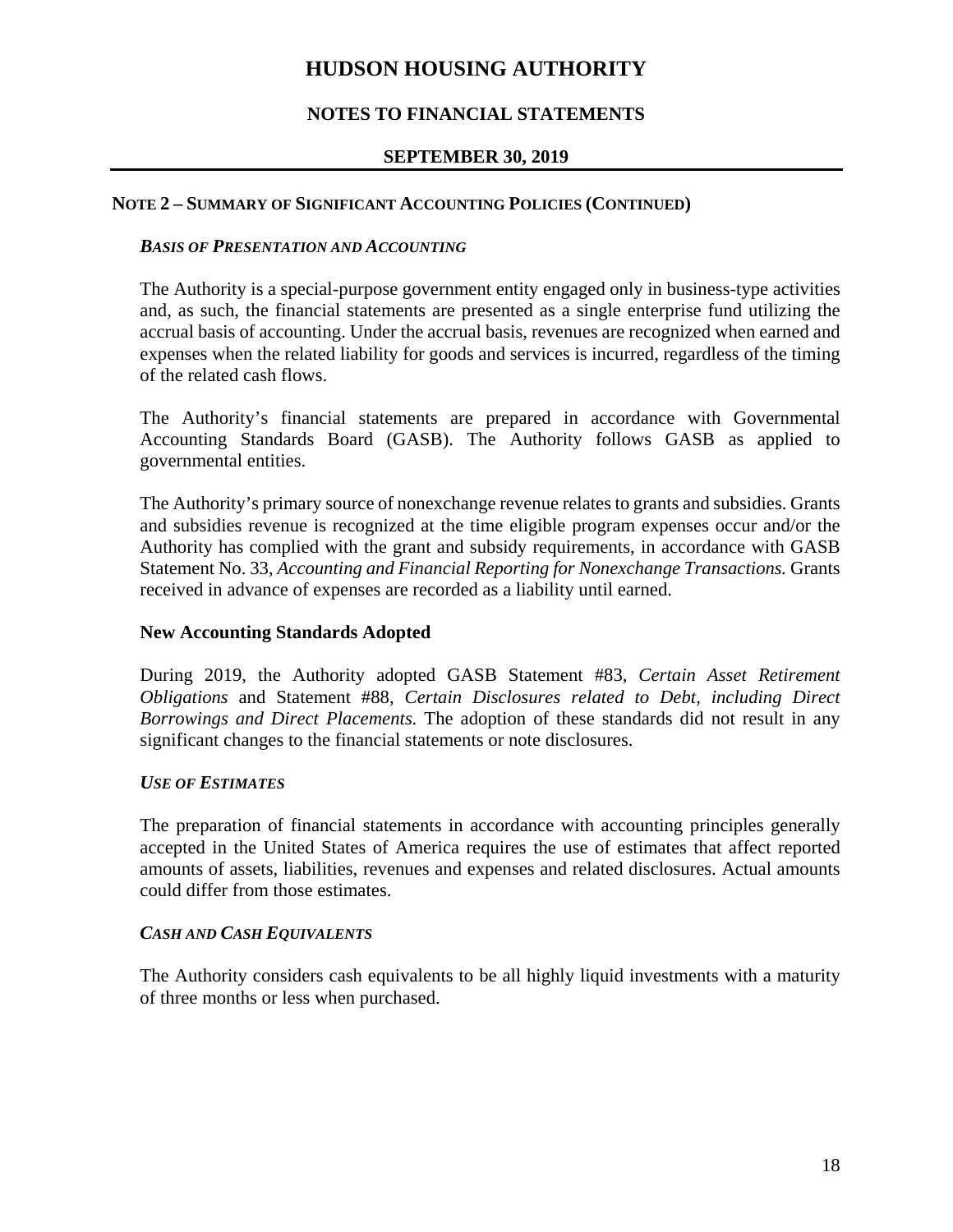## **NOTES TO FINANCIAL STATEMENTS**

#### **SEPTEMBER 30, 2019**

#### **NOTE 2 – SUMMARY OF SIGNIFICANT ACCOUNTING POLICIES (CONTINUED)**

#### *ACCOUNTS RECEIVABLE*

Accounts receivable from tenants are carried at the original amount billed less an estimate made for doubtful accounts based on a review of all outstanding amounts on a monthly basis. Management determines the allowance for doubtful accounts by using historical experience applied to an aging of accounts receivable. Accounts receivable from tenants are written off with board approval when deemed uncollectible. Recoveries of accounts receivable previously written off are recorded when received. Allowances for other non-tenant receivables are reviewed annually. See Note 6 for details of accounts receivable and allowances at year end.

### *CAPITAL ASSETS*

Capital assets include property, furniture, equipment and machinery with initial, individual costs that equal or exceed \$5,000 and estimated useful lives of more than one year. Capital assets are recorded at historical cost or estimated historical cost if purchased or constructed. Donated capital assets are recorded at acquisition value at the time of acquisition. Major outlays for capital assets and improvements are capitalized as projects are constructed. Capital assets are depreciated using the straight-line method over the following estimated useful lives:

| <b>Buildings</b>                   | $30-40$ years |
|------------------------------------|---------------|
| Land and Building Improvements     | $15-20$ years |
| Furniture, Equipment and Machinery | $3-10$ years  |

### *IMPAIRMENT OF CAPITAL ASSETS*

Governmental Accounting Standards Board's, Statement No. 42, *Accounting and Financial Reporting for Impairment of Capital Assets and for Insurance Recoveries* requires certain note disclosures regarding impairments of capital assets. The Authority did not recognize any impairments of capital assets in fiscal year 2019.

#### *COMPENSATED ABSENCES*

Vacation leave accrues from two to five weeks per year based on years of service. An employee may carry unused vacation leave to the following year of up to five days. The Authority's policy does not allow employees to accumulate any sick leave. Total accrued compensated absences at September 30, 2019 aggregated \$12,070.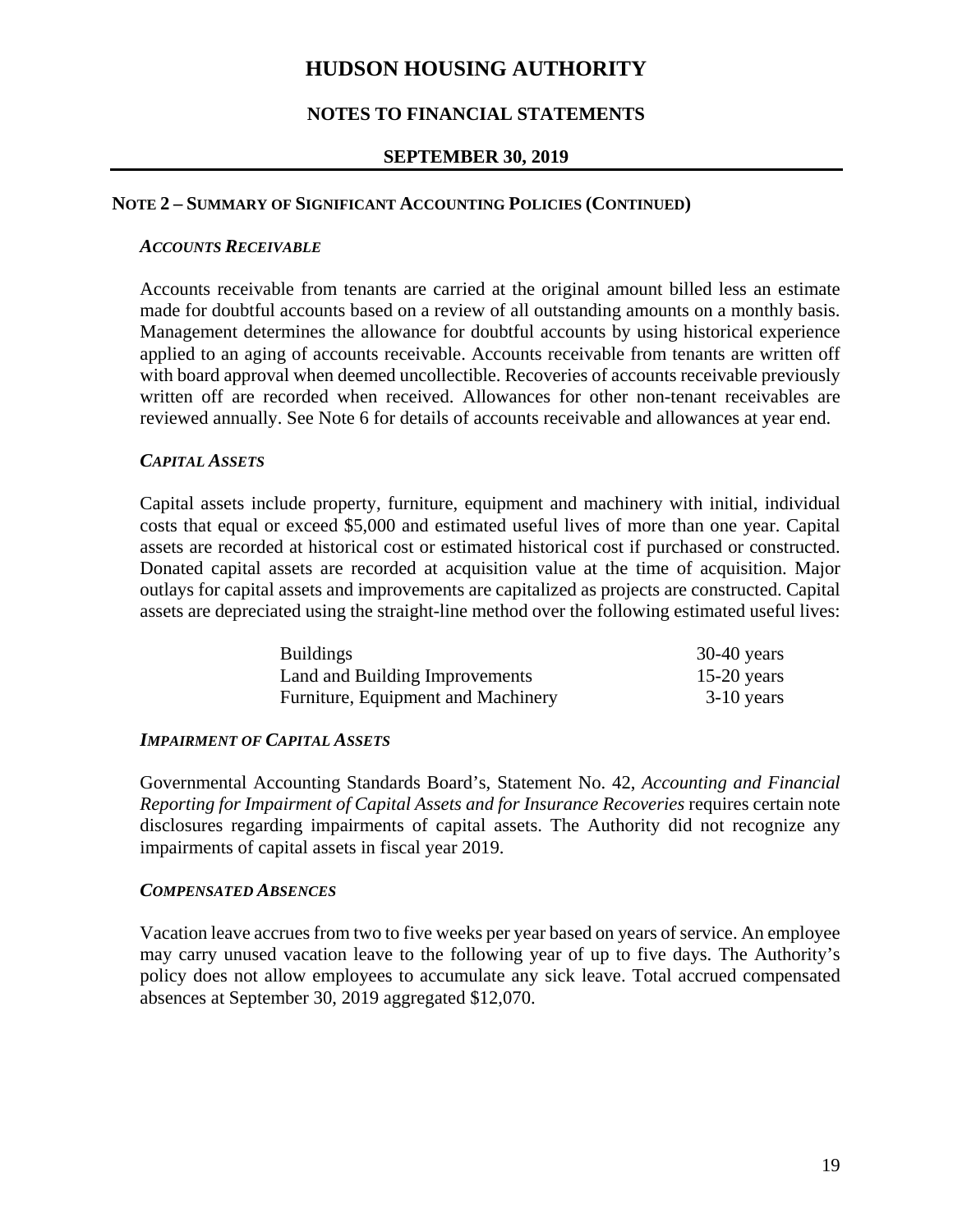## **NOTES TO FINANCIAL STATEMENTS**

### **SEPTEMBER 30, 2019**

#### **NOTE 2 – SUMMARY OF SIGNIFICANT ACCOUNTING POLICIES (CONTINUED)**

#### *OPERATING REVENUES AND EXPENSES*

Operating revenue includes operating grants and subsidies, rental income, management services provided and all other revenue relating to the provision of safe, decent and affordable housing services that do not result from transactions defined as capital and related financing, non-capital and related financing or investing activities. Operating expenses include wages, housing assistance payments, utilities, maintenance, depreciation of capital assets, administrative expenses and all other expenses relating to the provision of safe, decent and affordable housing services that do not result from transactions defined as capital and related financing, non-capital and related financing or investing activities.

### *NON-OPERATING REVENUES AND EXPENSE*

The Authority's nonoperating revenues relate primarily to capital grants provided by HUD and the Commonwealth of Massachusetts and interest income. For reporting purposes, capital grant revenue is recognized when expenditures are incurred, and advance receipts are initially recorded as unearned revenue. Nonoperating expenses are expenditures derived from transactions other than those associated with the Authority's primary housing operations and are reported as incurred.

### *ECONOMIC DEPENDENCY*

The Authority's state and federal programs are economically dependent on grants and annual contributions from DHCD and HUD, respectively. These programs operate at a loss prior to receiving these grants and contributions.

### *PENSIONS*

For purposes of measuring the net pension liability, deferred outflows or resources and deferred inflows of resources related to pensions, and pension expense, information about the fiduciary net position of the retirement system and additions/deductions from the system's fiduciary net position have been determined on the same basis as they are reported by the retirement system.

### *OTHER POSTEMPLOYMENT BENEFITS OTHER THAN PENSIONS (OPEB)*

For purposes of measuring the total OPEB liability, deferred outflows of resources and deferred inflows of resources related to OPEB, and OPEB expense, have been determined by an actuarial valuation conducted by the Authority and are accounted for in accordance with the requirements of GASB Statement No. 75 *Accounting and Financial Reporting for Postemployment Benefits Other Than Pensions (OPEB)*.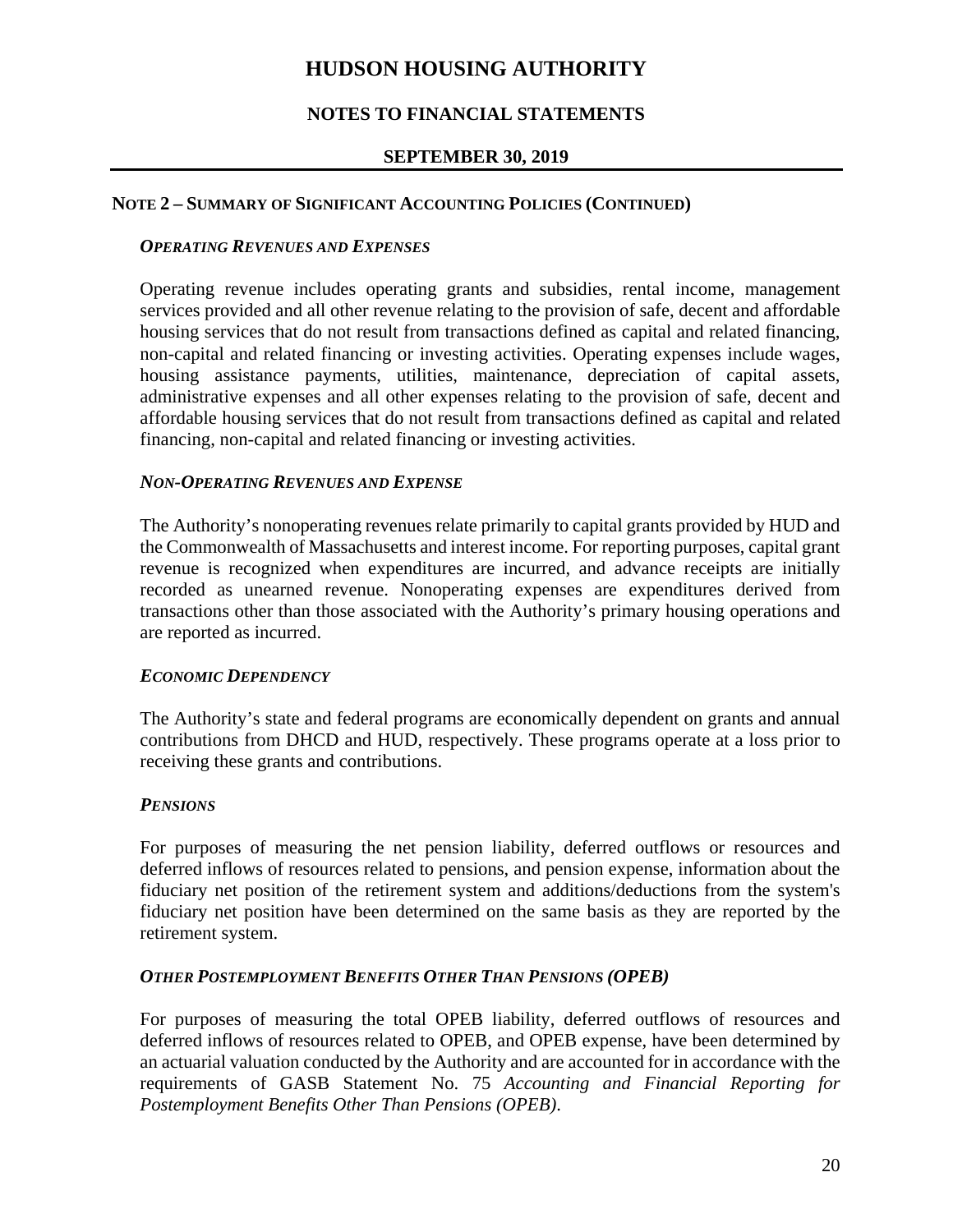## **NOTES TO FINANCIAL STATEMENTS**

### **SEPTEMBER 30, 2019**

### **NOTE 2 – SUMMARY OF SIGNIFICANT ACCOUNTING POLICIES (CONTINUED)**

### *DEFERRED OUTFLOWS AND INFLOWS OF RESOURCES*

Deferred outflows of resources are the consumption of net position by the Authority that is applicable to a future reporting period. Deferred inflows of resources are the acquisition of net position by the Authority that is applicable to a future reporting period. These consist of the deferral of the recognition of revenues and expenses until the future period to which the outflows and inflows are related. The Authority's deferred outflows and inflows of resources are either related to pension (See Note 10) or related to OPEB (See Note 11). The following is a summary of deferred outflows and inflows of resources at September 30, 2019:

|                            | Deferred Outflows |         | Deferred Inflows |
|----------------------------|-------------------|---------|------------------|
|                            | of Resources      |         | of Resources     |
| <b>Related to Pensions</b> |                   | 240,586 | 236.216          |
| <b>Related to OPEB</b>     |                   | 36,831  | --               |
| Total                      |                   |         |                  |

### *APPLICATION OF RESOURCES*

The Authority would first apply restricted resources when an expense is incurred for which both restricted and unrestricted resources are available.

### *SUBSEQUENT EVENTS*

Management has evaluated subsequent events through October 1, 2020, which is the date these financial statements were available to be issued. All subsequent events requiring recognition or disclosure have been incorporated into these financial statements.

The COVID-19 outbreak in the United States has caused business disruption through mandated and voluntary closings of business across the country for non-essential services. While the disruption is currently expected to be temporary, there is considerable uncertainty about the duration of closings. The Authority has been able to continue most of its operations in a remote environment, however, at this point, the extent to which COVID-19 may impact the Authority's financial condition or results of operations is uncertain.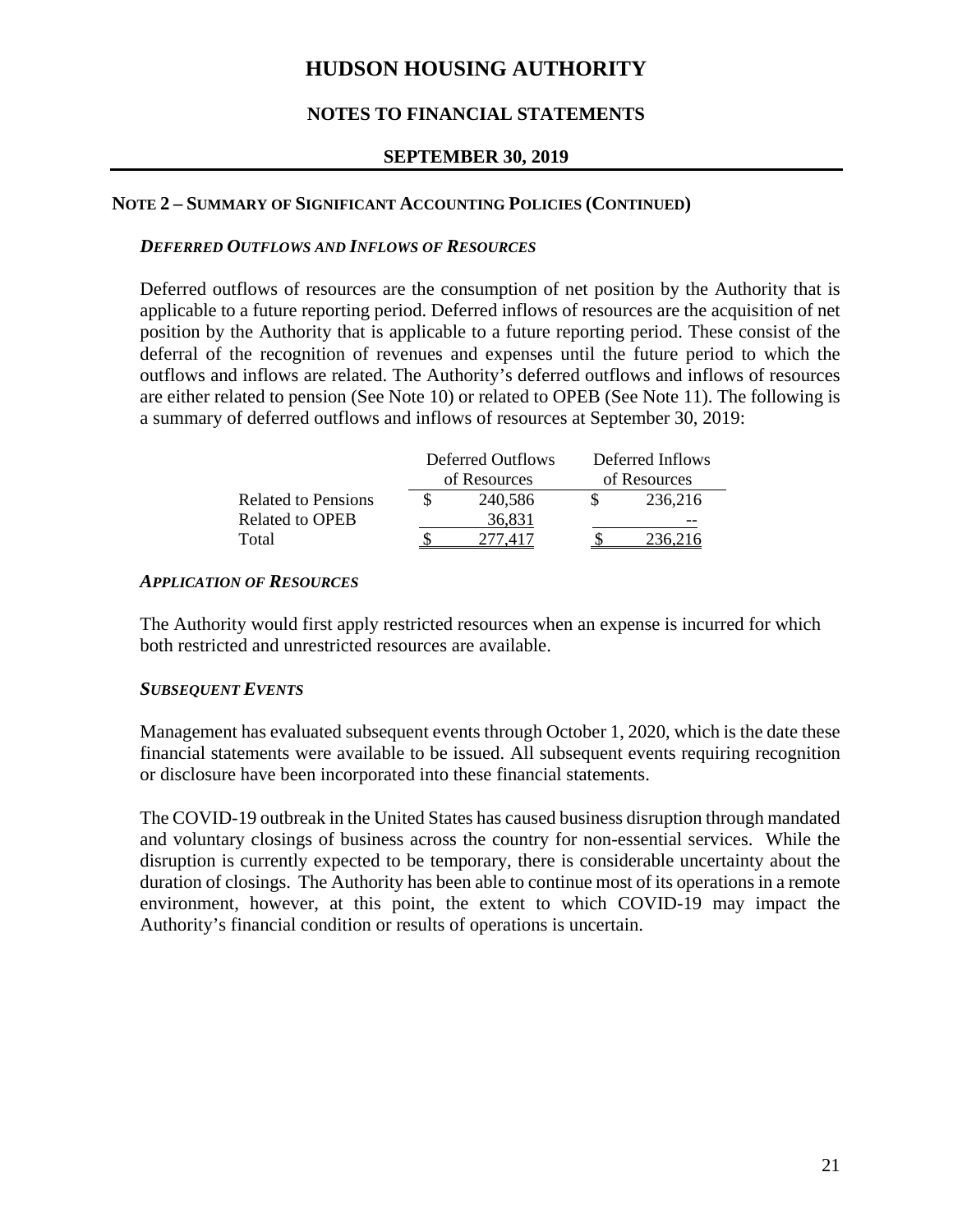## **NOTES TO FINANCIAL STATEMENTS**

### **SEPTEMBER 30, 2019**

#### **NOTE 3 – NET POSITION**

Net position is reported in three categories:

Investment in Capital Assets consists of all capital assets, reduced by accumulated depreciation, the outstanding balances of any bonds, mortgages, notes or other borrowing that are attributable to the acquisition, construction, or improvement of those assets. The Authority had no debt related to its capital assets at September 30, 2019. At September 30, 2019, the investment in capital assets was \$3,416,316.

Restricted Net Position consists of restricted assets, when constraints are placed on the assets by creditors (such as debt covenants), grantors, contributors, laws, regulations, etc. At September 30, 2019, restrictions of \$7,773, represent the net position restricted by HUD related to the Housing Choice Voucher Program to be used for future HAP payments.

Unrestricted Net Position consists of net position that does not meet the definition of "investment in capital assets" or "restricted net position". At September 30, 2019, unrestricted net position was a deficit of \$963,678.

### **NOTE 4 – CASH AND CASH EQUIVALENTS**

The Authority has adopted HUD's Investment Regulation PIH 1996-33 as its investment policy. HUD regulations require that all HUD deposits in financial institutions and investments be fully insured or collateralized, by U.S. Government obligations that have a fair value of not less than the principal amount of the deposits. The policy also requires that investments not have a maturity period longer than three years.

### Custodial Credit Risk – Cash Deposits

At times, the Authority's balances may exceed the Federal insurance limits; however, the Authority has not experienced any losses with respect to its bank balance in excess of government provided insurance. In addition, balances are fully collateralized through agreements with the financial institutions. Management believes that no significant risk exists with respect to cash balances as of September 30, 2019.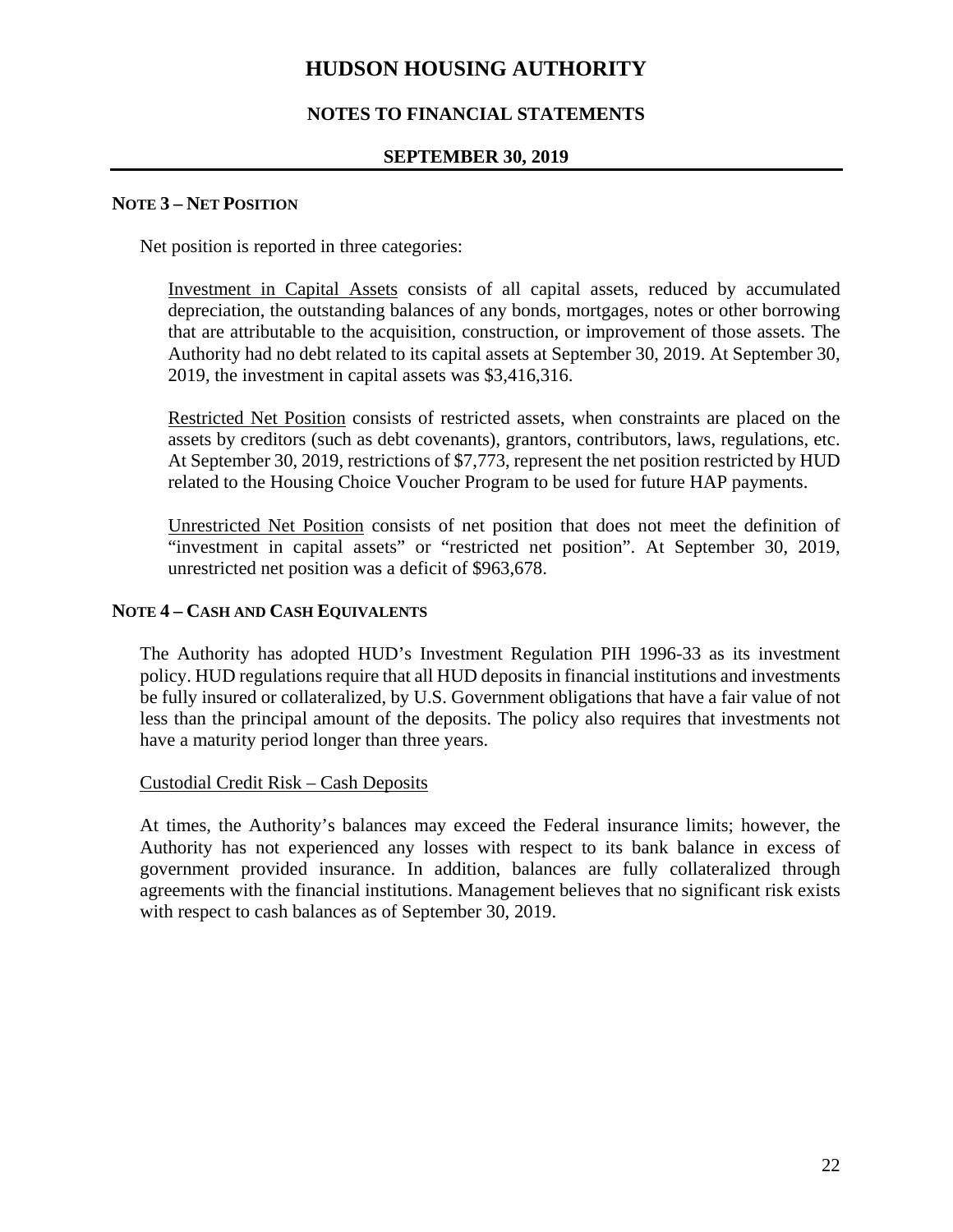### **NOTES TO FINANCIAL STATEMENTS**

#### **SEPTEMBER 30, 2019**

#### **NOTE 5 – RESTRICTED CASH**

The Authority's restricted cash balance consists of funds restricted for future HAP payments, funds held in escrow on behalf of tenant organizations and funds designated for tenant security deposits. These amounts support either a corresponding liability or restricted net position. At September 30, 2019, restricted cash was categorized as follows:

| <b>Category of Restriction</b>                                                        | Amount |                          |  |  |
|---------------------------------------------------------------------------------------|--------|--------------------------|--|--|
| Housing assistance payments<br>Tenant organization escrow<br>Tenant security deposits |        | 7,773<br>58,058<br>8,763 |  |  |
| Total                                                                                 |        | 74 594                   |  |  |

#### **NOTE 6 – ACCOUNTS RECEIVABLE**

The following is a listing of receivables for the Authority including the applicable allowances for uncollectible accounts at September 30, 2019.

| Category of Receivable  | Amount       |
|-------------------------|--------------|
|                         |              |
| HUD                     | \$<br>10,207 |
| <b>Other Government</b> | 9,916        |
| PHA Projects            | 1,214        |
| Tenants                 | 6,176        |
| Gross Receivables       | 27,513       |
| Allowance - Tenants     | (4,949)      |
| Net Receivables         |              |

In July of 2013, a judgment was made in favor of the Authority in a breach of contract action against Coolidge Greene, LLC (the Company). The Authority, in its role as monitoring agent, had sought damages related to noncompliance in the Company's development of the 30 unit property known as Coolidge Greene Apartments. In a written stipulation dated July 16, 2013, the Authority was awarded \$616,543 in damages, with interest from May 2, 2011 to July 16, 2013 in the amount of \$163,377, together with attorney's fees in the sum of \$63,152 and additional expenses of \$15,443. The Authority has recorded a receivable of \$858,515, has fully reserved against the entire balance due to the uncertainty of collection, and has recorded a current liability of \$78,595 for the fees owed to the attorney. As of September 30, 2019, the Authority has not received payments related to this judgment.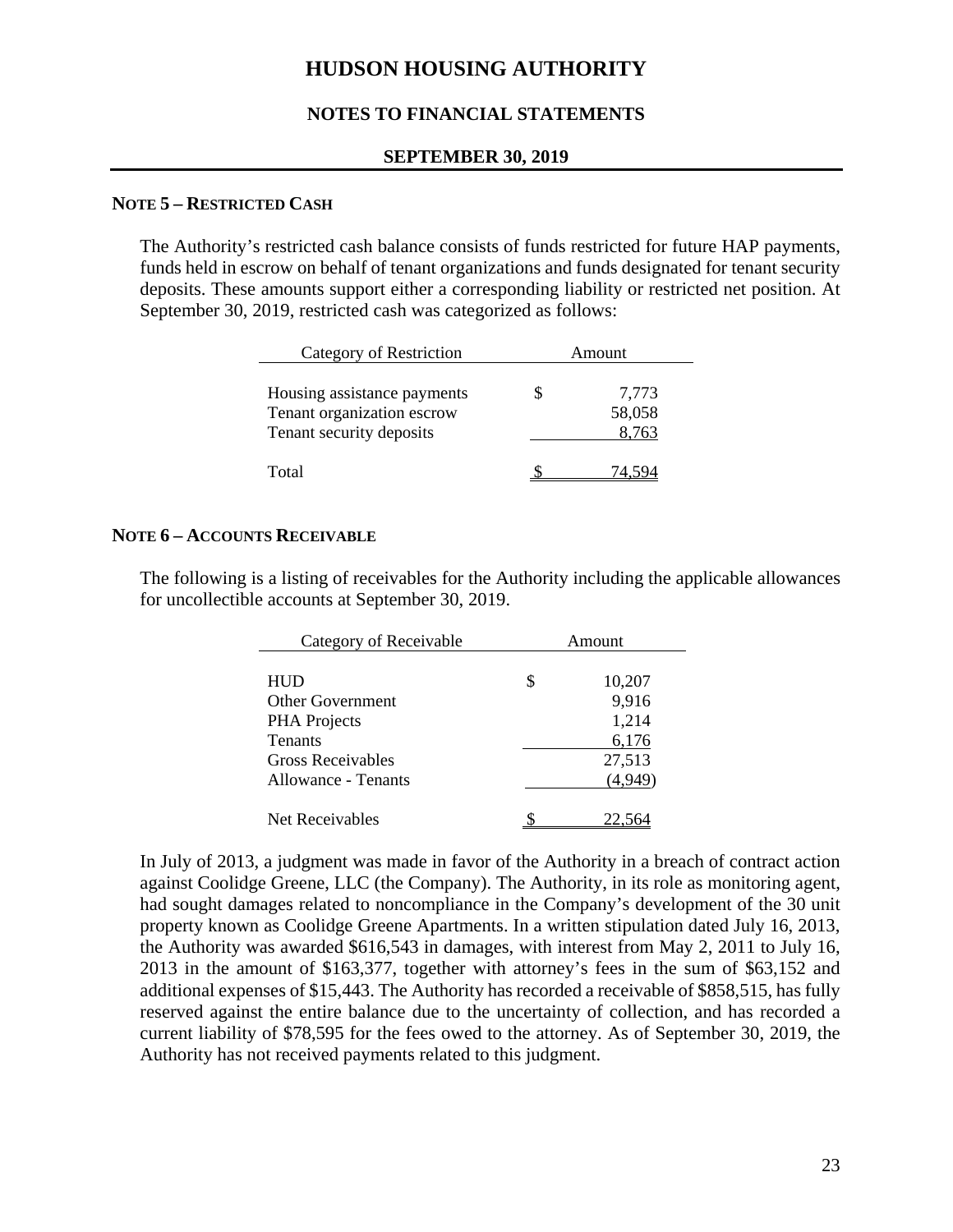# **NOTES TO FINANCIAL STATEMENTS**

### **SEPTEMBER 30, 2019**

### **NOTE 7 – CAPITAL ASSETS**

The following is a summary of changes in capital assets and related accumulated depreciation.

|                                            | October 01, 2018 |    | Increases |               | Decreases  |     | September 30, 2019 |
|--------------------------------------------|------------------|----|-----------|---------------|------------|-----|--------------------|
| Capital assets not being depreciated       |                  |    |           |               |            |     |                    |
| Land                                       | \$<br>314,195    | \$ |           | \$            |            | S   | 314,195            |
| Construction in progress                   | 301,276          |    | 95,427    |               | (180,795)  |     | 215,908            |
| Total capital assets not being depreciated | 615,471          |    | 95,427    |               | (180, 795) |     | 530,103            |
| Capital assets being depreciated           |                  |    |           |               |            |     |                    |
| Buildings and improvements                 | 12,567,478       |    | 201,443   |               |            |     | 12,768,921         |
| Furniture, equipment & machinery           | 144,703          |    |           |               |            |     | 144,703            |
| Total capital assets being depreciated     | 12,712,181       |    | 201,443   |               |            |     | 12,913,624         |
| Less accumulated depreciation              |                  |    |           |               |            |     |                    |
| Buildings and improvements                 | 9,689,793        |    | 231,392   |               |            |     | 9,921,185          |
| Furniture, equipment & machinery           | 86,980           |    | 19,246    |               |            |     | 106,226            |
| Total accumulated depreciation             | 9,776,773        |    | 250,638   |               |            |     | 10,027,411         |
| Capital assets, net                        | 3,550,879        | S. | 46,232    | <sup>\$</sup> | (180,795)  | -SS | 3,416,316          |
| Depreciation expense was charged to:       |                  |    |           |               |            |     |                    |
| <b>Federal Public Housing</b>              |                  |    | 146,323   |               |            |     |                    |
| <b>State/Local Programs</b>                |                  |    | 95,651    |               |            |     |                    |
| <b>Business Activities</b>                 |                  |    | 8,664     |               |            |     |                    |

# **NOTE 8 – NONCURRENT LIABILITIES**

Noncurrent liability activity for the year ended September 30, 2019 is as follows:

|                                                |              | October 01, 2018     |              | Additions | Reductions                       | September 30, 2019     |               | Amount due<br>within one year |
|------------------------------------------------|--------------|----------------------|--------------|-----------|----------------------------------|------------------------|---------------|-------------------------------|
| Net Pension Liability<br><b>OPEB</b> Liability | <sup>S</sup> | 1,155,541<br>989,518 | $\mathbb{S}$ | 72,790    | 175,073 \$ (107,481)<br>(33,818) | 1,223,133<br>1,028,490 | <sup>\$</sup> | $- -$<br>$- -$                |
| Total                                          |              | 2.145.059            |              | 247,863   | $\frac{1}{2}$ (141,299)          | 2,251,623              |               | $- -$                         |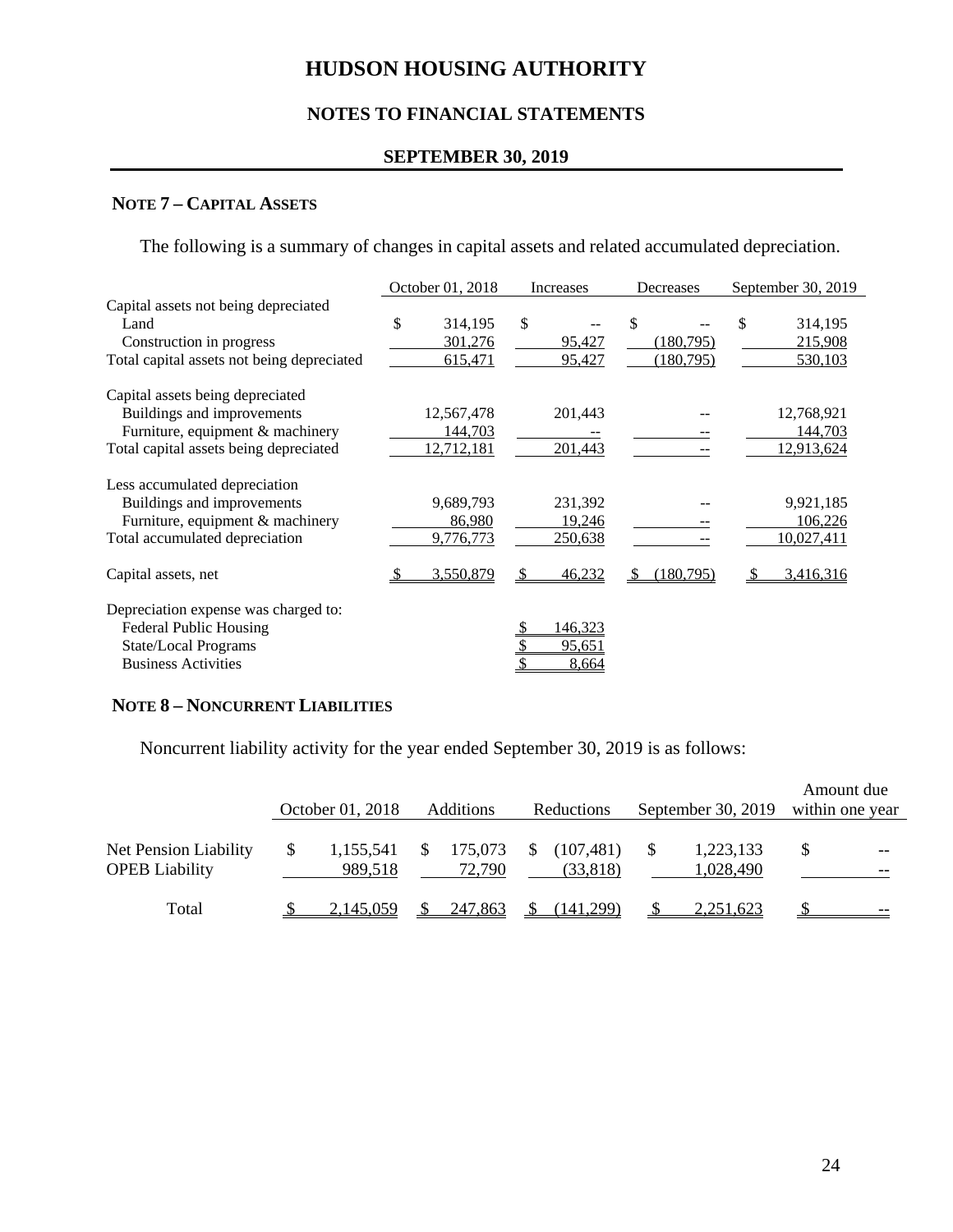## **NOTES TO FINANCIAL STATEMENTS**

### **SEPTEMBER 30, 2019**

#### **NOTE 9 – REAL ESTATE TAXES**

Property owned by the Authority is exempt from local real estate taxes. The Authority makes a payment in lieu of taxes equal to 10% of rental income charged less utility expenses annually for all of its properties constructed with and funded by HUD. State funded scattered site units make payments in lieu of real estate taxes equal to  $\frac{1}{2}$  of the Municipality's tax rate plus \$100 multiplied by the number of available bedrooms. The payment in lieu of taxes for the year ended September 30, 2019 aggregated \$40,539.

### **NOTE 10 – COST-SHARING DEFINED BENEFIT PENSION PLAN**

#### *PLAN DESCRIPTION*

The Authority provides pension benefits to certain employees through the Middlesex County Retirement System (MCRS), a cost-sharing, multiple-employer public employee retirement system regulated by Public Employee Retirement Administration Commission (PERAC). The plan is a defined benefit plan. Participation is mandatory for all full time employees of the Authority. The retirement plan is a pooled risk type of plan. Under this type of plan, funding is determined based on all employees covered for all employing units. The funding liabilities are shared by each employing unit pro-rata based on the number of employees in the employing unit. Since the Authority's share of the net pension liability is not based on their employees, pension expense is determined by the total required payment to be made to the retirement plan for the year. The MCRS issues a publicly available financial report that includes financial statements and required supplementary information. This report may be obtained by writing to MCRS, 25 Linnell Circle, Billerica, MA 01865 or by calling (978) 439-3000.

### *PLAN MEMBERSHIP*

The Authority has five employees participating in the plan.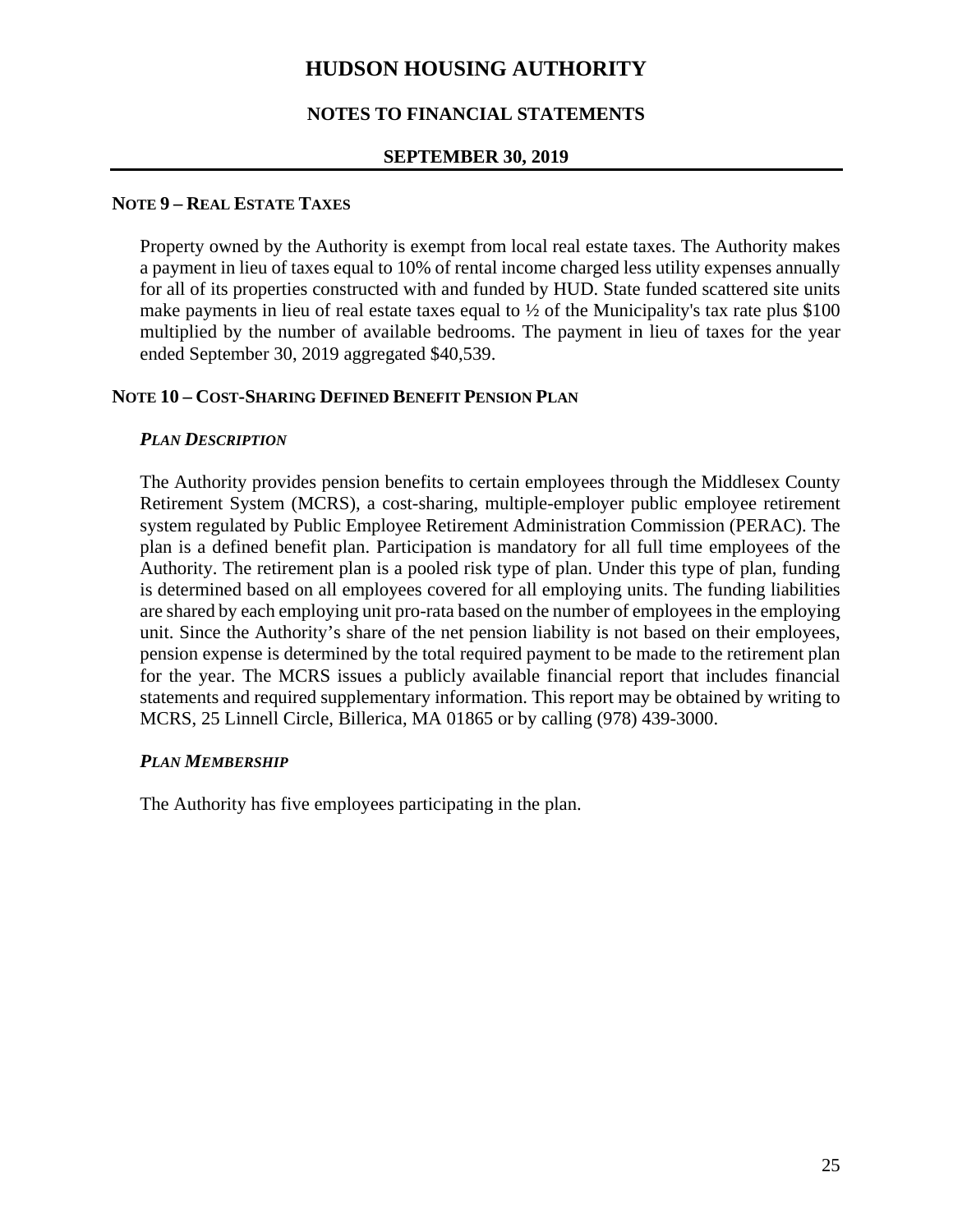### **NOTES TO FINANCIAL STATEMENTS**

#### **SEPTEMBER 30, 2019**

#### **NOTE 10 – COST-SHARING DEFINED BENEFIT PENSION PLAN (CONTINUED)**

#### *SIGNIFICANT PLAN PROVISIONS AND REQUIREMENTS*

State law establishes benefit provisions and contribution requirements of the MCRS. Employees who have at least 10 years of longevity and have attained 55 years of age are eligible to receive retirement benefits. Retired employees receive an allowance based upon the average of their three highest consecutive salary years of service multiplied by (1) the number of years and full months of creditable service at the time of retirement and (2) a percentage based on age at retirement in accordance with a schedule provided by state law. Assuming normal retirement at age 65, this percentage is 2.5%, which is reduced for individuals who retire prior to age 65 to reflect the longer payout period. Employees may elect early retirement after 20 years of service or at any time after attaining age 55 with 10 years of eligible service. Plan members who become permanently and totally disabled may be eligible to receive a disability retirement allowance. The amount of benefits to be received depends on several factors, including the member's age, compensation, veteran status, years of creditable service, and whether or not the disability is work-related. In addition, certain death benefits exist for beneficiaries of employees who die in active service.

### *FUNDING POLICY*

Depending on their employment date, active Plan members must contribute either 5%, 7%, 8%, or 9% of their gross regular compensation. Members hired after December 31, 1978 must contribute an additional 2% of regular compensation in excess of \$30,000. These deductions earn interest at a rate determined by PERAC that vests based upon years of service. Member employers are required to contribute the remaining amounts necessary to finance benefits, except for certain cost-of-living adjustments (COLAs) granted before July 1, 1998, which are reimbursed by the Commonwealth. The current and two preceding years' apportionment of the annual pension cost between the employers required the Authority to contribute approximately 0.789% of the total. The Authority's required and actual contributions to MCRS for the year ended September 30, 2019 were \$107,481. Employee contributions for the same period were \$34,745.

### *PENSION LIABILITIES*

At September 30, 2019, the Authority reported a liability of \$1,223,133 for its proportionate share of the net pension liability. The net pension liability was measured as of December 31, 2018, and the total pension liability used to calculate the net pension liability was determined by an actuarial valuation as of that date. The Authority's proportion of the net pension liability was based on a projection of the Authority's long-term share of contributions to the pension plan relative to the projected contributions of all participating employers, actuarially determined.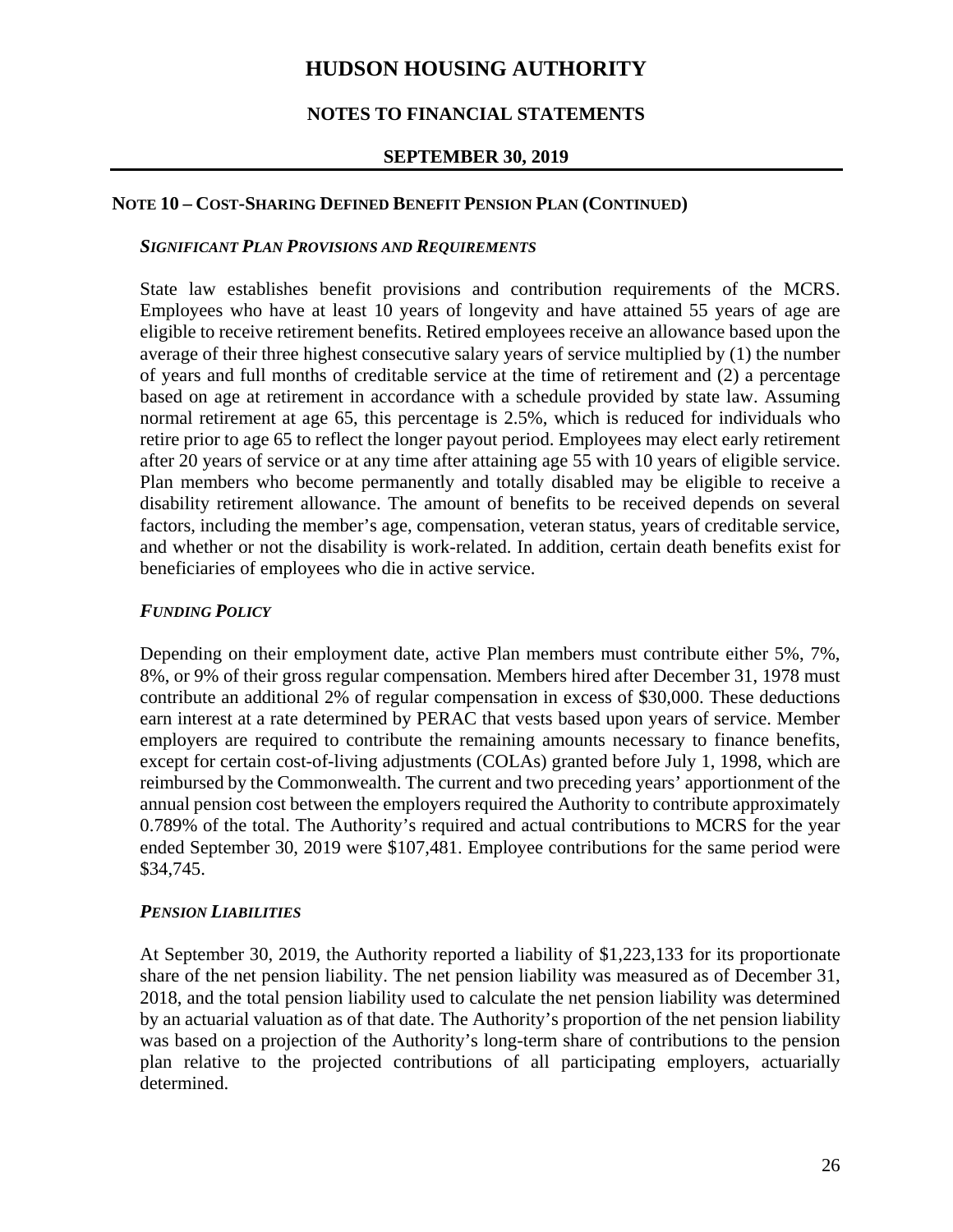## **NOTES TO FINANCIAL STATEMENTS**

#### **SEPTEMBER 30, 2019**

### **NOTE 10 – COST-SHARING DEFINED BENEFIT PENSION PLAN (CONTINUED)**

#### *PENSION EXPENSE AND DEFERRED INFLOWS AND OUTFLOWS OF RESOURCES*

For the year ended September 30, 2019, the Authority recognized pension expense of \$66,300. The deferred outflows of resources resulting from contributions after the measurement date will be recognized as a reduction of the net pension liability in the subsequent year. At September 30, 2019, the Authority reported deferred outflows of resources and deferred inflows of resources related to pensions from the following sources:

|                                                                                                                                      | <b>Deferred Outflows</b><br>of Resources |         | Deferred Inflows<br>of Resources |         |
|--------------------------------------------------------------------------------------------------------------------------------------|------------------------------------------|---------|----------------------------------|---------|
| Differences between expected and actual experience                                                                                   | \$                                       | 2,502   | S                                | 4,263   |
| Changes of assumptions                                                                                                               |                                          | 76,015  |                                  |         |
| Net difference between projected and actual earnings<br>on pension plan investments<br>Changes in proportion and differences between |                                          | 54,520  |                                  |         |
| contributions and proportionate share of contributions                                                                               |                                          | 14,608  |                                  | 231,953 |
| Contributions subsequent to the measurement date                                                                                     |                                          | 92,941  |                                  |         |
| Total                                                                                                                                |                                          | 240,586 |                                  | 236.216 |

These amounts will be recognized as expense, or as a reduction of expense, as follows:

| Measurement period ending December 31, | Deferred Outflows<br>(Inflows) of Resources     |
|----------------------------------------|-------------------------------------------------|
| 2019<br>2020<br>2021<br>2022           | \$<br>59,631<br>(36,603)<br>(34, 476)<br>15,818 |
| Total                                  |                                                 |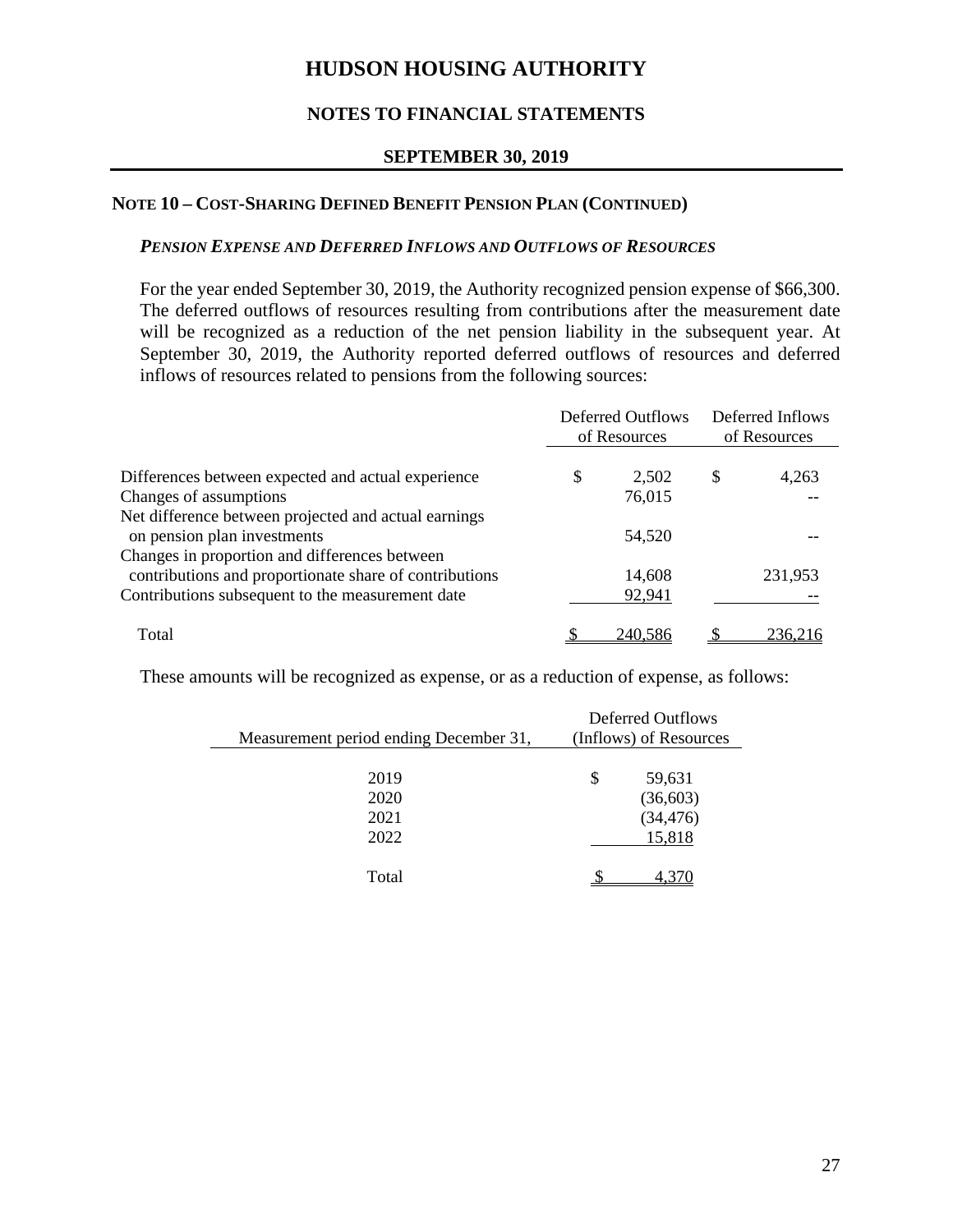# **NOTES TO FINANCIAL STATEMENTS**

### **SEPTEMBER 30, 2019**

## **NOTE 10 – COST-SHARING DEFINED BENEFIT PENSION PLAN (CONTINUED)**

### *ACTUARIAL METHODS & ASSUMPTIONS*

The total pension liability in the December 31, 2018 actuarial valuation was determined using the following actuarial methods and assumptions, applied to all periods included in the measurement:

| Valuation date             | <b>January 1, 2018</b>                                                                                                                                  |
|----------------------------|---------------------------------------------------------------------------------------------------------------------------------------------------------|
| Actuarial cost method      | Entry Age Normal Cost Method                                                                                                                            |
| Investment rate of return  | 7.50%                                                                                                                                                   |
| Discount rate              | 7.50%                                                                                                                                                   |
| Inflation                  | 3.25%                                                                                                                                                   |
| Salary increases           | Varies by length of service with ultimate rates of 4.00% for<br>Group 1, 4.25% for Group 2 and 4.50% for Group 4                                        |
| Cost of living adjustments | 3% of the first \$14,000 of retirement income                                                                                                           |
| Mortality rates            | Pre-Retirement & Healthy Retiree: Based on the RP-2014<br>Employee Mortality Table projected<br>Collar<br>Blue<br>generationally with Scale MP-2017.    |
|                            | Disabled Retiree: Based on the RP-2014 Blue Collar<br>Employee Mortality Table set forward one year and<br>projected generationally with Scale MP-2017. |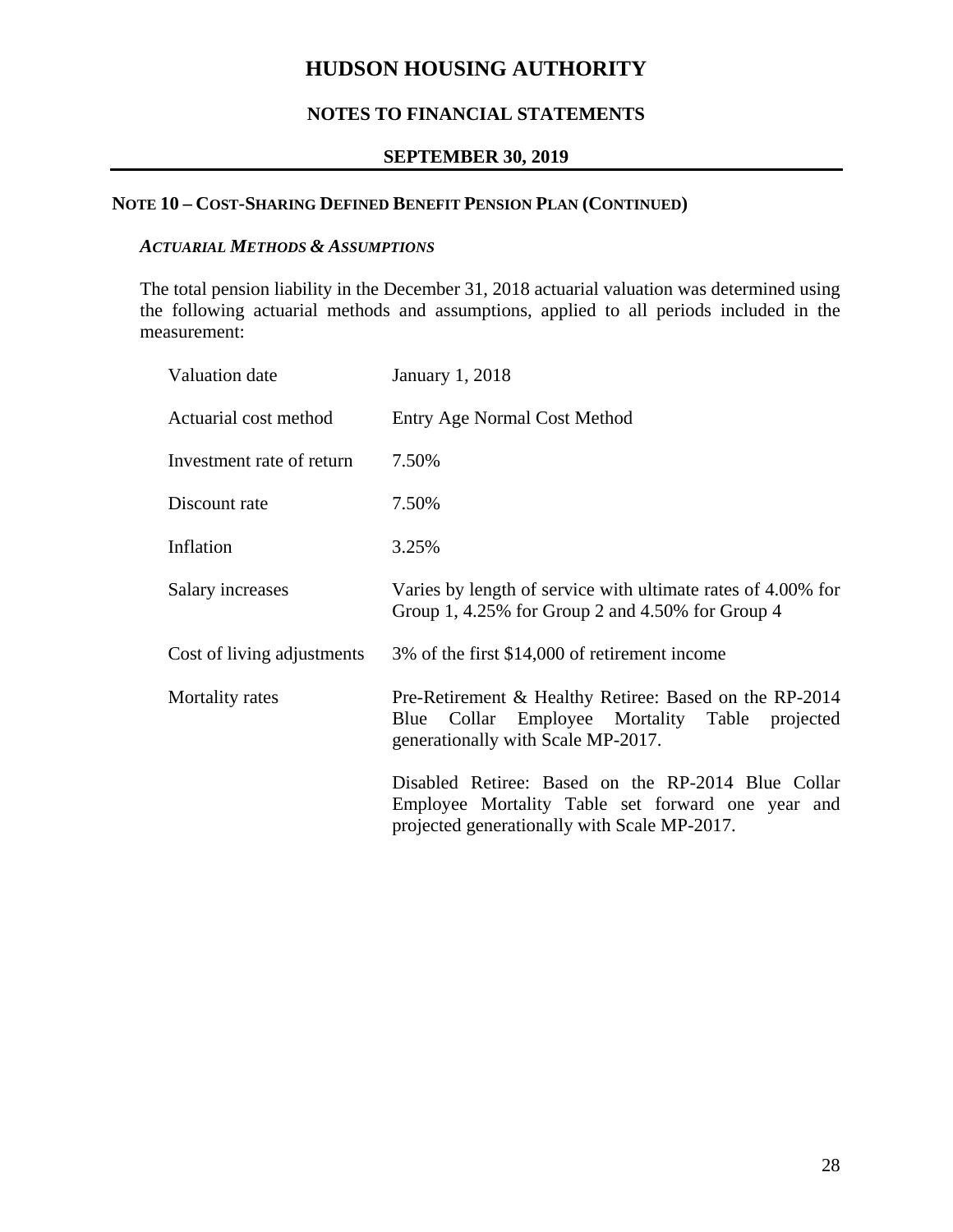### **NOTES TO FINANCIAL STATEMENTS**

#### **SEPTEMBER 30, 2019**

### **NOTE 10 – COST-SHARING DEFINED BENEFIT PENSION PLAN (CONTINUED)**

#### *ACTUARIAL METHODS & ASSUMPTIONS (CONTINUED)*

The long-term expected rate of return on pension plan investments was determined using a building-block method in which best-estimate ranges of expected future real rates of return (expected returns, net of pension plan investment expense and inflation) are developed for each major asset class. These ranges are combined to produce the long-term expected rate of return by weighting the expected future real rates of return by the target asset allocation percentage and by adding expected inflation. The target allocation and best estimates of arithmetic real rates of return for each major asset class are summarized in the following table:

|                                        | Target     | Expected       |
|----------------------------------------|------------|----------------|
| <b>Asset Class</b>                     | Allocation | Rate of Return |
|                                        |            |                |
| Domestic equity                        | 17.00%     | 7.62%          |
| International developed markets equity | 14.90%     | 7.80%          |
| International emerging markets equity  | $6.00\%$   | 9.31%          |
| Core fixed income                      | 13.00%     | 4.00%          |
| Value-added fixed income               | 8.10%      | 7.58%          |
| Private equity                         | 12.10%     | 11.15%         |
| Real estate                            | 9.40%      | 6.59%          |
| Timberland                             | 4.10%      | 7.00%          |
| Hedge funds PCS                        | 14.20%     | 6.83%          |
| Liquidating portfolios                 | 0.30%      | $0.00\%$       |
| Overlay                                | 0.90%      | 0.00%          |
|                                        |            |                |

#### *DISCOUNT RATE*

The discount rate used to measure the total pension liability was 7.50 percent. The projection of cash flows used to determine the discount rate assumed that employee contributions will be made at the current contribution rate and that contributions from the Authority will be made at contractually required rates, actuarially determined. Based on those assumptions, the pension plan's fiduciary net position was projected to be available to make all projected future benefit payments of current active and inactive employees. Therefore, the long-term expected rate of return on pension plan investments was applied to all periods of projected benefit payments to determine the total pension liability.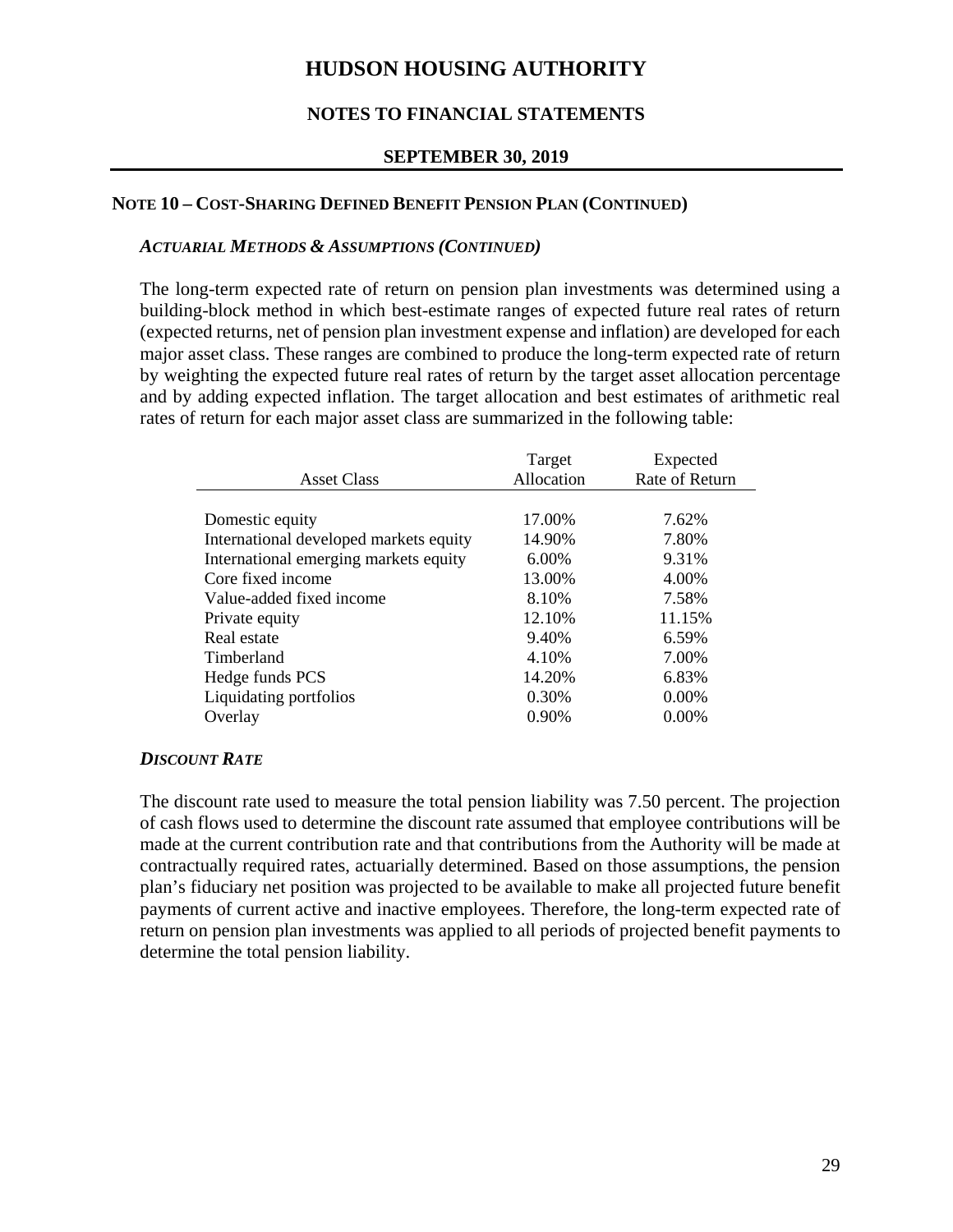## **NOTES TO FINANCIAL STATEMENTS**

### **SEPTEMBER 30, 2019**

### **NOTE 10 – COST-SHARING DEFINED BENEFIT PENSION PLAN (CONTINUED)**

### *SENSITIVITY OF THE NET PENSION LIABILITY TO CHANGES IN THE DISCOUNT RATE*

The following presents the Authority's proportionate share of the net pension liability calculated using the discount rate, as well as what the Authority's proportionate share of the net pension liability would be if it were calculated using a discount rate that is 1-percentagepoint lower or 1-percentage-point higher than the current rate:

|                       | 1% Decrease       | <b>Current Discount</b> | 1\% Increase |  |  |
|-----------------------|-------------------|-------------------------|--------------|--|--|
|                       | $6.50\%$          | 7.50%                   | 8.50%        |  |  |
| Net pension liability | - SS<br>1,483,715 | 1.223.133               | 1,003,424    |  |  |

### *PENSION PLAN FIDUCIARY NET POSITION*

Detailed information about the pension plan's fiduciary net position is available in the separately issued MCRS financial report.

### *PAYABLES TO THE PENSION PLAN*

As of September 30, 2019, the Authority had no outstanding payables to MCRS.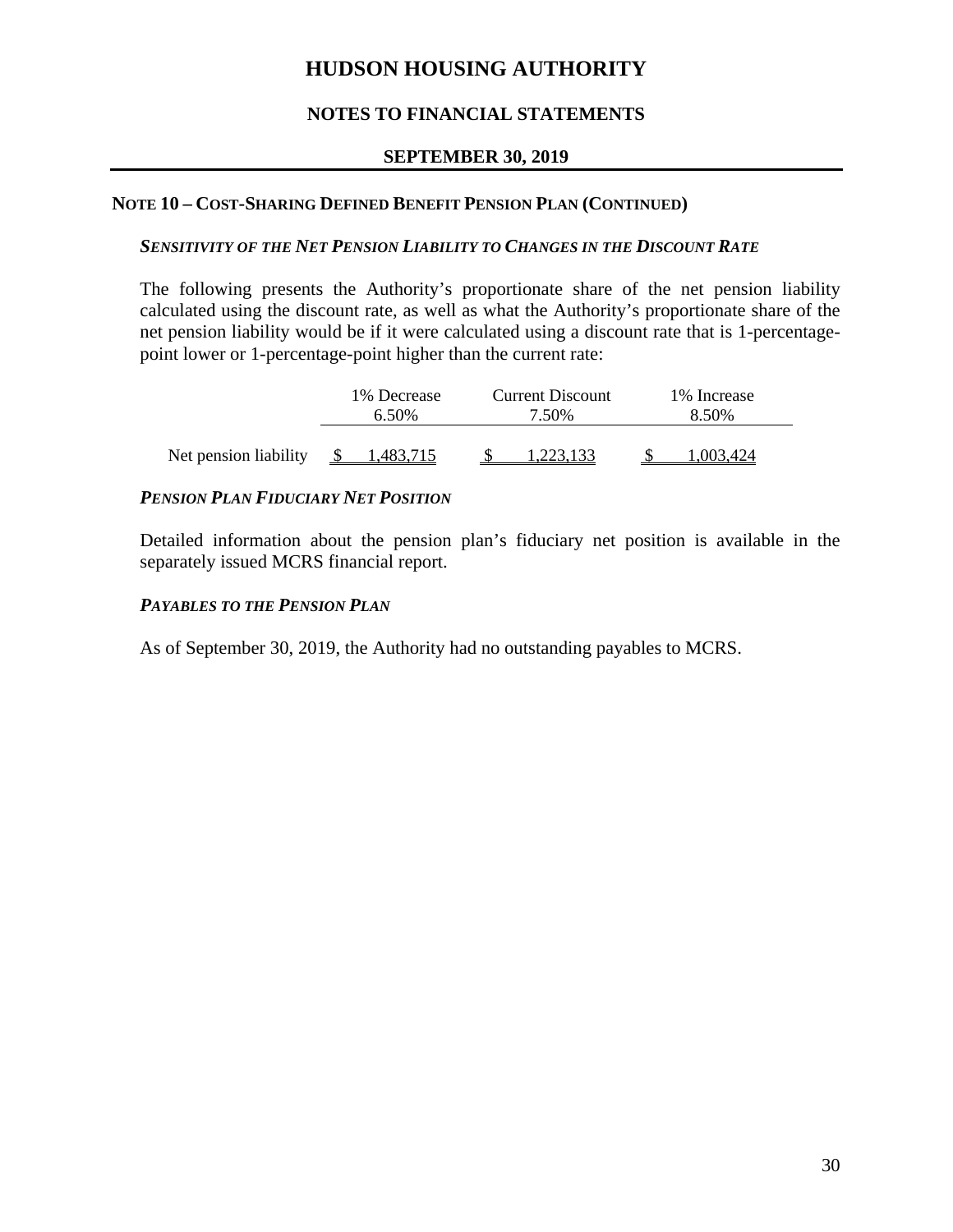## **NOTES TO FINANCIAL STATEMENTS**

### **SEPTEMBER 30, 2019**

### **NOTE 11 – OTHER POST-EMPLOYMENT BENEFITS OTHER THAN PENSIONS (OPEB)**

### *PLAN DESCRIPTION AND BENEFITS PROVIDED*

The Authority's defined benefit OPEB plan provides OPEB for all permanent full-time employees of the Authority. The OPEB plan is a single employer defined benefit OPEB plan administered by the Authority. No assets are accumulated in a trust that meets the criteria in paragraph 4 of GASB statement 75.

The Authority provides comprehensive medical insurance, both with and without Medicare coordination, and life insurance to its employees who meet certain eligibility requirements. Employees are eligible for postretirement benefits if he/she has reached the age of 55 as an active employee and completed 10 years of service.

All active employees who retire from the Authority and meet the eligibility criteria will receive these benefits. The duration of these benefits is for the employee's lifetime. Under this cost sharing plan, these benefits cover 20% of premiums for Medical for those who retire on or after 10/1/2009 (15% for those who retired after 7/1/1994 but before 10/1/2009, and 10% for all others) for both individuals and family members (percentages represent the employees' portion).

The face value of each life insurance policy is \$5,000. Life insurance benefits do not apply to family members, this benefit covers 20% of premiums for Medical for those who retire on or after 10/1/2009 (15% for those who retired after 7/1/1994 but before 10/1/2009, and 10% for all others) for individuals.

## *PLAN MEMBERSHIP*

At October 1, 2017, there are 6 active employees and 8 retired employees enrolled in the plan.

## *TOTAL OPEB LIABILITY*

The Authority's total OPEB liability of \$1,028,490 was measured as of October 1, 2018 and was determined by an actuarial valuation as of October 1, 2017.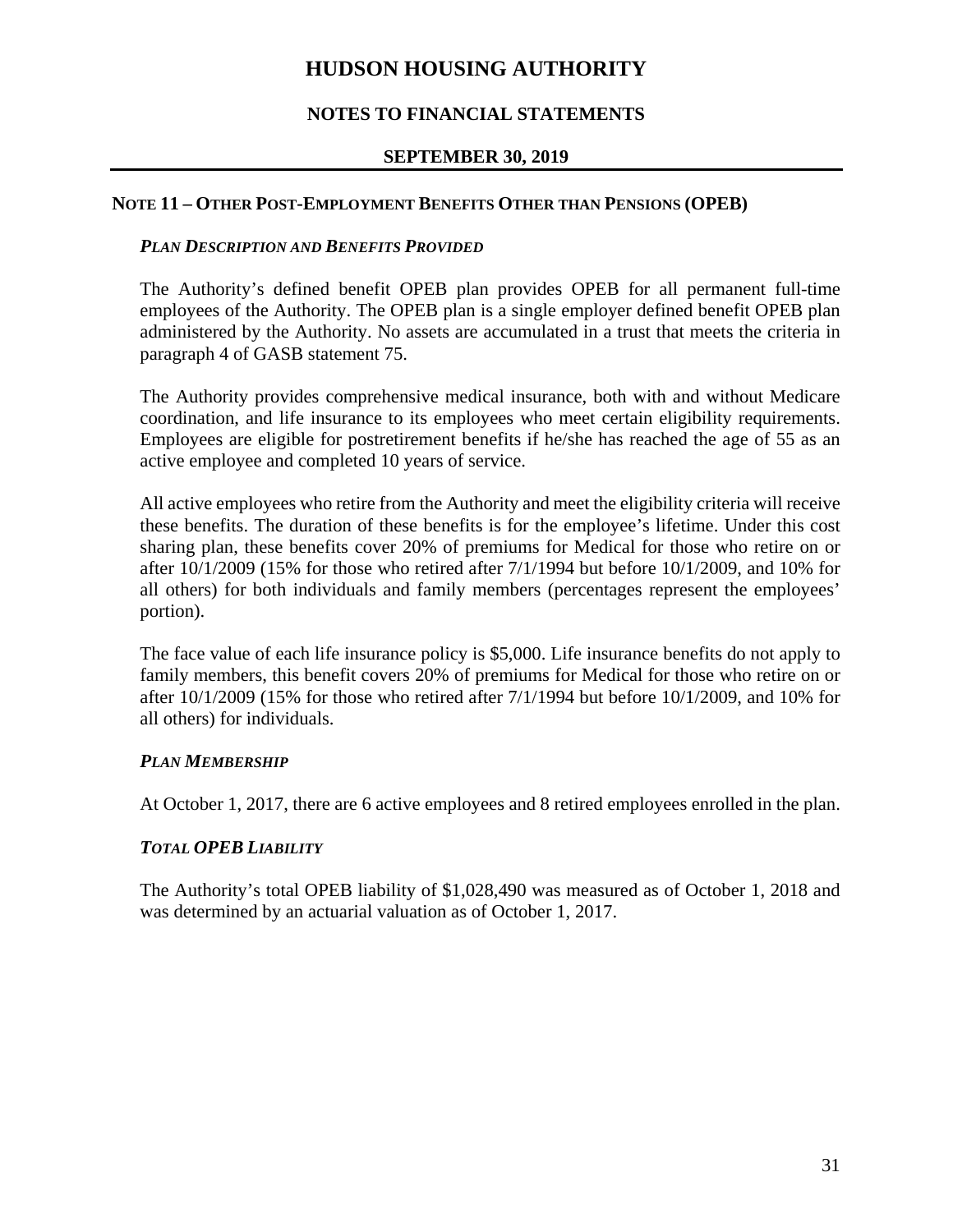### **NOTES TO FINANCIAL STATEMENTS**

#### **SEPTEMBER 30, 2019**

#### **NOTE 11 – OTHER POST-EMPLOYMENT BENEFITS OTHER THAN PENSIONS (OPEB) (CONTINUED)**

#### *ACTUARIAL METHODS AND ASSUMPTIONS*

The total OPEB liability was determined by an actuarial valuation as of October 1, 2017 using the following actuarial assumptions, applied to all periods included in the measurement, unless otherwise specified.

Valuation Date: Actuarially Determined Contribution was calculated as of October 1, 2017

Actuarial Cost Method: Individual Entry Age Normal

Investment Rate of Return**:** 6.50%, net of OPEB plan investment, including inflation

Municipal Bond Rate: 3.35% as of October 1, 2017 (Source: S&P Municipal Bond 20-Year High Grade Index – SAPIHG)

Discount Rate: 3.50%, net of OPEB plan investment expense, including inflation.

Inflation: 2.75 % as of October 1, 2017 and for future periods

Salary Increase: 3.00% annually as of October 1, 2017 and for future periods

Cost of Living Adjustment: Not Applicable

Pre-Retirement Mortality: RP 2000 Employees Mortality Table projected generationally with scale BB and a base year 2009 for males and females.

Post-Retirement Mortality: RP 2000 Healthy Annuitant Mortality Table projected generationally with scale BB and a base year 2009 for males and females.

Disabled Mortality: RP 2000 Healthy Annuitant Mortality Table projected generationally with scale BB and a base year 2012 for males and females.

Mortality Experience Study: The mortality assumptions reflect PERAC's recent experience analysis published in 2014 (based on the years 2006-2011), updated to reflect data through January 1, 2015 for post-retirement mortality, and professional judgement. As such, mortality assumptions reflect observed current mortality as well as expected mortality improvements.

Healthcare Trend: It is assumed that healthcare costs will increases at a rate of 5.0% per annum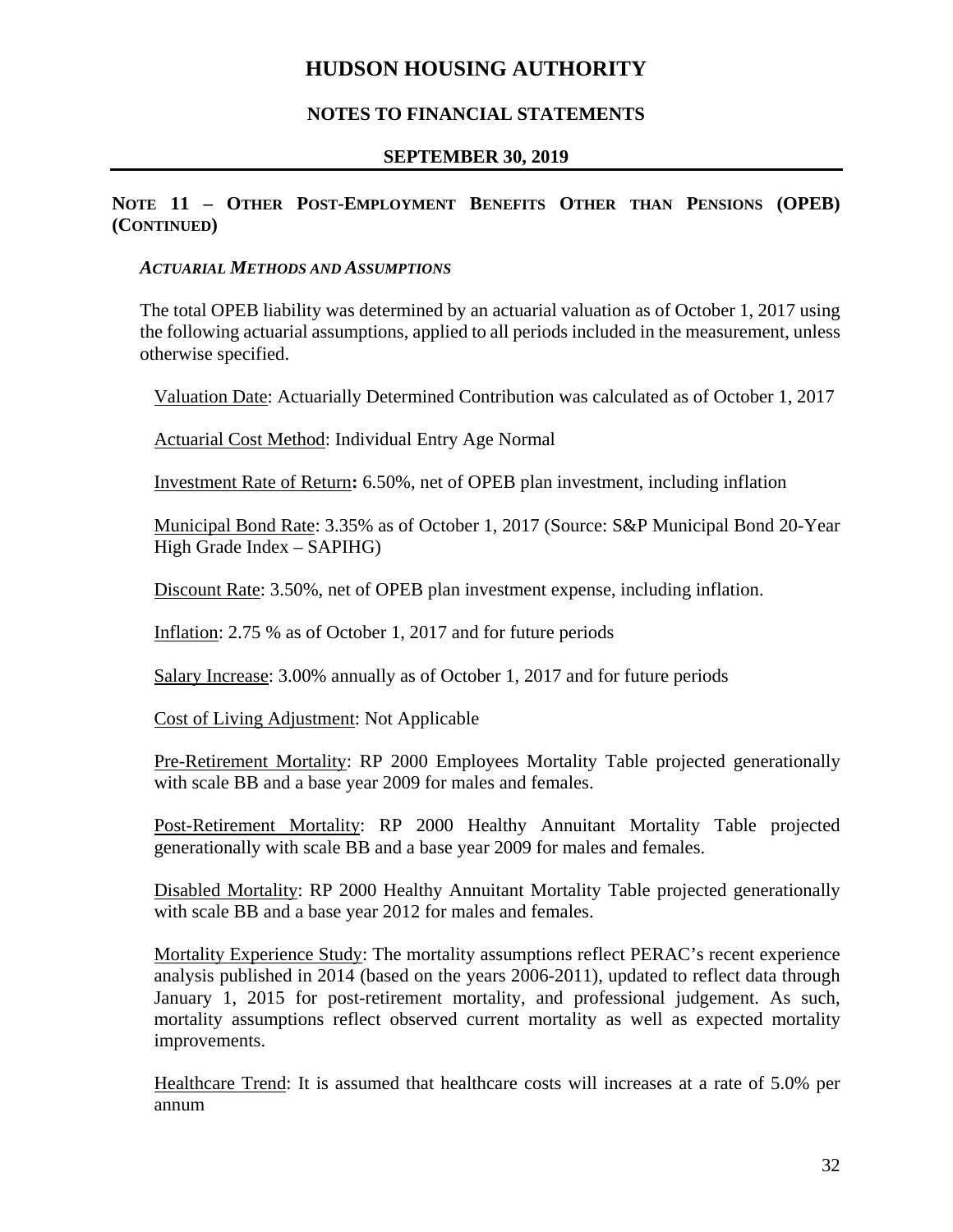## **NOTES TO FINANCIAL STATEMENTS**

### **SEPTEMBER 30, 2019**

#### **NOTE 11 – OTHER POST-EMPLOYMENT BENEFITS OTHER THAN PENSIONS (OPEB) (CONTINUED)**

#### *ACTUARIAL METHODS AND ASSUMPTIONS (CONTINUED)*

Withdrawal Rates*:* Plan participants are expected to withdraw from the plan at a decreasing rate, based on years of service and age, from 27.0% at age 20 and 0-4 years of service to 3.50% at age 60 and 10+ years of service.

Retirement Rates: Plan participants are expected to retire at an increasing rate based on age and gender. Males are expected to retire at a rate of 1% for those aged 50 years, to 100% for those aged 70 years. Females are expected to retire at a rate of 1.5% for those aged 50 years, to 100% for those aged 70 years.

### *CHANGES IN THE TOTAL OPEB LIABILITY*

| <b>Balance at beginning of year</b> | S | 989,518   |
|-------------------------------------|---|-----------|
| Changes for the year:               |   |           |
| Service cost                        |   | 37,434    |
| Interest                            |   | 35,356    |
| Benefit payments                    |   | (33, 818) |
| Net changes                         |   | 38,972    |
| <b>Balance at end of year</b>       |   |           |

#### *SENSITIVITY OF THE TOTAL OPEB LIABILITY TO CHANGES IN THE DISCOUNT RATE*

The following table presents the Plan's total OPEB liability, calculated using the discount rate of 3.50% as well as what the total OPEB liability would be if it were calculated using a discount rate that is 1-percentage point lower, or 1 percentage-point higher, than the current rate.

|                             | 1\% Decrease | <b>Current Discount</b> | 1\% Increase |  |
|-----------------------------|--------------|-------------------------|--------------|--|
|                             | 2.50%        | 3.50%                   | 4.50%        |  |
| <b>Total OPEB liability</b> | .196.014     | 1.028.490               | 895.258      |  |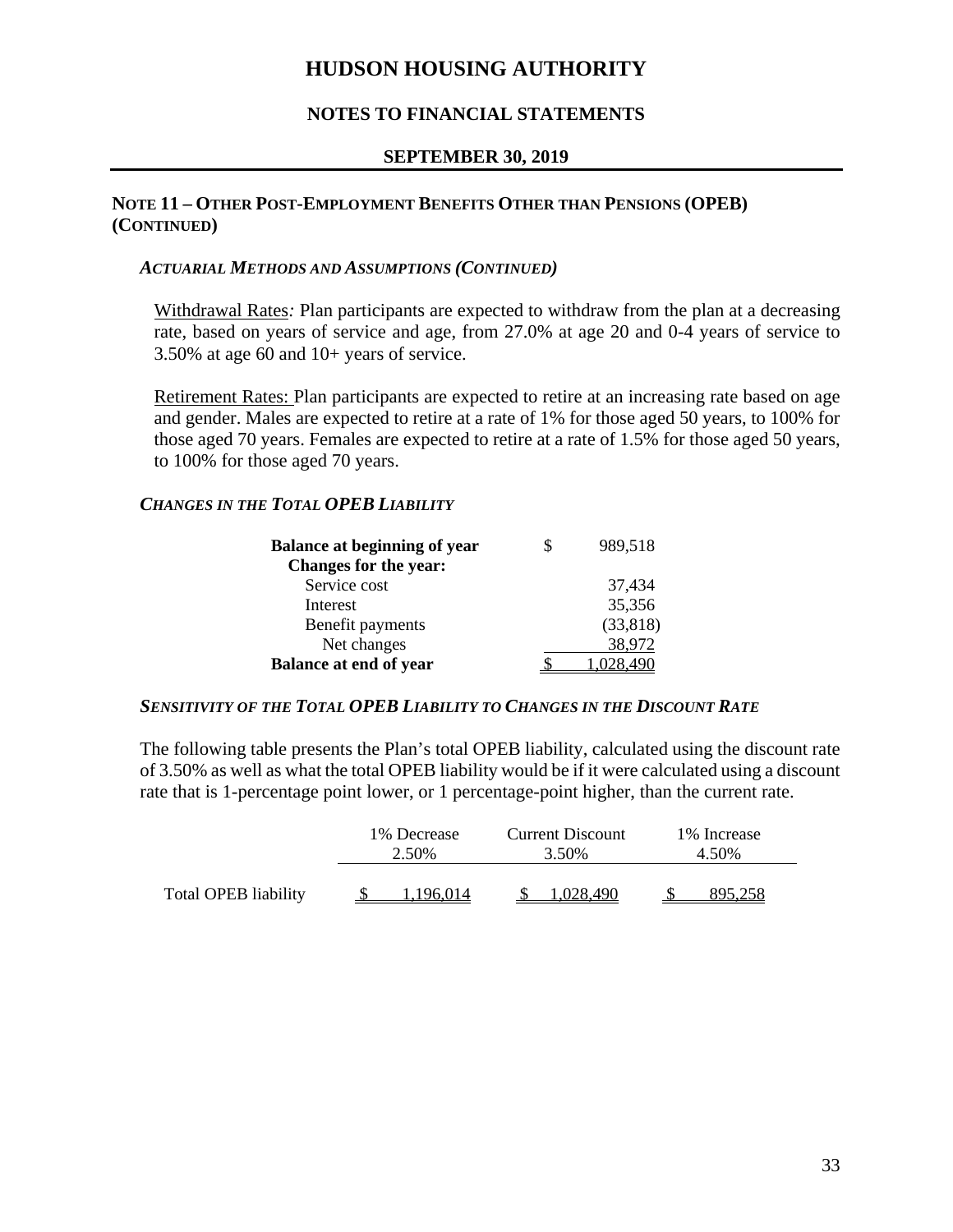## **NOTES TO FINANCIAL STATEMENTS**

### **SEPTEMBER 30, 2019**

### **NOTE 11 – OTHER POST-EMPLOYMENT BENEFITS OTHER THAN PENSIONS (OPEB) (CONTINUED)**

#### *SENSITIVITY OF THE TOTAL OPEB LIABILITY TO CHANGES IN THE HEALTHCARE TREND RATE*

The following table presents the net other postemployment benefit liability, calculated the healthcare trend rate if it was 1 percentage-point lower or 1 percentage-point higher than the current rate.

|                             | 1\% Decrease | Current Trend | 1\% Increase |  |  |
|-----------------------------|--------------|---------------|--------------|--|--|
|                             | 4.00%        | 5.00%         | $6.00\%$     |  |  |
| <b>Total OPEB liability</b> | 853,944      | .028.490      | .251,048     |  |  |

#### *OPEBEXPENSE AND DEFERRED OUTFLOWS AND INFLOWS OF RESOURCES RELATED TO OPEB*

For the year ended September 30, 2019, the Authority recognized OPEB expenses of \$72,790. The deferred outflows of resources resulting from contributions after the measurement date of \$36,831 will be recognized as a reduction of the OPEB liability in the subsequent year. There were no other deferred outflows or inflows of resources associated with OPEB.

### **NOTE 12 – RISK MANAGEMENT**

### *LITIGATION*

The Authority is contingently liable with respect to lawsuits and other claims incidental to the ordinary course of its operations. Claims covered by the risk management program are reviewed and losses are accrued as required in the judgment of management. In the opinion of management, based on the advice of legal counsel, the ultimate disposition of lawsuits and claims will not have a material adverse effect on the financial position of the Authority.

#### *GRANTS*

Amounts received or receivable from the grantor agencies are subject to audit and adjustment by grantor agencies. If expenditures are disallowed as a result of these audits, the claims for reimbursement to the grantor agency would become a liability of the Authority. In the opinion of management, any such adjustments would not be significant.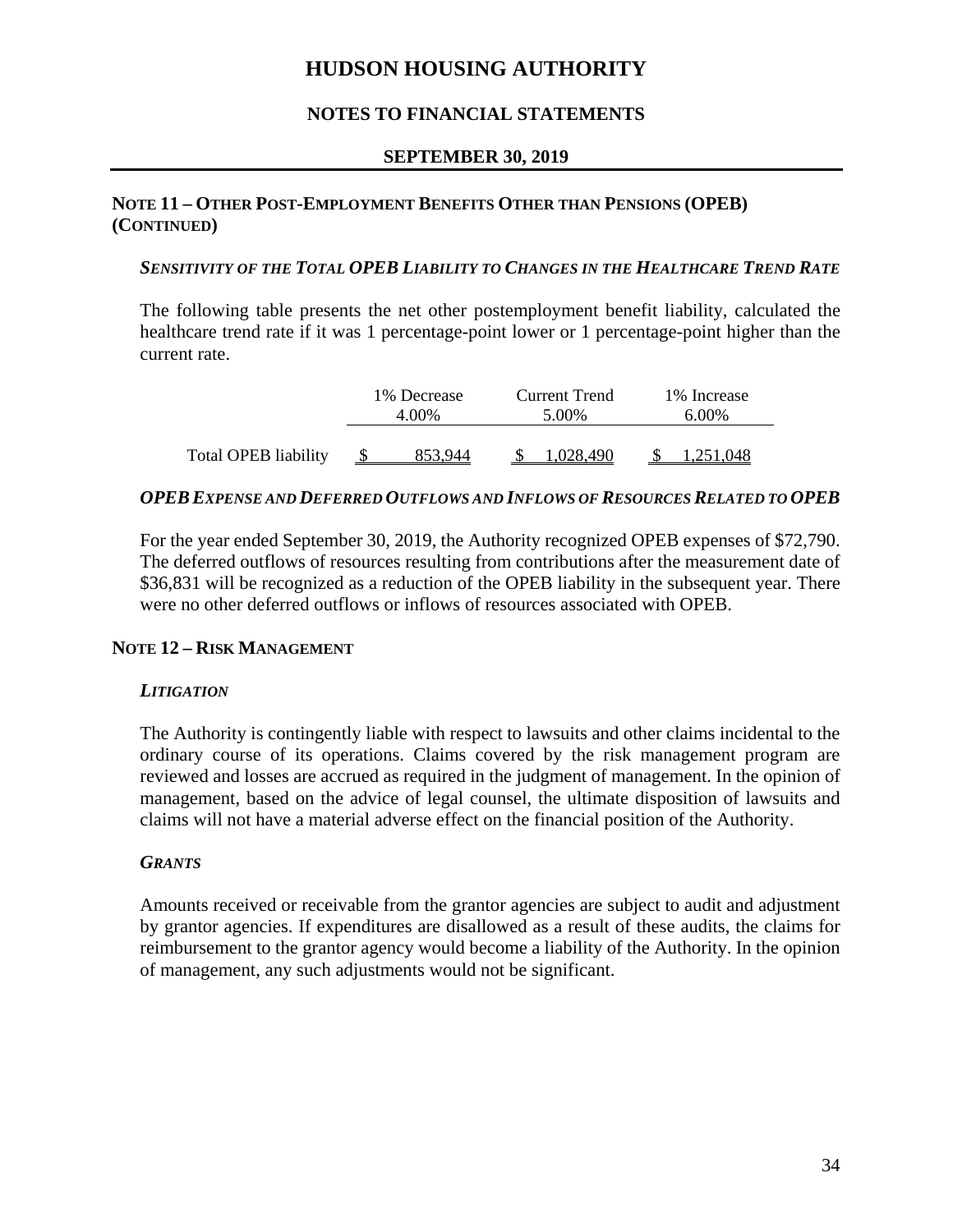### **SCHEDULE OF CHANGES IN THE TOTAL OPEB LIABILITY AND RELATED RATIOS**

| Measurement period ending October 1,                                                                    |    | 2018                         | 2017                                            |
|---------------------------------------------------------------------------------------------------------|----|------------------------------|-------------------------------------------------|
| <b>Total OPEB Liability</b><br>Service cost<br>Interest<br>Changes of benefit terms<br>Benefit payments | \$ | 37,434<br>35,356<br>(33,818) | \$<br>38,150<br>34,011<br>(119,218)<br>(32,208) |
| Net Change in Total Pension Liability                                                                   |    | 38,972                       | (79,265)                                        |
| <b>Total OPEB Liability - Beginning</b>                                                                 |    | 989,518                      | 1,068,783                                       |
| <b>Total OPEB Liability - Ending</b>                                                                    |    | 1,028,490                    | 989,518                                         |
| <b>Covered Payroll</b>                                                                                  | \$ | 383,232                      | \$<br>372,070                                   |
| <b>Total OPEB Liability as a Percentage of Covered Payroll</b>                                          |    | 268.37%                      | 265.95%                                         |

#### **LAST TWO FISCAL YEARS**

The Schedule is intended to present information for 10 years, additional years will be displayed as they become available.

*See Notes to Required Supplementary Information*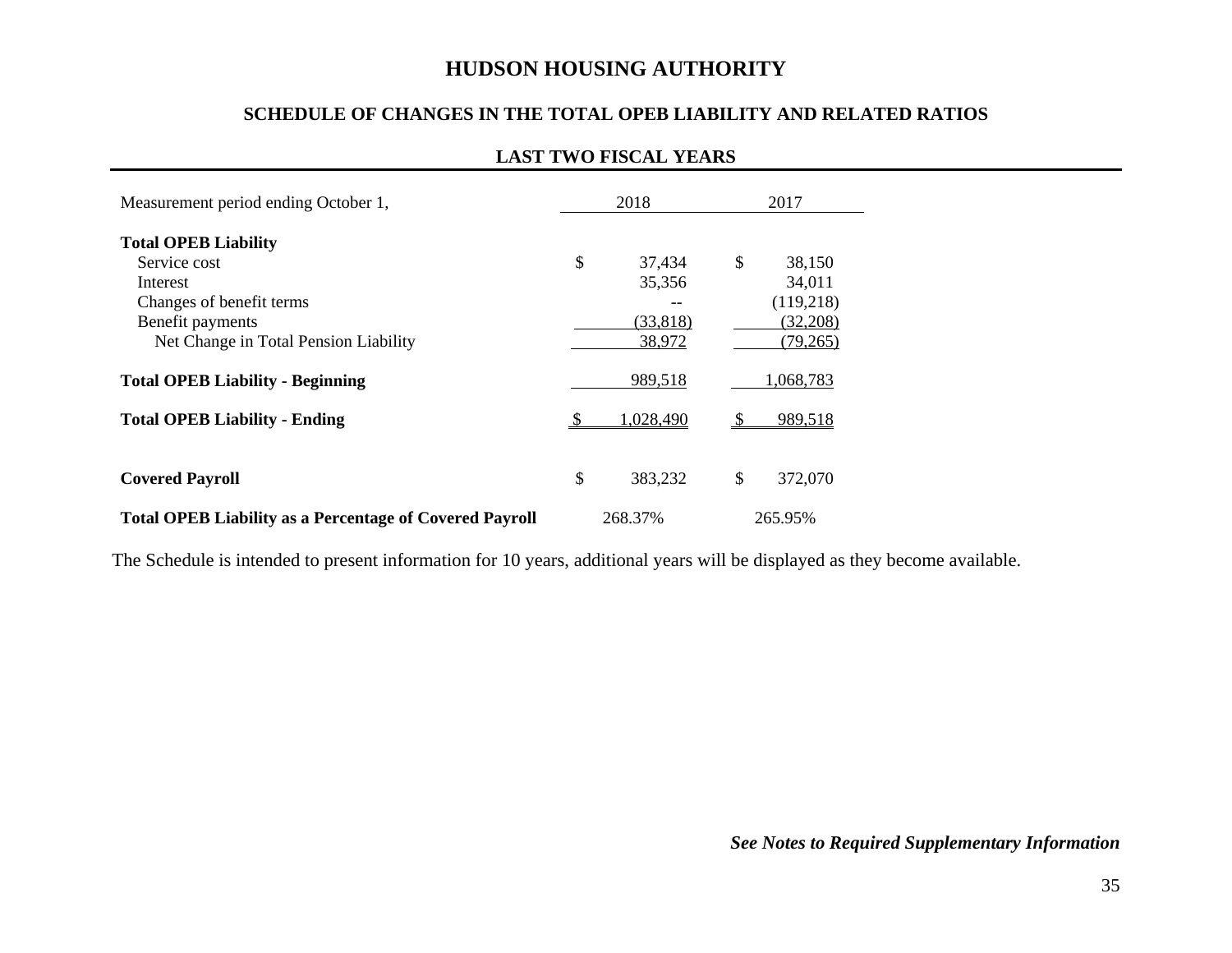### **SCHEDULE OF THE PROPORTIONATE SHARE OF THE NET PENSION LIABILITY MIDDLESEX COUNTY RETIREMENT SYSTEM**

| Measurement Period Ending December 31,                                                 | 2018            | 2017            | 2016            | 2015            |               | 2014      |
|----------------------------------------------------------------------------------------|-----------------|-----------------|-----------------|-----------------|---------------|-----------|
| Proportion of the net pension liability                                                | 0.789%          | 0.810%          | 0.101%          | 0.102%          |               | 0.111%    |
| Proportionate share of the net pension liability                                       | \$<br>1,223,133 | \$<br>1,155,541 | \$<br>1,432,641 | \$<br>1,399,262 | $\mathbb{S}$  | 1,329,616 |
| Covered payroll                                                                        | \$<br>269,655   | \$<br>257,663   | \$<br>325,812   | \$<br>283,285   | <sup>\$</sup> | 347,298   |
| Proportionate share of the net pension liability<br>as a percentage of covered payroll | 453.6%          | 448.5%          | 439.7%          | 493.9%          |               | 382.8%    |
| Plan fiduciary net position as a percentage of<br>the total pension liability          | 46.400%         | 49.270%         | 47.650%         | 46.130%         |               | 47.650%   |

#### **LAST FIVE FISCAL YEARS**

 $\blacksquare$ 

The Schedule is intended to present information for 10 years, additional years will be displayed as they become available.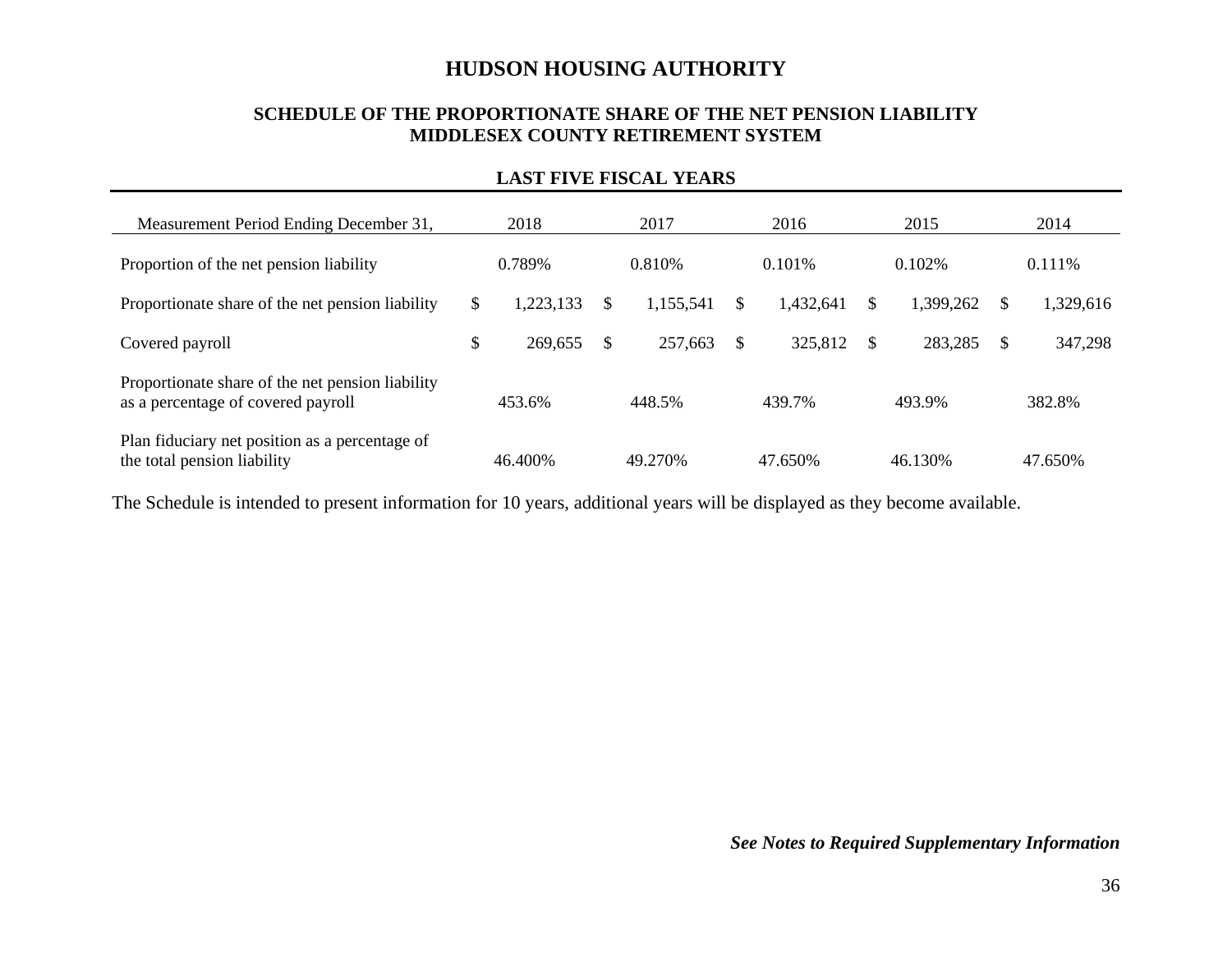### **SCHEDULE OF PENSION CONTRIBUTIONS MIDDLESEX COUNTY RETIREMENT SYSTEM**

### **LAST FIVE FISCAL YEARS**

| Measurement Period Ending December 31,                                  | 2018          | 2017          |               | 2016    | 2015          |     | 2014    |
|-------------------------------------------------------------------------|---------------|---------------|---------------|---------|---------------|-----|---------|
| Contractually required contribution                                     | \$<br>107,481 | \$<br>100,489 | \$.           | 96,064  | \$<br>89,676  | \$. | 65,711  |
| Contributions in relation to the contractually<br>required contribution | 107,481       | 100,489       |               | 96,064  | 89,676        |     | 65,711  |
| Contribution deficiency (excess)                                        |               |               |               |         |               |     |         |
| Covered payroll                                                         | \$<br>269,655 | \$<br>257,663 | <sup>\$</sup> | 325,812 | \$<br>283,285 | \$  | 347,298 |
| Contributions as a percentage of covered<br>payroll                     | 39.86%        | 39.00%        |               | 29.48%  | 31.66%        |     | 18.92%  |

The Schedule is intended to present information for 10 years, additional years will be displayed as they become available.

*See Notes to Required Supplementary Information*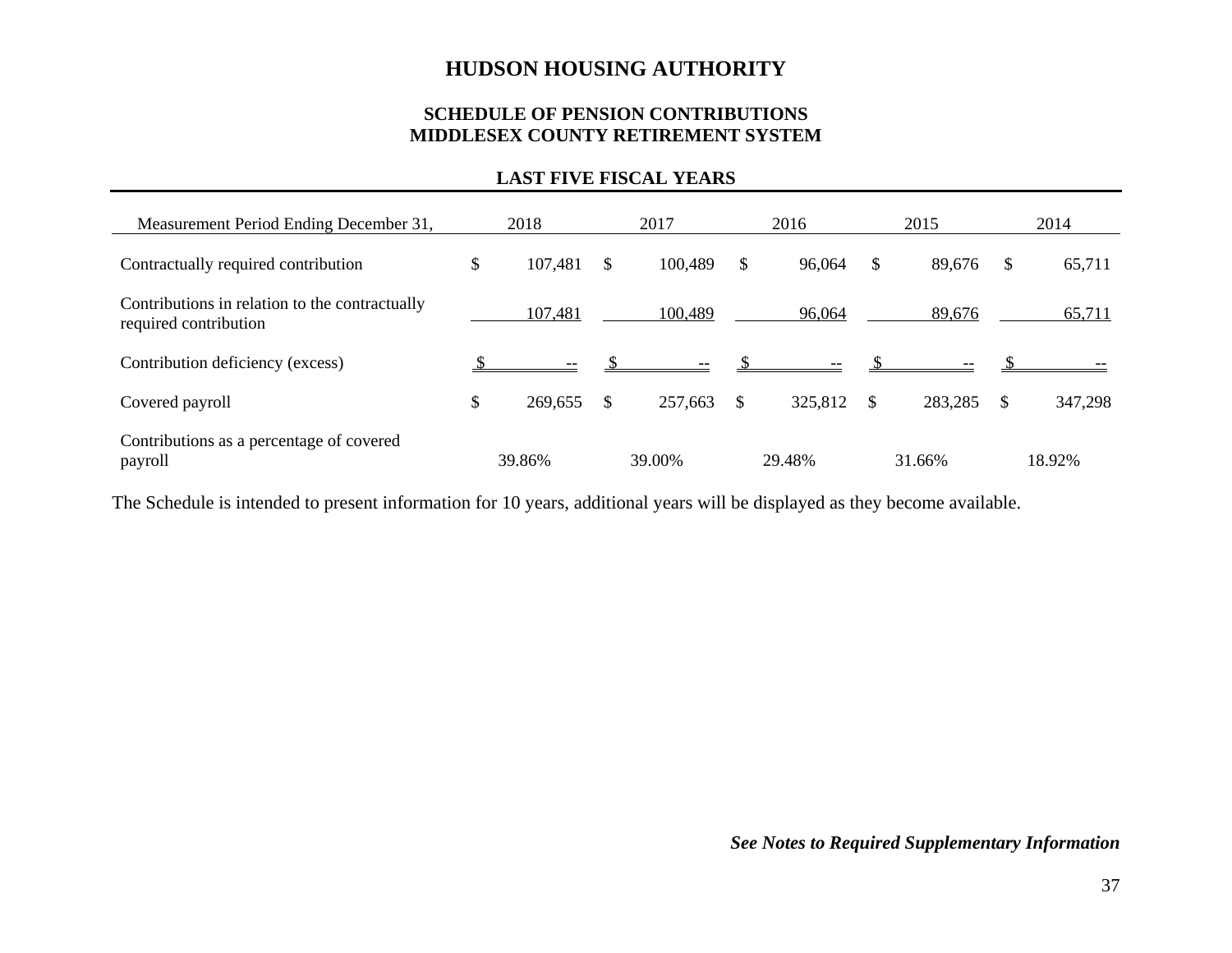### **NOTES TO REQUIRED SUPPLEMENTARY INFORMATION SEPTEMBER 30, 2019**

## **NOTE 1 – OTHER POSTEMPLOYMENT BENEFIT PLANS OTHER THAN PENSIONS**

### *DESCRIPTION OF REQUIRED SUPPLEMENTARY INFORMATION*

The Schedule of Changes in the Total OPEB Liability and Related Ratios details the Plan's other postemployment benefit liability and the covered employee payroll. It demonstrates the Plan's total liability and the Plan's liability as a percentage of covered payroll.

### *10-YEAR TREND INFORMATION*

The Schedule of Changes in the Total OPEB Liability and Related Ratios is intended to present information for 10 years. Until a 10-year trend is compiled, information is presented for those years in which information is available.

### *CHANGES IN ASSUMPTIONS*

Effective in the October 1, 2017 valuation:

- Discount rate is 3.50%, previously 4.00%
- The assumed pre-retirement mortality table is the RP-2000 Employee Mortality Table projected generationally with scale BB and a base year 2009 for males and females – previously RP-2000 Mortality Table.
- The assumed post-retirement mortality table is the RP-2000 Healthy Annuitant Mortality Table projected generationally with scale BB and a base year 2009 for males and females – previously RP-2000 Mortality Table.
- The Actuarial Cost Method is Entry Age Normal previously Projected Unit Credit.

### *CHANGES IN BENEFIT TERMS*

There were no changes in benefit terms from the prior measurement report.

### **NOTE 2 – PENSION PLAN SCHEDULES**

### *DESCRIPTION OF REQUIRED SUPPLEMENTARY INFORMATION*

The Schedule of the Proportionate Share of the Net Pension Liability presents multi-year trend information on the Authority's share of the Net Pension Liability and related ratios.

The Schedule of Contributions presents multiyear trend information for the Authority's required and actual contributions relating to the pension plan.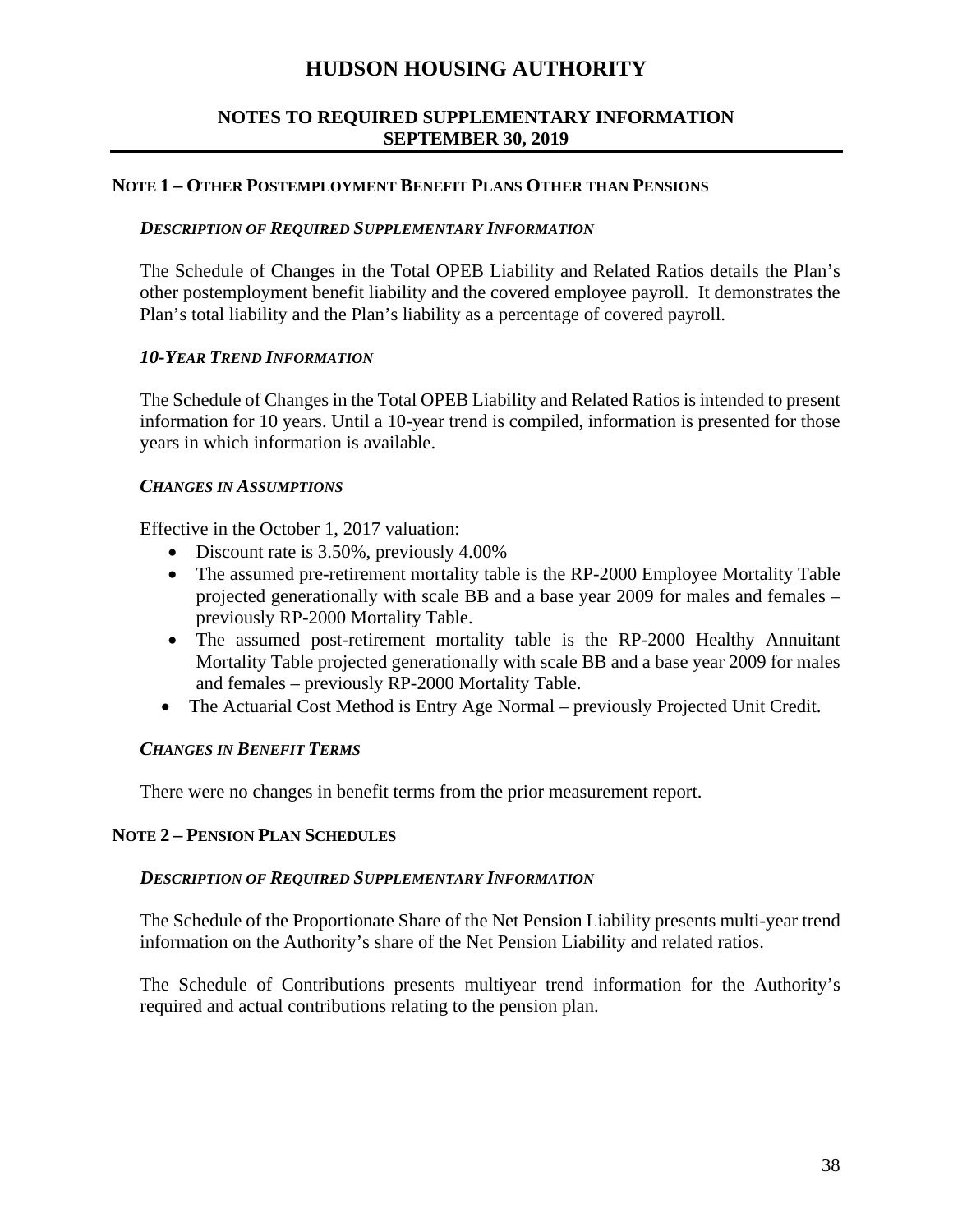### **NOTES TO REQUIRED SUPPLEMENTARY INFORMATION SEPTEMBER 30, 2019**

#### **NOTE 2 – PENSION PLAN SCHEDULES (CONTINUED)**

#### *10-YEAR TREND INFORMATION*

The Schedules of the Proportionate Share of the Net Pension Liability and the Schedule of Contributions are intended to present information for 10 years. Until a 10-year trend is compiled, information is presented for those years in which information is available.

#### *CHANGES IN BENEFIT TERMS*

There were no changes in benefit terms from the prior measurement report.

#### *CHANGES IN ASSUMPTIONS*

The following assumption changes were reflected in the January 1, 2018 actuarial valuation:

- The mortality tables for healthy participants were changed from the RP-2000 Employee and Healthy Annuitant Mortality Tables projected generationally using Scale BB2D from 2009 to the RP-2014 Blue Collar Employee and Healthy Annuitant Mortality Tables projected generationally using Scale MP-2017.
- The mortality tables for disabled participants were changed from the RP-2000 Healthy Annuitant Mortality Table projected generationally using Scale BB2D from 2015 to the RP-2014 Blue Collar Healthy Annuitant Mortality Table set forward 1 year projected generationally using Scale MP-2017.
- The long-term salary increase assumption was lowered by 0.25%, to 4.00% for Group 1 participants, 4.25% for Group 2 participants, and 4.50% for Group 4 participants.
- The investment rate of return assumption was reduced from 7.75% to 7.50%.
- The inflation rate was reduced to 3.25% from the previous rate of 3.50%.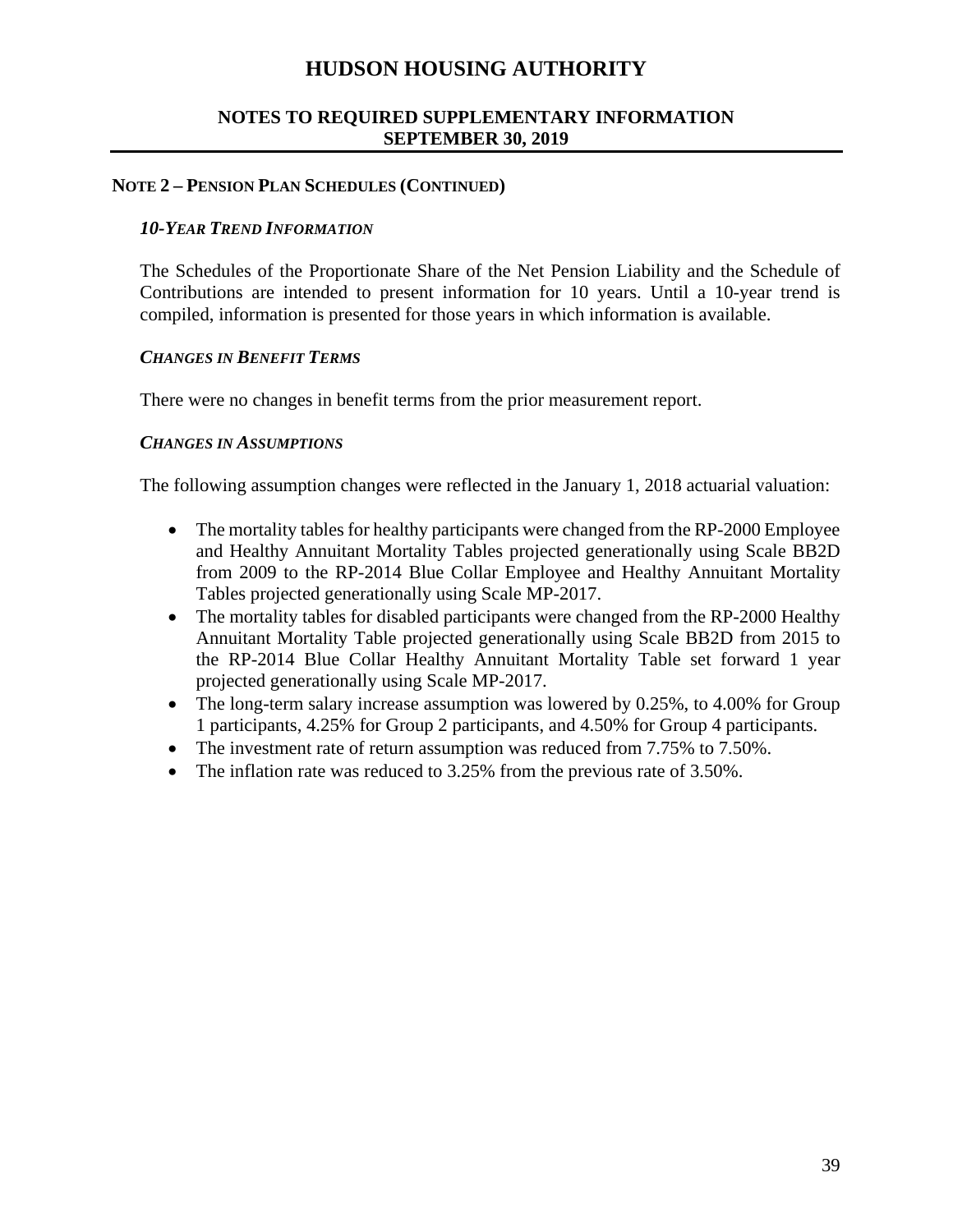#### **SUPPLEMENTARY FINANCIAL DATA SCHEDULE**

## **SEPTEMBER 30, 2019**

| <b>FDS</b>  |                                                            |                          |                             |                             |
|-------------|------------------------------------------------------------|--------------------------|-----------------------------|-----------------------------|
| Line        |                                                            |                          | <b>Housing Choice</b>       | <b>Business</b>             |
| <b>Item</b> | <b>Description</b>                                         | <b>AMP 01</b>            | <b>Vouchers</b>             | <b>Activities</b>           |
| 111         | Cash - Unrestricted                                        | 900,806                  | 98,360                      | 78,533                      |
| 113         | Cash - Other Restricted                                    | 12,104                   | 7,773                       |                             |
| 114         | <b>Cash - Tenant Security Deposits</b>                     |                          |                             |                             |
| 100         | <b>Total Cash</b>                                          | 912.910                  | 106.133                     | 78,533                      |
|             |                                                            |                          |                             |                             |
| 121         | Accounts Receivable - PHA Projects                         | $\mathbf{r}$             | $\sim$                      | $\overline{a}$              |
| 122         | Accounts Receivable - HUD Other Projects                   | 10,207                   | $\sim$                      |                             |
| 124         | <b>Accounts Receivable - Other Government</b>              | $\mathcal{L}$            | $\sim$                      | $\mathcal{L}$               |
| 125         | Accounts Receivable - Miscellaneous                        | $\sim$                   | $\sim$                      | 858,515                     |
| 126         | Accounts Receivable - Tenants                              | 3,586                    | $\sim$                      |                             |
| 126.1       | Allowance for Doubtful Accounts -Tenants                   | (2,646)                  | $\sim$                      |                             |
| 126.2       | Allowance for Doubtful Accounts - Other                    | $\sim$                   | $\mathbf{r}$                | (858, 515)                  |
| 128         | <b>Fraud Recovery</b>                                      | $\mathbf{r}$             | $\sim$                      | $\mathcal{L}^{\mathcal{A}}$ |
| 128.1       | Allowance for Doubtful Accounts - Fraud                    |                          | $\sim$                      |                             |
| 120         | Total Receivables, Net of Allowances for Doubtful Accounts | 11,147                   | $\sim$                      | $\sim$                      |
|             |                                                            |                          |                             |                             |
| 142         | Prepaid Expenses and Other Assets                          | 24,441                   | 1,725                       | 2,455                       |
| 144         | Inter Program Due From                                     |                          |                             |                             |
| 150         | <b>Total Current Assets</b>                                | 948,498                  | 107,858                     | 80,988                      |
|             |                                                            |                          |                             |                             |
| 161         | Land                                                       | 54,035                   |                             |                             |
| 162         | <b>Buildings</b>                                           | 7,630,175                | $\sim$                      | 259,903                     |
| 164         | Furniture, Equipment & Machinery - Administration          | 122.969                  | $\sim$                      |                             |
| 166         | <b>Accumulated Depreciation</b>                            | (5,706,749)              | $\sim$                      | (94,010)                    |
| 167         | Construction in Progress                                   |                          | $\overline{a}$              |                             |
| 160         | Total Capital Assets, Net of Accumulated Depreciation      | 2,100,430                | $\sim$                      | 165,893                     |
|             |                                                            |                          |                             |                             |
| 180         | <b>Total Non-Current Assets</b>                            | 2,100,430                | $\mathbf{r}$                | 165,893                     |
|             |                                                            |                          |                             |                             |
| 200         | Deferred Outflow of Resources                              | 97,715                   | 27,136                      |                             |
|             |                                                            |                          |                             |                             |
| 290         | <b>Total Assets and Deferred Outflow of Resources</b>      | 3,146,643                | 134,994                     | 246.881                     |
|             |                                                            |                          |                             |                             |
| 312         | Accounts Payable <= 90 Days                                | 19,339                   | 939                         |                             |
| 321         | Accrued Wage/Payroll Taxes Payable                         | $\overline{\phantom{a}}$ | $\mathcal{L}^{\mathcal{A}}$ | $\overline{a}$              |
| 322         | <b>Accrued Compensated Absences - Current Portion</b>      | 4,429                    | 655                         | $\overline{\phantom{a}}$    |
| 332         | Account Payable - PHA Projects                             | $\sim$                   | 75                          | $\sim$                      |
| 333         | Accounts Payable - Other Government                        | 62,531                   | $\mathbf{r}$                | $\overline{\phantom{a}}$    |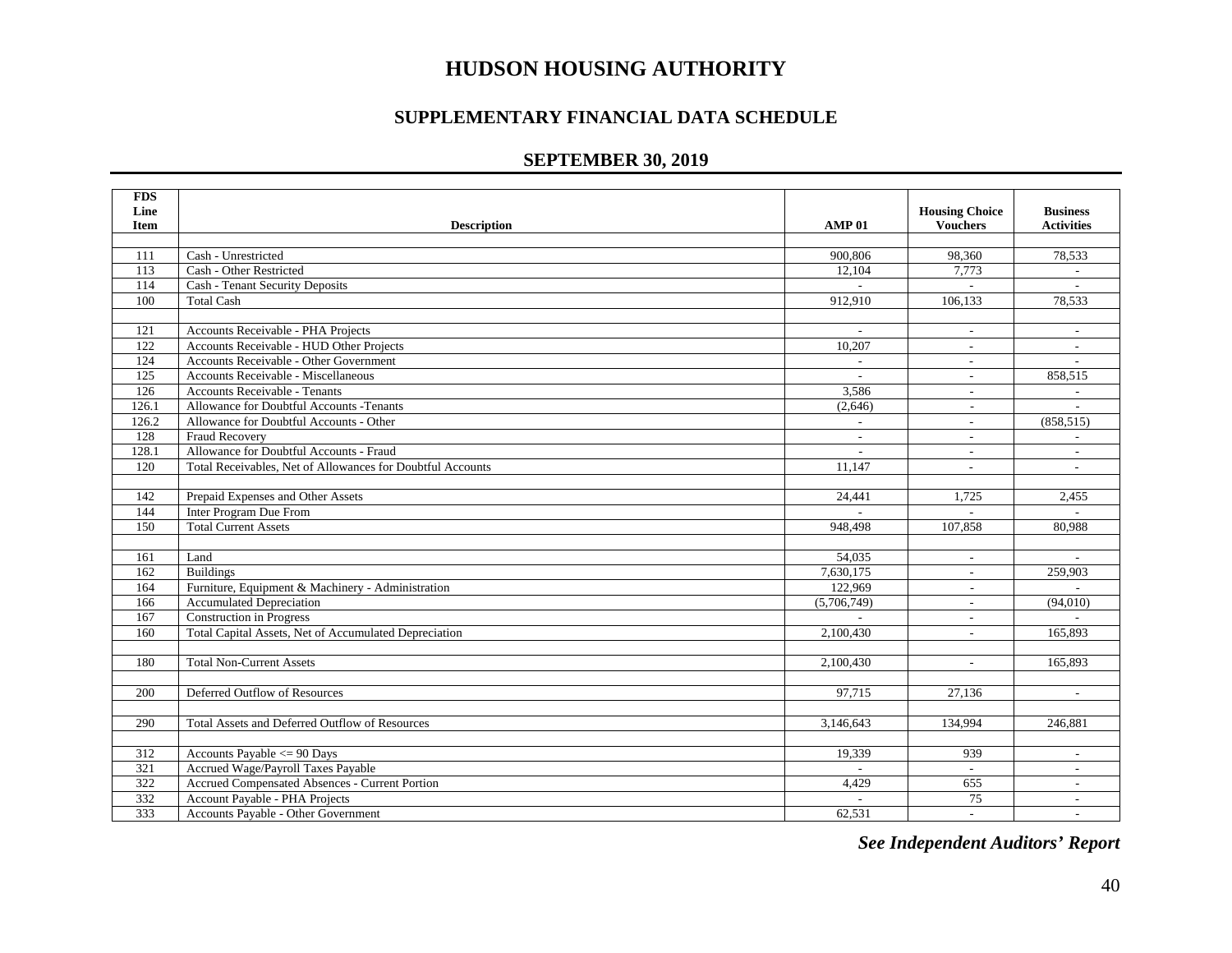#### **SUPPLEMENTARY FINANCIAL DATA SCHEDULE**

## **SEPTEMBER 30, 2019**

| <b>FDS</b>  |                                                                      |                          |                                          |                                      |
|-------------|----------------------------------------------------------------------|--------------------------|------------------------------------------|--------------------------------------|
| Line        |                                                                      | <b>AMP 01</b>            | <b>Housing Choice</b><br><b>Vouchers</b> | <b>Business</b><br><b>Activities</b> |
| <b>Item</b> | <b>Description</b>                                                   |                          |                                          |                                      |
| 341         | <b>Tenant Security Deposits</b>                                      |                          | $\blacksquare$                           | $\overline{\phantom{a}}$             |
| 342         | <b>Unearned Revenue</b>                                              | 536                      | $\sim$                                   | $\sim$                               |
| 345         | Other Current Liabilities                                            |                          |                                          | 78,595                               |
| 346         | Accrued Liabilities - Other                                          | 13,208                   | 2,709                                    |                                      |
| 347         | Inter Program - Due To                                               |                          |                                          | 118,380                              |
| 310         | <b>Total Current Liabilities</b>                                     | 100,043                  | 4,378                                    | 196,975                              |
|             |                                                                      |                          |                                          |                                      |
| 357         | Accrued Pension and OPEB Liabilities                                 | 797,586                  | 217,511                                  | $\mathcal{L}$                        |
| 350         | <b>Total Non-Current Liabilities</b>                                 | 797,586                  | 217,511                                  | $\sim$                               |
|             |                                                                      |                          |                                          |                                      |
| 300         | <b>Total Liabilities</b>                                             | 897,629                  | 221,889                                  | 196,975                              |
|             |                                                                      |                          |                                          |                                      |
| 400         | Deferred Inflow of Resources                                         | 83,275                   | 22,912                                   | $\sim$                               |
|             |                                                                      |                          |                                          |                                      |
| 508.4       | Net Investment in Capital Assets                                     | 2,100,430                |                                          | 165,893                              |
| 511.4       | <b>Restricted Net Position</b>                                       |                          | 7,773                                    |                                      |
| 512.4       | <b>Unrestricted Net Position</b>                                     | 65,309                   | (117,580)                                | (115,987)                            |
| 513         | Total Equity - Net Assets / Position                                 | 2,165,739                | (109, 807)                               | 49,906                               |
|             |                                                                      |                          |                                          |                                      |
| 600         | Total Liab., Def. Inflow of Res., and Equity - Net Assets / Position | 3,146,643                | 134,994                                  | 246,881                              |
|             |                                                                      |                          |                                          |                                      |
| 70300       | Net Tenant Rental Revenue                                            | 383,690                  | $\sim$                                   | 31,704                               |
| 70500       | <b>Total Tenant Revenue</b>                                          | 383,690                  | $\overline{\phantom{a}}$                 | 31,704                               |
|             |                                                                      |                          |                                          |                                      |
| 70600       | <b>HUD PHA Operating Grants</b>                                      | 240,345                  | 924,242                                  |                                      |
| 70610       | <b>Capital Grants</b>                                                | 24,931                   | $\sim$                                   | $\sim$                               |
| 70700       | <b>Total Fee Revenue</b>                                             | $\overline{\phantom{a}}$ | $\sim$                                   | $\overline{\phantom{a}}$             |
|             |                                                                      |                          |                                          |                                      |
| 70800       | <b>Other Government Grants</b>                                       |                          |                                          |                                      |
| 71100       | <b>Investment Income - Unrestricted</b>                              | $\overline{35}$          | $\sim$                                   | $\mathcal{L}$                        |
| 71400       | Fraud Recovery                                                       |                          | 100                                      | $\overline{\phantom{a}}$             |
| 71500       | Other Revenue                                                        | 1,656                    | 126,905                                  |                                      |
| 70000       | <b>Total Revenue</b>                                                 | 650,657                  | 1,051,247                                | 31,704                               |
|             |                                                                      |                          |                                          |                                      |
| 91100       | Administrative Salaries                                              | 66,289                   | 34,270                                   | $\overline{\phantom{a}}$             |
| 91200       | <b>Auditing Fees</b>                                                 | 3,500                    | 3,500                                    | $\overline{\phantom{a}}$             |
| 91500       | Employee Benefit contributions - Administrative                      | 36,195                   | 20,091                                   | $\overline{\phantom{a}}$             |
| 91700       | Legal Expense                                                        | 2,892                    | 333                                      |                                      |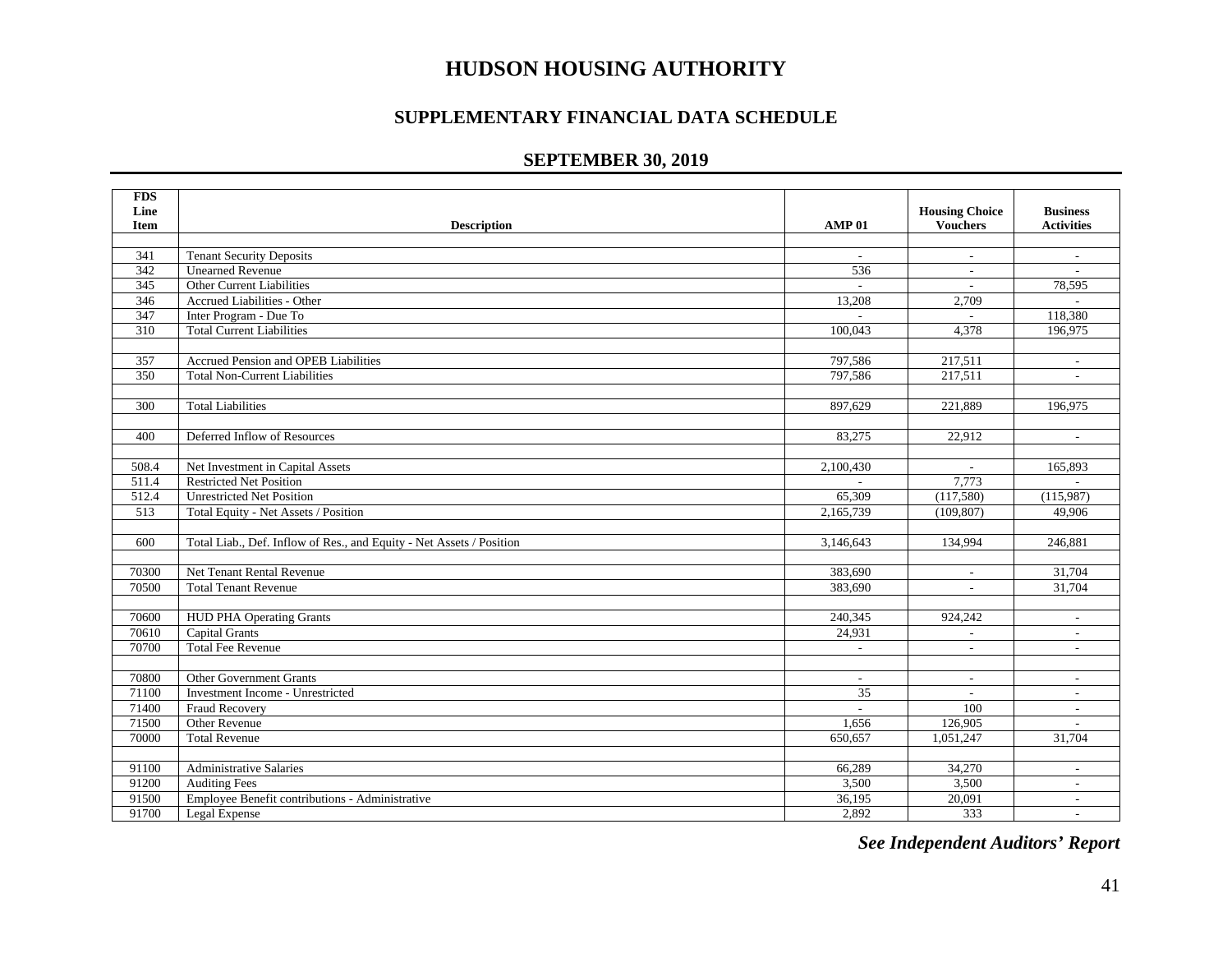#### **SUPPLEMENTARY FINANCIAL DATA SCHEDULE**

## **SEPTEMBER 30, 2019**

| <b>FDS</b><br>Line<br><b>Item</b> | <b>Description</b>                                        | <b>AMP 01</b>                     | <b>Housing Choice</b><br><b>Vouchers</b> | <b>Business</b><br><b>Activities</b> |
|-----------------------------------|-----------------------------------------------------------|-----------------------------------|------------------------------------------|--------------------------------------|
|                                   |                                                           |                                   |                                          |                                      |
| 91800                             | Travel                                                    | 1,751                             | 494                                      |                                      |
| 91900                             | Other                                                     | 23,299                            | 21,193                                   | 19                                   |
| 91000                             | Total Operating - Administrative                          | 133,926                           | 79,881                                   | 19                                   |
|                                   |                                                           |                                   |                                          |                                      |
| 92500                             | <b>Total Tenant Services</b>                              | $\sim$                            | $\sim$                                   | $\overline{\phantom{a}}$             |
|                                   |                                                           |                                   |                                          |                                      |
| 93100                             | Water                                                     | 21,385                            | $\sim$                                   |                                      |
| 93200                             | Electricity                                               | 27,445                            | $\sim$                                   | $\sim$                               |
| 93300                             | Gas                                                       | 31,531                            | $\sim$                                   | $\blacksquare$                       |
| 93000                             | <b>Total Utilities</b>                                    | 80,361                            | $\sim$                                   | $\blacksquare$                       |
|                                   |                                                           |                                   |                                          |                                      |
| 94100                             | Ordinary Maintenance and Operations - Labor               | 63,190                            | $\mathcal{L}^{\pm}$                      | $\sim$                               |
| 94200                             | Ordinary Maintenance and Operations - Materials and Other | 26,260                            | $\sim$                                   | 123                                  |
| 94300                             | Ordinary Maintenance and Operations Contracts             | 52,747                            | $\sim$                                   | 9,255                                |
| 94500                             | Employee Benefit Contributions - Ordinary Maintenance     | 34,501                            | $\blacksquare$                           |                                      |
| 94000                             | <b>Total Maintenance</b>                                  | 176,698                           | $\sim$                                   | 9,378                                |
|                                   |                                                           |                                   |                                          |                                      |
| 95000                             | <b>Total Protective Services</b>                          | $\sim$                            | $\sim$                                   | $\blacksquare$                       |
|                                   |                                                           |                                   |                                          |                                      |
| 96110                             | Property Insurance                                        | 14,819                            |                                          |                                      |
| 96120                             | Liability Insurance                                       | 6,244                             | 632                                      | 178                                  |
| 96130                             | Workmen's Compensation                                    | 3,030                             | 840                                      | $\sim$                               |
| 96140                             | All Other Insurance                                       | 2,498                             | 394                                      | 12                                   |
| 96100                             | <b>Total insurance Premiums</b>                           | 26,591                            | 1.866                                    | 190                                  |
|                                   |                                                           |                                   |                                          |                                      |
| 96200<br>96210                    | Other General Expenses<br><b>Compensated Absences</b>     | $\overline{\phantom{a}}$<br>1,300 | 1,228<br>364                             | $\overline{\phantom{a}}$             |
| 96300                             | Payments in Lieu of Taxes                                 | 32,471                            | $\sim$                                   | 6,218                                |
| 96400                             | Bad debt - Tenant Rents                                   | 1,701                             |                                          |                                      |
| 96000                             |                                                           | 35,472                            | 1,592                                    | 6,218                                |
|                                   | <b>Total Other General Expenses</b>                       |                                   |                                          |                                      |
| 96700                             |                                                           | $\mathcal{L}$                     | $\sim$                                   | $\sim$                               |
|                                   | Total Interest Expense and Amortization Cost              |                                   |                                          |                                      |
| 96900                             | <b>Total Operating Expenses</b>                           | 453.048                           | 83,339                                   | 15,805                               |
|                                   |                                                           |                                   |                                          |                                      |
| 97000                             | Excess of Operating Revenue over Operating Expenses       | 197,609                           | 967,908                                  | 15,899                               |
|                                   |                                                           |                                   |                                          |                                      |
| 97100                             | <b>Extraordinary Maintenance</b>                          | 37,829                            | $\sim$                                   | 474                                  |
|                                   |                                                           |                                   |                                          |                                      |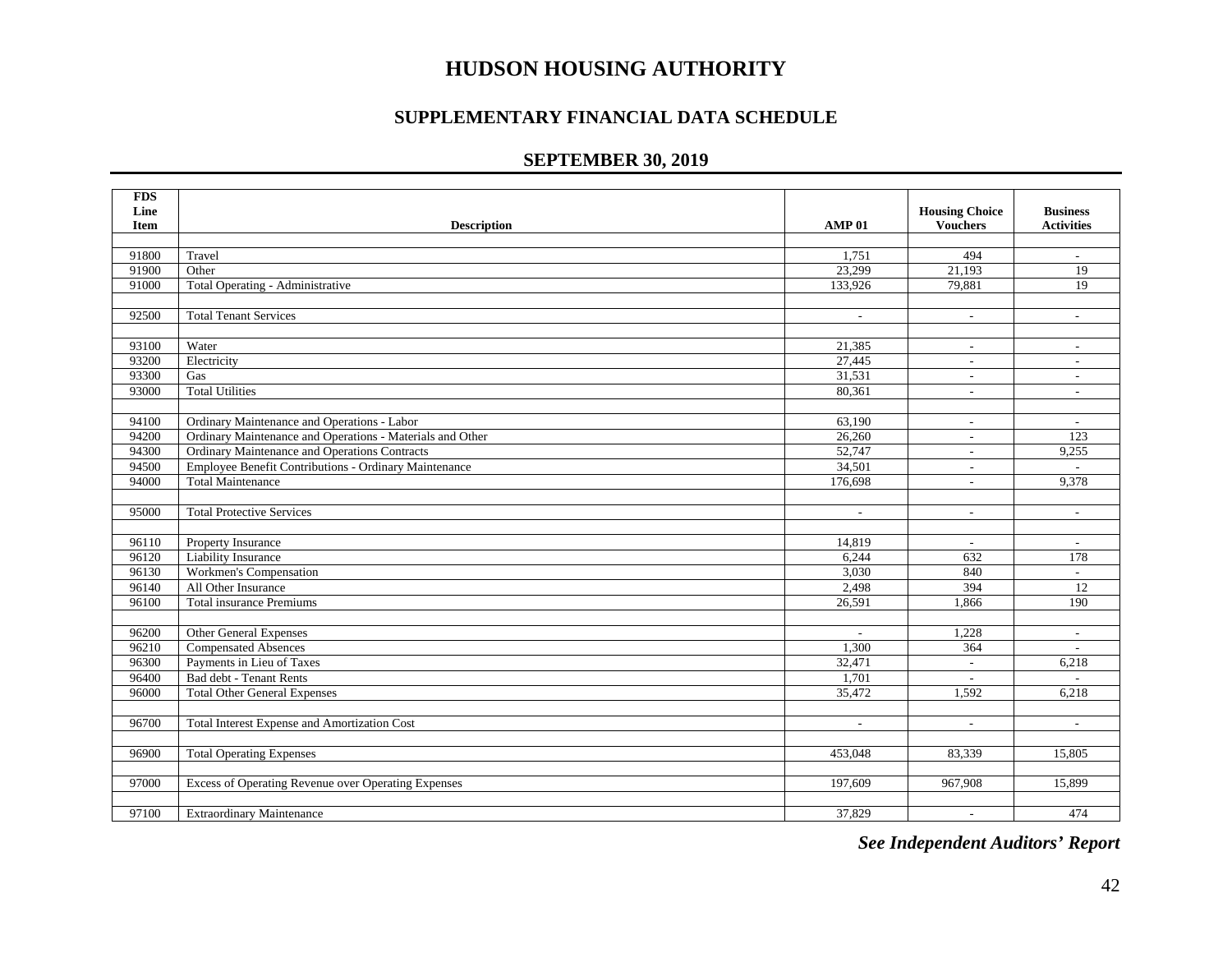#### **SUPPLEMENTARY FINANCIAL DATA SCHEDULE**

## **SEPTEMBER 30, 2019**

| <b>FDS</b><br>Line<br>Item | <b>Description</b>                                                  | <b>AMP 01</b>            | <b>Housing Choice</b><br><b>Vouchers</b> | <b>Business</b><br><b>Activities</b> |
|----------------------------|---------------------------------------------------------------------|--------------------------|------------------------------------------|--------------------------------------|
|                            |                                                                     |                          |                                          |                                      |
| 97300                      | Housing Assistance Payments                                         | $\overline{\phantom{a}}$ | 849,431                                  |                                      |
| 97350                      | HAP Portability-In                                                  |                          | 119,329                                  |                                      |
| 97400                      | Depreciation Expense                                                | 146,323                  |                                          | 8,664                                |
| 90000                      | <b>Total Expenses</b>                                               | 637,200                  | 1,052,099                                | 24,943                               |
|                            |                                                                     |                          |                                          |                                      |
| 10100                      | <b>Total Other financing Sources (Uses)</b>                         | ٠                        | $\overline{\phantom{a}}$                 | $\overline{\phantom{a}}$             |
|                            |                                                                     |                          |                                          |                                      |
| 10000                      | Excess (Deficiency) of Total Revenue Over (Under) Total Expenses    | 13,457                   | (852)                                    | 6,761                                |
|                            |                                                                     |                          |                                          |                                      |
| 11030                      | <b>Beginning Equity</b>                                             | 2,152,282                | (108, 955)                               | 43,145                               |
| 11040                      | Prior Period Adjustments, Equity Transfers and Correction of Errors | ٠                        |                                          |                                      |
| 11170                      | Administrative Fee Equity                                           |                          | (117,580)                                |                                      |
| 11180                      | Housing Assistance Payments Equity                                  |                          | 7,773                                    |                                      |
| 11190                      | Unit Months Available                                               | 1,104                    | 816                                      | 24                                   |
| 11210                      | Number of Unit Months Leased                                        | 1,104                    | 799                                      | 24                                   |
| 11620                      | <b>Building Purchases</b>                                           | 24,931                   |                                          |                                      |
| 11640                      | Furniture & Equipment - Administrative Purchases                    | 31,593                   | ٠                                        |                                      |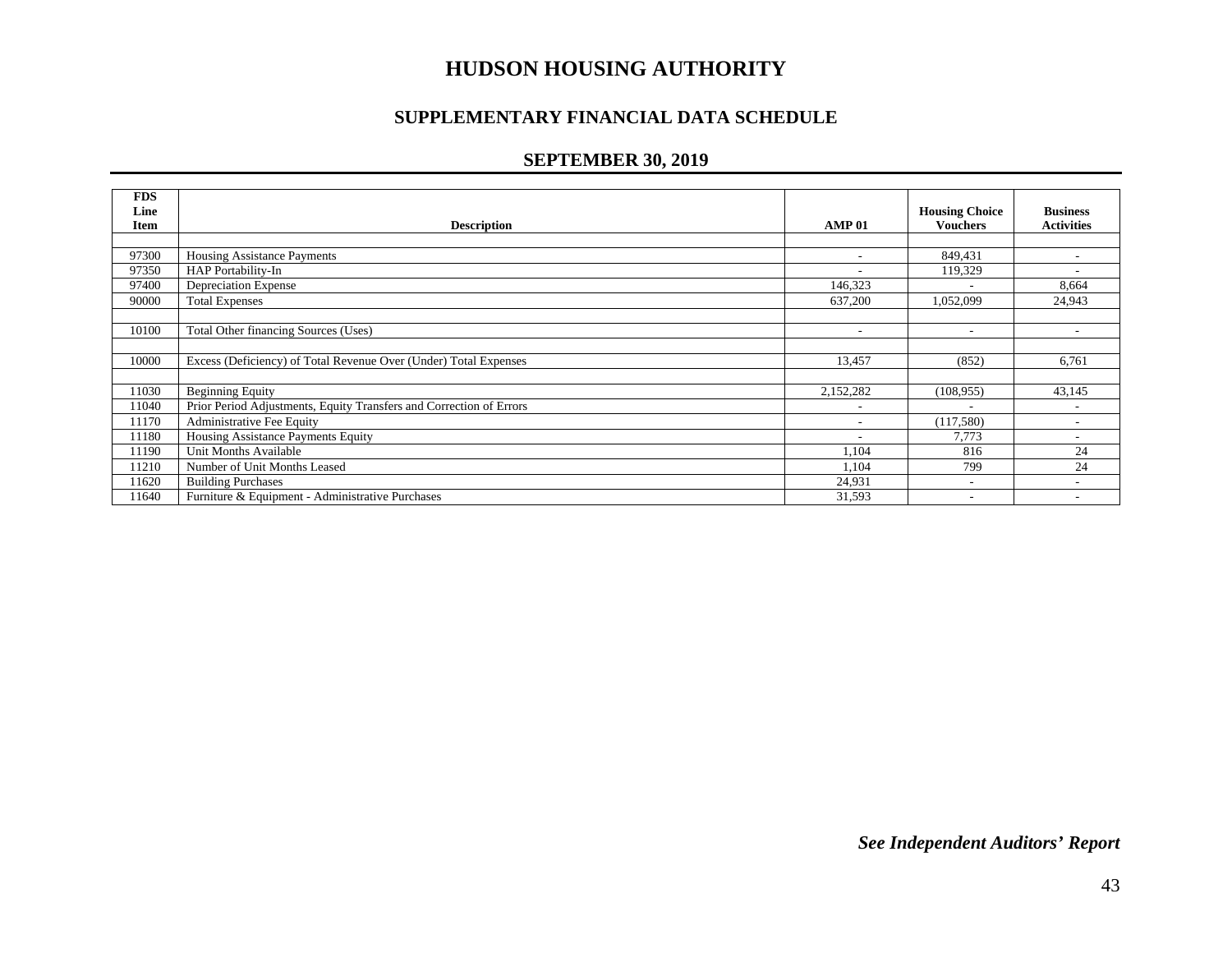# **SUPPLEMENTARY FINANCIAL DATA SCHEDULE (CONTINUED)**

# **SEPTEMBER 30, 2019**

| <b>FDS</b>  |                                                            |                    |                          |              |
|-------------|------------------------------------------------------------|--------------------|--------------------------|--------------|
| Line        |                                                            |                    |                          |              |
| <b>Item</b> | <b>Description</b>                                         | <b>State/Local</b> | <b>Eliminations</b>      | <b>Total</b> |
| 111         | Cash - Unrestricted                                        | 401,415            | $\overline{\phantom{a}}$ | 1,479,114    |
| 113         | Cash - Other Restricted                                    | 45,954             | $\overline{\phantom{a}}$ | 65,831       |
| 114         | Cash - Tenant Security Deposits                            | 8,763              | $\sim$                   | 8,763        |
| 100         | <b>Total Cash</b>                                          | 456,132            | $\overline{\phantom{a}}$ | 1,553,708    |
|             |                                                            |                    |                          |              |
| 121         | Accounts Receivable - PHA Projects                         | 1,214              | $\sim$                   | 1,214        |
| 122         | Accounts Receivable - HUD Other Projects                   |                    | $\overline{\phantom{a}}$ | 10.207       |
| 124         | Accounts Receivable - Other Government                     | 9,916              | ÷.                       | 9,916        |
| 125         | Accounts Receivable - Miscellaneous                        | $\blacksquare$     | $\sim$                   | 858,515      |
| 126         | Accounts Receivable - Tenants                              | 1,879              | $\sim$                   | 5,465        |
| 126.1       | Allowance for Doubtful Accounts -Tenants                   | (1, 592)           | $\sim$                   | (4,238)      |
| 126.2       | Allowance for Doubtful Accounts - Other                    |                    | ÷.                       | (858, 515)   |
| 128         | <b>Fraud Recovery</b>                                      | 711                | $\sim$                   | 711          |
| 128.1       | Allowance for Doubtful Accounts - Fraud                    | (711)              | $\sim$                   | (711)        |
| 120         | Total Receivables, Net of Allowances for Doubtful Accounts | 11.417             | $\sim$                   | 22.564       |
|             |                                                            |                    |                          |              |
| 142         | Prepaid Expenses and Other Assets                          | 7.115              | $\sim$                   | 35.736       |
| 144         | Inter Program Due From                                     | 118,380            | (118,380)                |              |
| 150         | <b>Total Current Assets</b>                                | 593,044            | (118,380)                | 1,612,008    |
|             |                                                            |                    |                          |              |
| 161         | Land                                                       | 260,160            | $\overline{\phantom{a}}$ | 314,195      |
| 162         | <b>Buildings</b>                                           | 4,878,843          | $\sim$                   | 12,768,921   |
| 164         | Furniture, Equipment & Machinery - Administration          | 21,734             | $\overline{\phantom{a}}$ | 144,703      |
| 166         | <b>Accumulated Depreciation</b>                            | (4,226,652)        | $\sim$                   | (10,027,411) |
| 167         | <b>Construction</b> in Progress                            | 215,908            | $\blacksquare$           | 215,908      |
| 160         | Total Capital Assets, Net of Accumulated Depreciation      | 1,149,993          | $\sim$                   | 3,416,316    |
|             |                                                            |                    |                          |              |
| 180         | <b>Total Non-Current Assets</b>                            | 1,149,993          | $\sim$                   | 3,416,316    |
|             |                                                            |                    |                          |              |
| 200         | Deferred Outflow of Resources                              | 152,566            | ÷.                       | 277,417      |
|             |                                                            |                    |                          |              |
| 290         | Total Assets and Deferred Outflow of Resources             | 1,895,603          | (118,380)                | 5,305,741    |
|             |                                                            |                    |                          |              |
| 312         | Accounts Payable $\leq$ 90 Days                            | 26,739             | ÷.                       | 47,017       |
| 321         | Accrued Wage/Payroll Taxes Payable                         | 19,589             | $\sim$                   | 19,589       |
| 322         | Accrued Compensated Absences - Current Portion             | 6,986              | $\overline{\phantom{a}}$ | 12,070       |
| 332         | Account Payable - PHA Projects                             | $\overline{a}$     | $\sim$                   | 75           |
| 333         | Accounts Payable - Other Government                        | 36,989             | $\overline{\phantom{a}}$ | 99,520       |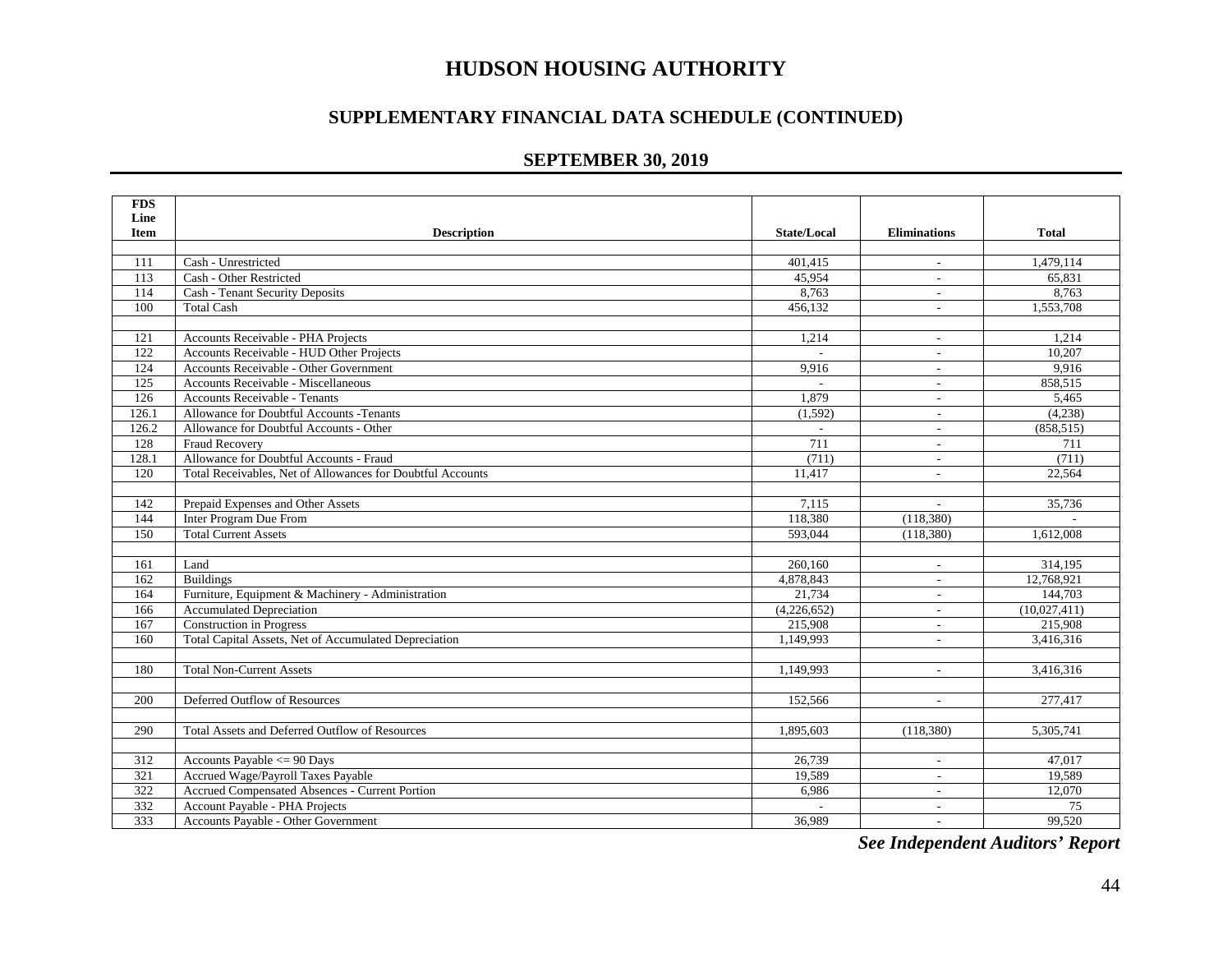# **SUPPLEMENTARY FINANCIAL DATA SCHEDULE (CONTINUED)**

# **SEPTEMBER 30, 2019**

| <b>FDS</b>       |                                                                      |                          |                             |              |
|------------------|----------------------------------------------------------------------|--------------------------|-----------------------------|--------------|
| Line             |                                                                      | State/Local              | <b>Eliminations</b>         | <b>Total</b> |
| Item             | <b>Description</b>                                                   |                          |                             |              |
| 341              | <b>Tenant Security Deposits</b>                                      | 8,763                    | $\overline{\phantom{a}}$    | 8,763        |
| 342              | <b>Unearned Revenue</b>                                              | 31,074                   | $\sim$                      | 31.610       |
| 345              | Other Current Liabilities                                            | 25,069                   | $\overline{\phantom{a}}$    | 103,664      |
| 346              | Accrued Liabilities - Other                                          | 19.266                   | $\mathbf{r}$                | 35,183       |
| 347              | Inter Program - Due To                                               |                          | (118, 380)                  |              |
| 310              | <b>Total Current Liabilities</b>                                     | 174,475                  | (118,380)                   | 357,491      |
|                  |                                                                      |                          |                             |              |
| 357              | Accrued Pension and OPEB Liabilities                                 | 1,236,526                | $\omega$                    | 2.251.623    |
| 350              | <b>Total Non-Current Liabilities</b>                                 | 1,236,526                | $\mathbf{r}$                | 2,251,623    |
|                  |                                                                      |                          |                             |              |
| 300              | <b>Total Liabilities</b>                                             | 1,411,001                | (118,380)                   | 2,609,114    |
|                  |                                                                      |                          |                             |              |
| 400              | Deferred Inflow of Resources                                         | 130,029                  | $\mathcal{L}_{\mathcal{A}}$ | 236,216      |
|                  |                                                                      |                          |                             |              |
| 508.4            | Net Investment in Capital Assets                                     | 1,149,993                | $\sim$                      | 3,416,316    |
| 511.4            | <b>Restricted Net Position</b>                                       |                          | $\sim$                      | 7.773        |
| 512.4            | <b>Unrestricted Net Position</b>                                     | (795, 420)               | ÷.                          | (963, 678)   |
| $\overline{513}$ | Total Equity - Net Assets / Position                                 | 354,573                  | $\overline{\phantom{a}}$    | 2,460,411    |
|                  |                                                                      |                          |                             |              |
| 600              | Total Liab., Def. Inflow of Res., and Equity - Net Assets / Position | 1,895,603                | (118, 380)                  | 5,305,741    |
|                  |                                                                      |                          |                             |              |
| 70300            | Net Tenant Rental Revenue                                            | 641,517                  | $\overline{\phantom{a}}$    | 1,056,911    |
| 70500            | <b>Total Tenant Revenue</b>                                          | 641,517                  | $\overline{\phantom{a}}$    | 1,056,911    |
|                  |                                                                      |                          |                             |              |
| 70600            | HUD PHA Operating Grants                                             |                          | $\overline{\phantom{a}}$    | 1,164,587    |
| 70610            | <b>Capital Grants</b>                                                | $\overline{\phantom{a}}$ | $\overline{\phantom{a}}$    | 24,931       |
| 70700            | <b>Total Fee Revenue</b>                                             | $\overline{\phantom{a}}$ | $\sim$                      | $\sim$       |
|                  |                                                                      |                          |                             |              |
| 70800            | Other Government Grants                                              | 391,789                  | $\overline{\phantom{a}}$    | 391,789      |
| 71100            | <b>Investment Income - Unrestricted</b>                              | 76                       | $\overline{\phantom{a}}$    | 111          |
| 71400            | Fraud Recovery                                                       | 500                      | $\overline{\phantom{a}}$    | 600          |
| 71500            | Other Revenue                                                        | 4,136                    | $\overline{\phantom{a}}$    | 132,697      |
| 70000            | <b>Total Revenue</b>                                                 | 1,038,018                | $\overline{a}$              | 2,771,626    |
|                  |                                                                      |                          |                             |              |
| 91100            | <b>Administrative Salaries</b>                                       | 110,203                  | $\overline{\phantom{a}}$    | 210,762      |
| 91200            | <b>Auditing Fees</b>                                                 | 3,600                    | $\overline{\phantom{a}}$    | 10,600       |
| 91500            | Employee Benefit contributions - Administrative                      | 60,587                   | $\sim$                      | 116,873      |
| 91700            | Legal Expense                                                        | 414                      | $\sim$                      | 3,639        |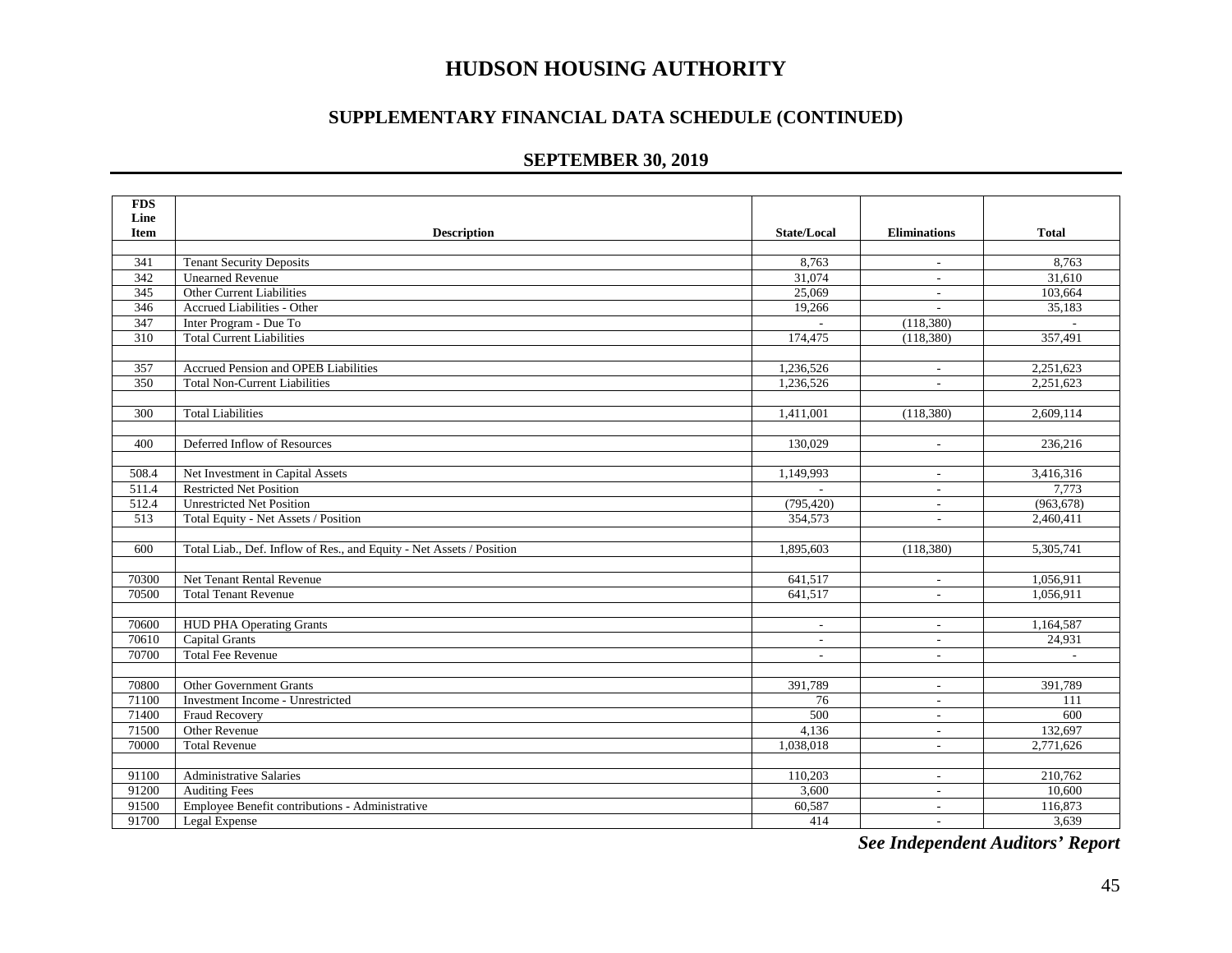# **SUPPLEMENTARY FINANCIAL DATA SCHEDULE (CONTINUED)**

# **SEPTEMBER 30, 2019**

| <b>FDS</b>     |                                                           |                    |                          |                          |
|----------------|-----------------------------------------------------------|--------------------|--------------------------|--------------------------|
| Line           |                                                           | <b>State/Local</b> | <b>Eliminations</b>      | <b>Total</b>             |
| Item           | <b>Description</b>                                        |                    |                          |                          |
| 91800          | Travel                                                    | 1,174              | $\sim$                   | 3,419                    |
| 91900          | Other                                                     | 31,127             | $\sim$                   | 75,638                   |
| 91000          | Total Operating - Administrative                          | 207,105            | $\blacksquare$           | 420,931                  |
|                |                                                           |                    |                          |                          |
| 92500          | <b>Total Tenant Services</b>                              | $\sim$             | $\overline{\phantom{a}}$ | $\overline{\phantom{a}}$ |
|                |                                                           |                    |                          |                          |
| 93100          | Water                                                     | 30,826             | $\overline{\phantom{a}}$ | 52,211                   |
| 93200          | Electricity                                               | 135,278            | $\overline{\phantom{a}}$ | 162,723                  |
| 93300          | Gas                                                       |                    | $\overline{\phantom{a}}$ | 31,531                   |
| 93000          | <b>Total Utilities</b>                                    | 166,104            | $\mathbf{r}$             | 246,465                  |
|                |                                                           |                    |                          |                          |
| 94100          | Ordinary Maintenance and Operations - Labor               | 89,371             | ÷.                       | 152,561                  |
| 94200          | Ordinary Maintenance and Operations - Materials and Other | 32,886             | $\sim$                   | 59,269                   |
| 94300          | Ordinary Maintenance and Operations Contracts             | 43,388             | $\sim$                   | 105,390                  |
| 94500          | Employee Benefit Contributions - Ordinary Maintenance     | 53,053             | $\sim$                   | 87,554                   |
| 94000          | <b>Total Maintenance</b>                                  | 218,698            | $\overline{a}$           | 404,774                  |
|                |                                                           |                    |                          |                          |
| 95000          | <b>Total Protective Services</b>                          | $\sim$             | $\overline{\phantom{a}}$ | $\blacksquare$           |
|                |                                                           |                    |                          |                          |
| 96110          | Property Insurance                                        | 15,021             | $\mathbf{r}$             | 29,840                   |
| 96120          | <b>Liability Insurance</b>                                | $\mathbf{r}$       | $\sim$                   | 7,054                    |
| 96130          | Workmen's Compensation                                    | 4,875              | $\overline{\phantom{a}}$ | 8,745                    |
| 96140          | All Other Insurance                                       | 3,042              | $\sim$                   | 5,946                    |
| 96100          | <b>Total insurance Premiums</b>                           | 22,938             | $\blacksquare$           | 51,585                   |
|                |                                                           |                    |                          |                          |
| 96200          | Other General Expenses                                    | 17,828             | $\sim$                   | 19,056                   |
| 96210          | <b>Compensated Absences</b>                               | 2,042              | L.                       | 3,706                    |
| 96300<br>96400 | Payments in Lieu of Taxes                                 | 1,850<br>286       | $\sim$                   | 40,539                   |
|                | <b>Bad debt - Tenant Rents</b>                            |                    | $\overline{\phantom{a}}$ | 1,987                    |
| 96000          | <b>Total Other General Expenses</b>                       | 22,006             | $\sim$                   | 65,288                   |
|                |                                                           |                    |                          | $\sim$                   |
| 96700          | Total Interest Expense and Amortization Cost              | $\sim$             | $\sim$                   |                          |
| 96900          | <b>Total Operating Expenses</b>                           | 636,851            | $\sim$                   | 1,189,043                |
|                |                                                           |                    |                          |                          |
| 97000          | Excess of Operating Revenue over Operating Expenses       | 401,167            | $\sim$                   | 1,582,583                |
|                |                                                           |                    |                          |                          |
| 97100          | <b>Extraordinary Maintenance</b>                          | 70,839             | $\sim$                   | 109,142                  |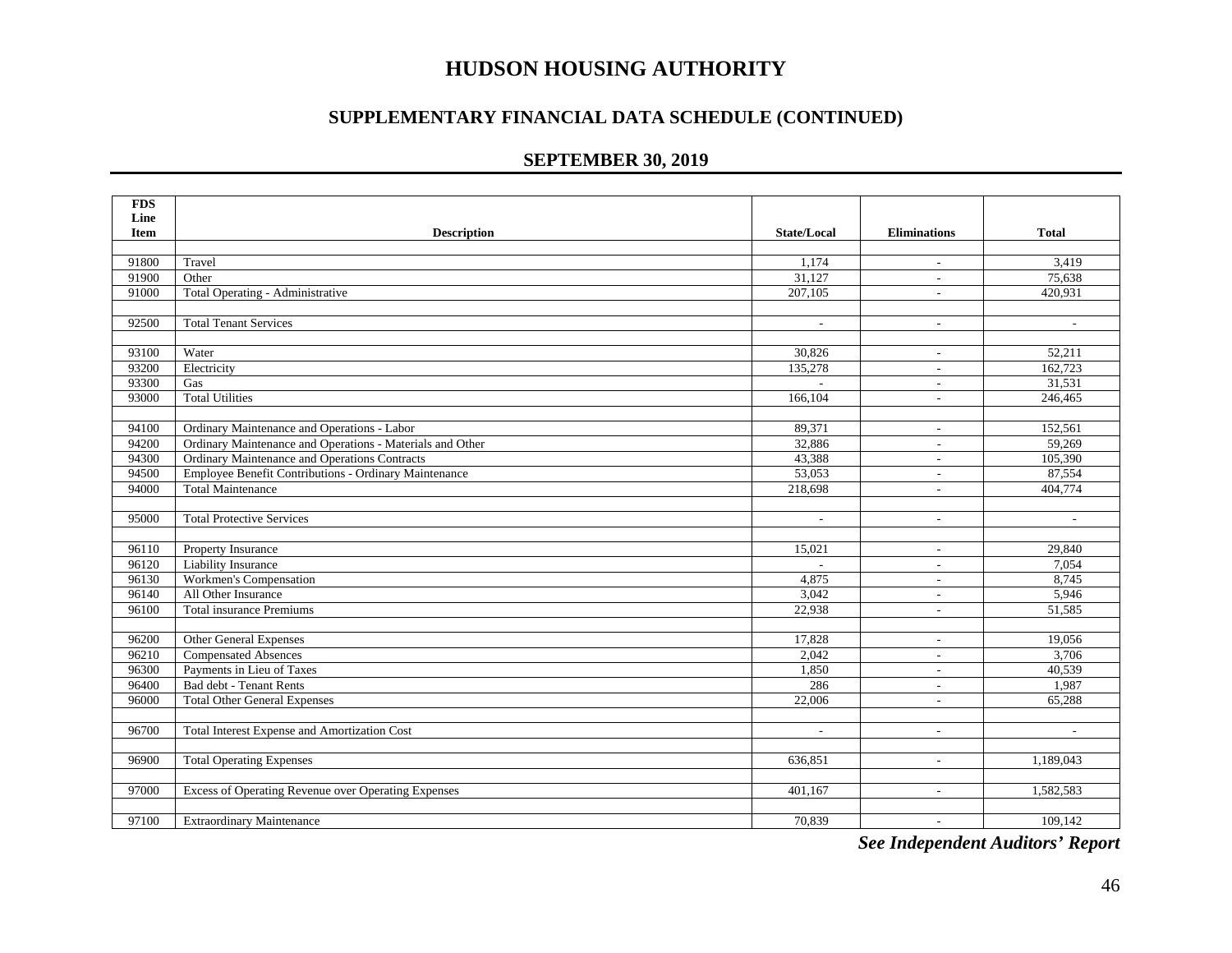# **SUPPLEMENTARY FINANCIAL DATA SCHEDULE (CONTINUED)**

# **SEPTEMBER 30, 2019**

| <b>FDS</b> |                                                                     |                          |                          |           |
|------------|---------------------------------------------------------------------|--------------------------|--------------------------|-----------|
| Line       |                                                                     |                          |                          |           |
| Item       | <b>Description</b>                                                  | <b>State/Local</b>       | <b>Eliminations</b>      | Total     |
|            |                                                                     |                          |                          |           |
| 97300      | Housing Assistance Payments                                         | 290,180                  | $\overline{\phantom{a}}$ | 1,139,611 |
| 97350      | HAP Portability-In                                                  |                          |                          | 119,329   |
| 97400      | Depreciation Expense                                                | 95,651                   |                          | 250,638   |
| 90000      | <b>Total Expenses</b>                                               | 1,093,521                |                          | 2,807,763 |
|            |                                                                     |                          |                          |           |
| 10100      | Total Other financing Sources (Uses)                                | $\overline{\phantom{a}}$ |                          |           |
|            |                                                                     |                          |                          |           |
| 10000      | Excess (Deficiency) of Total Revenue Over (Under) Total Expenses    | (55,503)                 |                          | (36, 137) |
|            |                                                                     |                          |                          |           |
| 11030      | <b>Beginning Equity</b>                                             | 410,076                  | $\overline{\phantom{a}}$ | 2,496,548 |
| 11040      | Prior Period Adjustments, Equity Transfers and Correction of Errors |                          |                          |           |
| 11170      | <b>Administrative Fee Equity</b>                                    |                          |                          | (117,580) |
| 11180      | Housing Assistance Payments Equity                                  | $\overline{\phantom{a}}$ | $\overline{\phantom{a}}$ | 7,773     |
| 11190      | Unit Months Available                                               | 2,328                    |                          | 4,272     |
| 11210      | Number of Unit Months Leased                                        | 2,328                    | $\overline{\phantom{0}}$ | 4,255     |
| 11620      | <b>Building Purchases</b>                                           |                          |                          | 24,931    |
| 11640      | Furniture & Equipment - Administrative Purchases                    |                          |                          | 31,593    |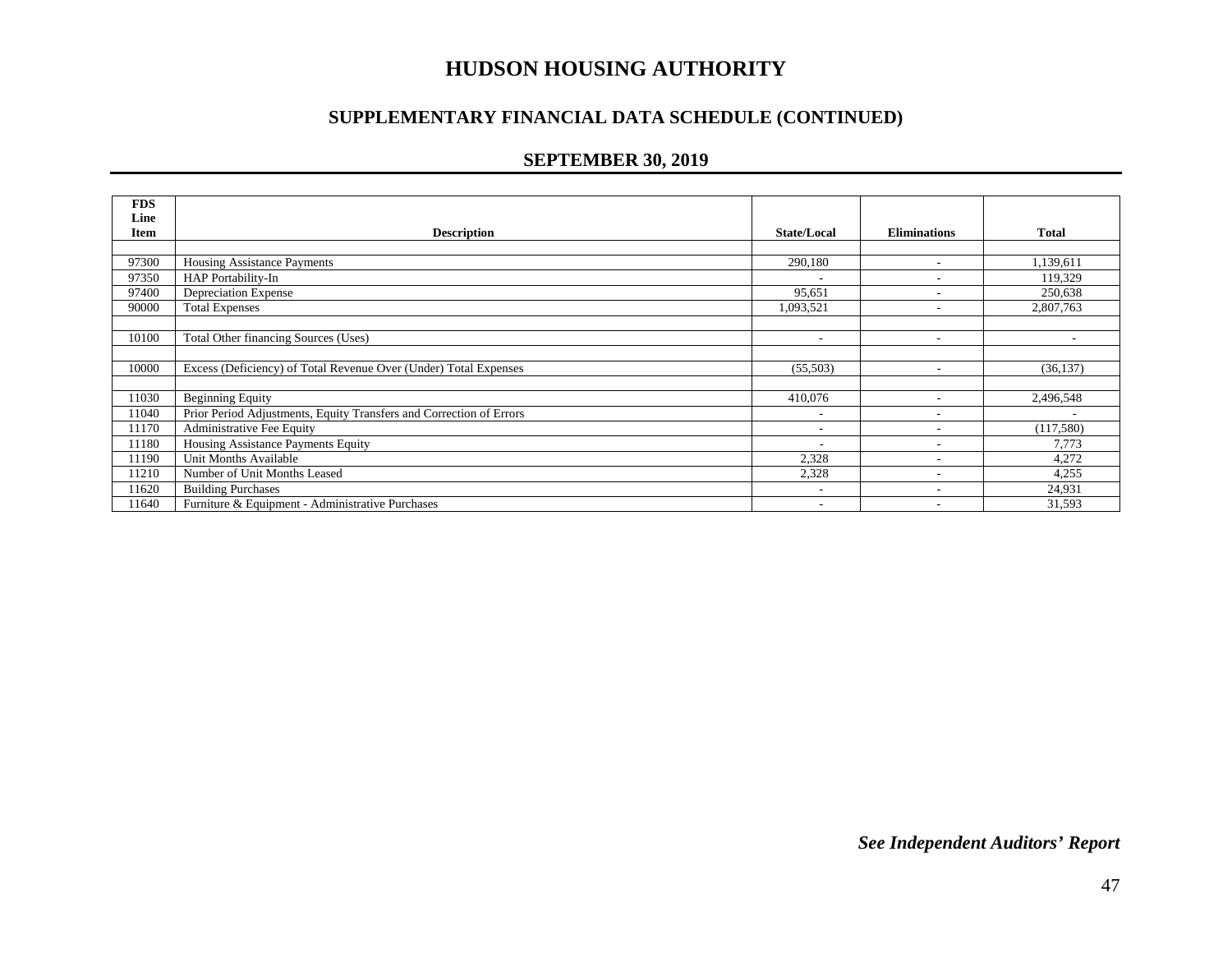# **STATEMENT OF ACTUAL MODERNIZATION COSTS**

## **FOR THE YEAR ENDED SEPTEMBER 30, 2019**

| Project:                                                 | MA01P091501-17 |         |
|----------------------------------------------------------|----------------|---------|
| Modernization Funds Approved                             | \$             | 109,366 |
| Modernization Funds Expended                             |                | 109,366 |
| Excess of Modernization Funds Approved                   |                |         |
| <b>Modernization Funds Advanced</b>                      | \$             | 109,366 |
| Modernization Funds Expended                             |                | 109,366 |
| <b>Excess of Modernization Funds Advanced</b>            |                |         |
| Based on our review of the completed projects:           |                |         |
| 1) All work in connection with the projects is complete. |                |         |

2) All liabilities have been incurred and discharged through payment.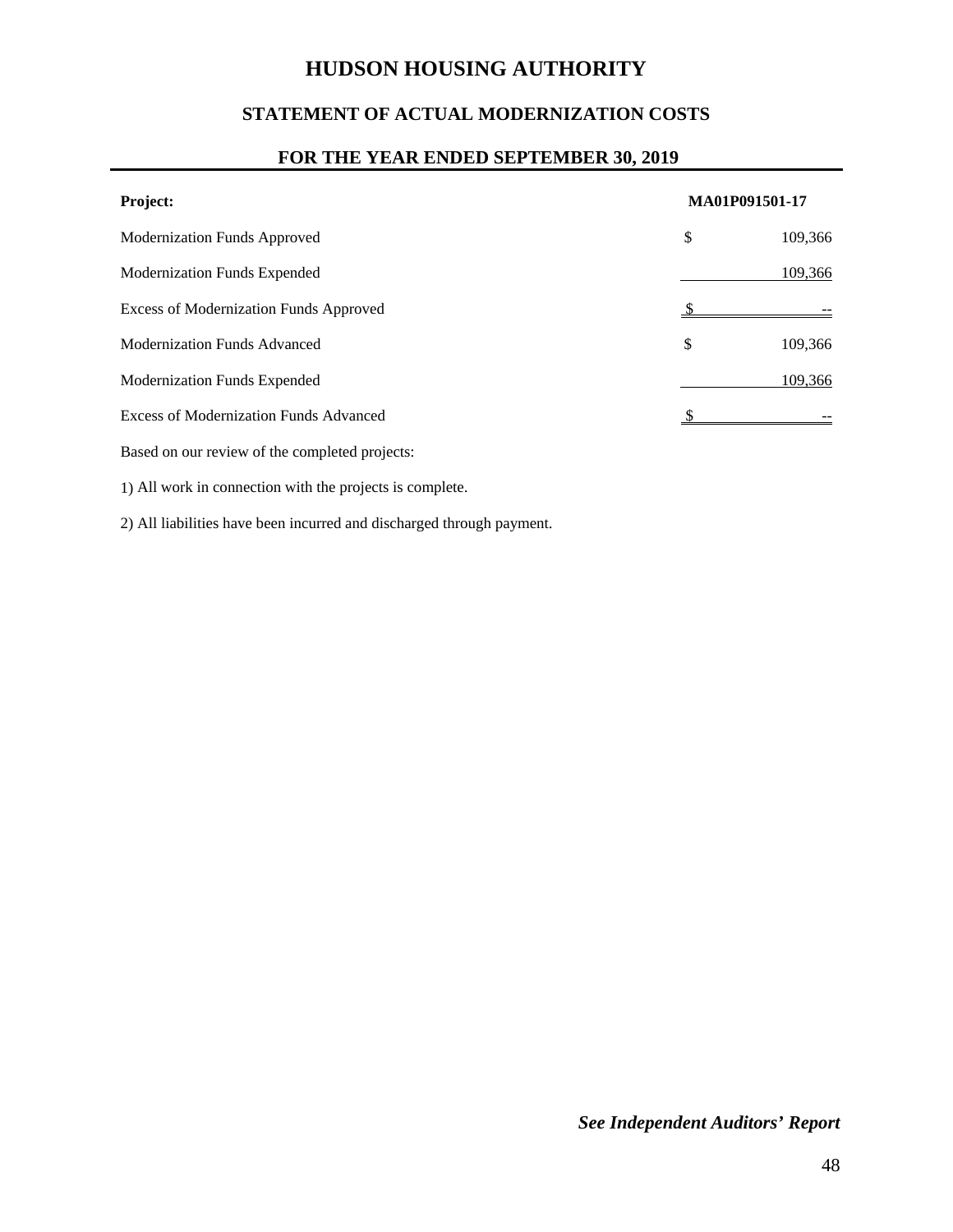### **SCHEDULE OF EXPENDITURES OF FEDERAL AWARDS**

## **FOR THE YEAR ENDED SEPTEMBER 30, 2019**

| Federal Grantor / Pass-Through Grantor / Program or Cluster Title | Federal<br><b>CFDA</b><br>Number | Pass-Through<br>Entity<br>Identifying<br>Number | Provided to<br>Sub-recipients |     | Total<br>Federal<br>Expenditures |
|-------------------------------------------------------------------|----------------------------------|-------------------------------------------------|-------------------------------|-----|----------------------------------|
| <b>Department of Housing &amp; Urban Development (HUD)</b>        |                                  |                                                 |                               |     |                                  |
| <b>Housing Voucher Cluster</b>                                    |                                  |                                                 |                               |     |                                  |
| Section 8 Housing Choice Vouchers                                 | 14.871                           | $\overline{\phantom{m}}$                        | $\qquad \qquad -$             | \$. | 924,242                          |
| <b>Total Housing Voucher Cluster</b>                              |                                  |                                                 | $- -$                         |     | 924,242                          |
| Public and Indian Housing                                         | 14.850                           | $- -$                                           | --                            |     | 238,417                          |
| Public Housing Capital Fund (CFP)                                 | 14.872                           | $- -$                                           | --                            |     | 26,859                           |
| <b>Total Department of Housing &amp; Urban Development</b>        |                                  |                                                 | $- -$                         |     | 1,189,518                        |
| <b>Total Expenditures of Federal Awards</b>                       |                                  |                                                 | $- -$                         | ĴЬ. | 1,189,518                        |

*See Notes to the Schedule of Expenditures of Federal Awards*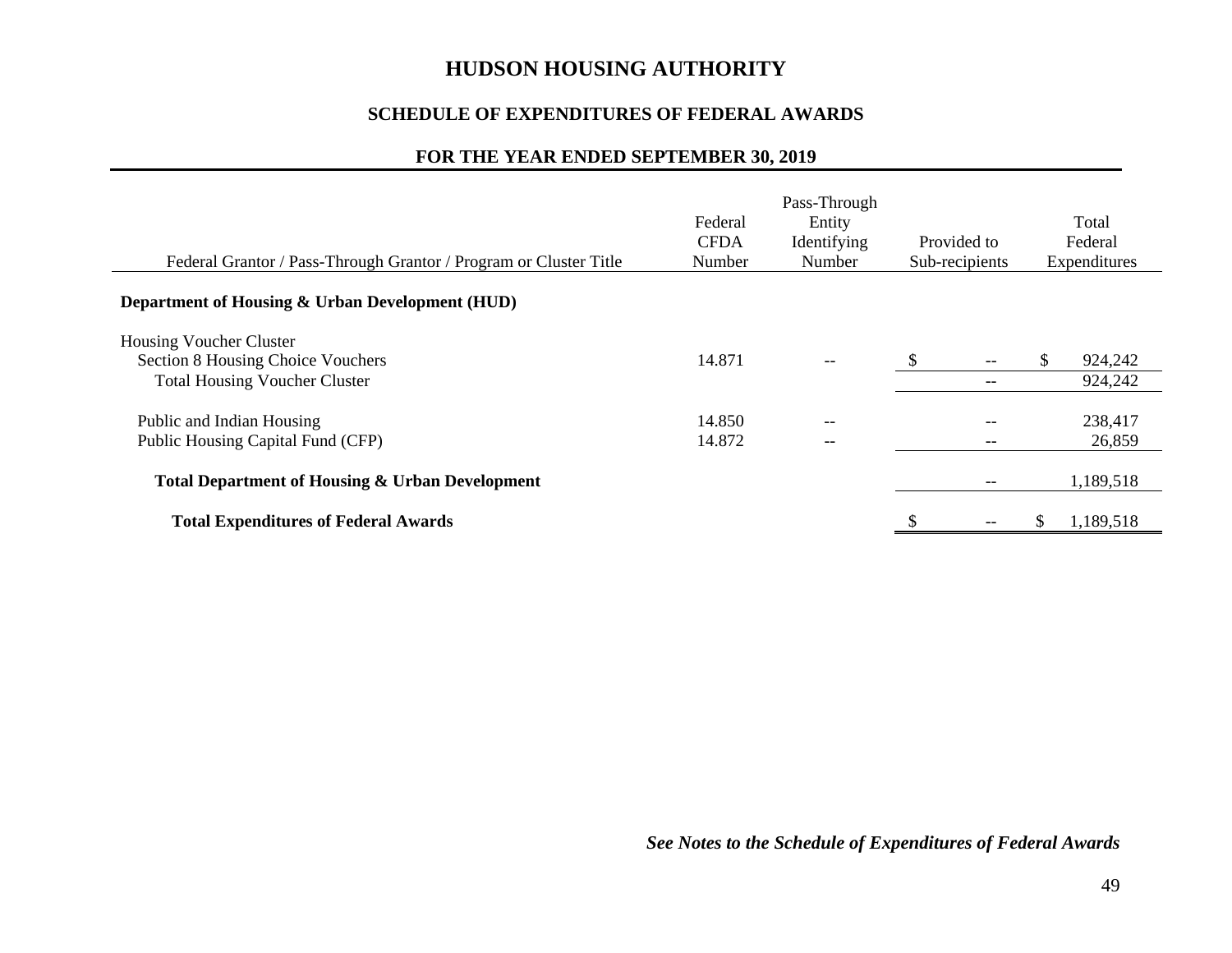### **NOTES TO SCHEDULE OF EXPENDITURES OF FEDERAL AWARDS**

#### **FOR THE YEAR ENDED SEPTEMBER 30, 2019**

#### **NOTE 1 – BASIS OF PRESENTATION**

The accompanying schedule of expenditures of federal awards (the schedule) includes the federal grant activity of Hudson Housing Authority, under programs of the federal government for the year ended September 30, 2019. The information in the schedule is presented in accordance with the requirements of Title 2 U.S. *Code of Federal Regulations* Part 200, *Uniform Administrative Requirement, Cost Principles, and Audit Requirements for Federal Awards* (Uniform Guidance). Because the schedule presents only a selected portion of the operations of Hudson Housing Authority, it is not intended to and does not present the financial position, changes in net position or cash flows of Hudson Housing Authority.

#### **NOTE 2 – SUMMARY OF SIGNIFICANT ACCOUNTING POLICIES**

Expenditures reported on the schedule are reported on the accrual basis of accounting. For cost-reimbursement awards, such expenditures are recognized following the cost principles contained in the Uniform Guidance, wherein certain types of expenditures are not allowable or are limited as to reimbursement. For performance-based awards, expenditures reported represent amounts earned.

#### **NOTE 3 – INDIRECT COST RATE**

The Hudson Housing Authority has elected not to use the 10% de minimis indirect cost rate allowed under the Uniform Guidance.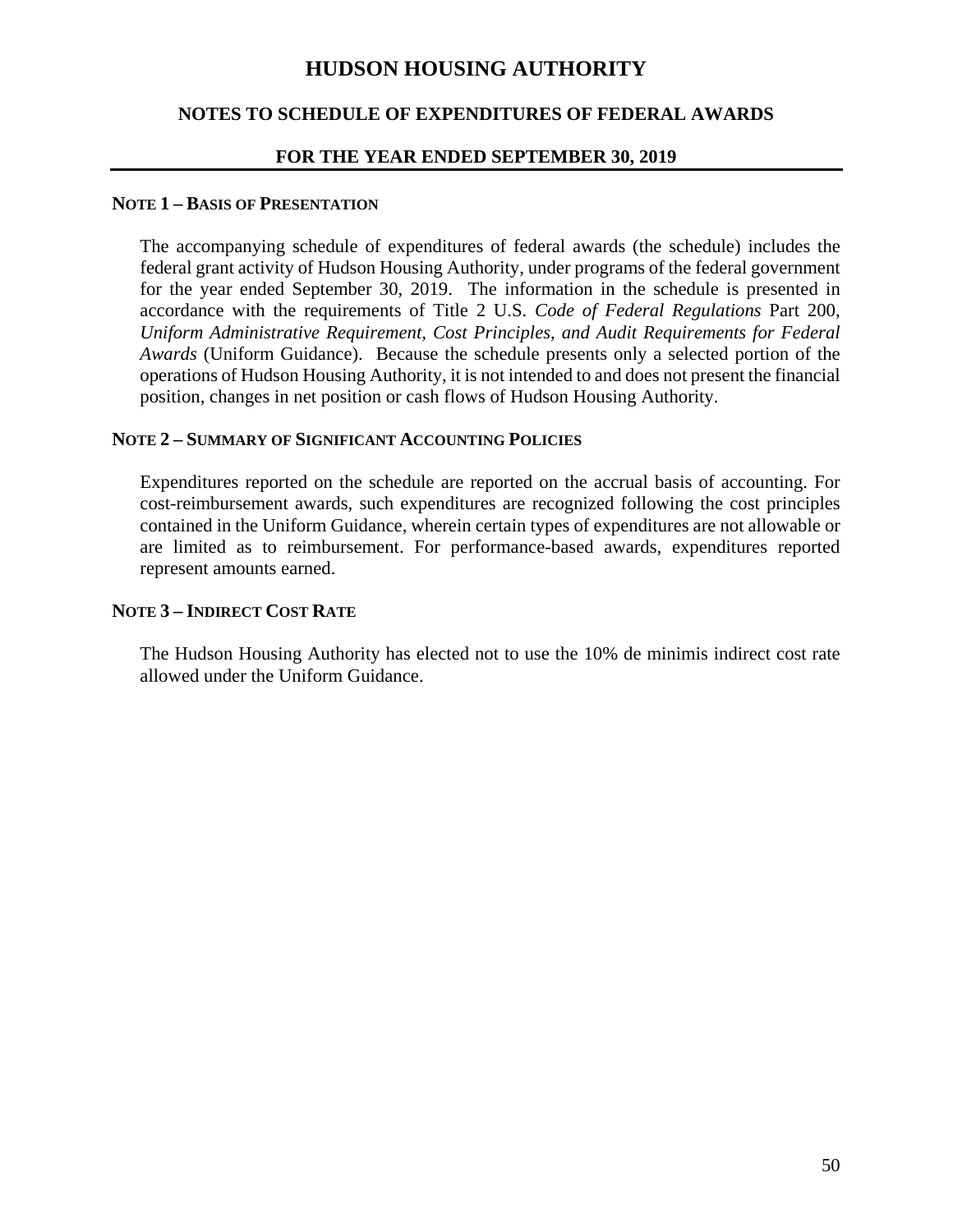

## **INDEPENDENT AUDITORS' REPORT ON INTERNAL CONTROL OVER FINANCIAL REPORTING AND ON COMPLIANCE AND OTHER MATTERS BASED ON AN AUDIT OF FINANCIAL STATEMENTS PERFORMED IN ACCORDANCE WITH** *GOVERNMENT AUDITING STANDARDS*

To The Board of Commissioners Hudson Housing Authority Hudson, Massachusetts

We have audited, in accordance with auditing standards generally accepted in the United States of America and the standards applicable to financial audits contained in *Government Auditing Standards* issued by the Comptroller General of the United States, the financial statements of the Hudson Housing Authority as of and for the year ended September 30, 2019, and the related notes to the financial statements, which collectively comprise the Hudson Housing Authority's basic financial statements, and have issued our report thereon dated October 1, 2020.

#### *Internal Control over Financial Reporting*

In planning and performing our audit of the financial statements, we considered Hudson Housing Authority's internal control over financial reporting (internal control) to determine the audit procedures that are appropriate in the circumstances for the purpose of expressing our opinions on the financial statements, but not for the purpose of expressing an opinion on the effectiveness of Hudson Housing Authority's internal control. Accordingly, we do not express an opinion on the effectiveness of Hudson Housing Authority's internal control.

A *deficiency in internal control* exists when the design or operation of a control does not allow management or employees, in the normal course of performing their assigned functions, to prevent, or detect and correct, misstatements on a timely basis. A *material weakness* is a deficiency, or a combination of deficiencies, in internal control, such that there is a reasonable possibility that a material misstatement of the entity's financial statements will not be prevented, or detected and corrected on a timely basis. A *significant deficiency* is a deficiency, or a combination of deficiencies, in internal control that is less severe than a material weakness, yet important enough to merit attention by those charged with governance.

Our consideration of internal control was for the limited purpose described in the first paragraph of this section and was not designed to identify all deficiencies in internal control that might be material weaknesses or, significant deficiencies. Given these limitations, during our audit we did not identify any deficiencies in internal control that we consider to be material weaknesses. However, material weaknesses may exist that have not been identified.



51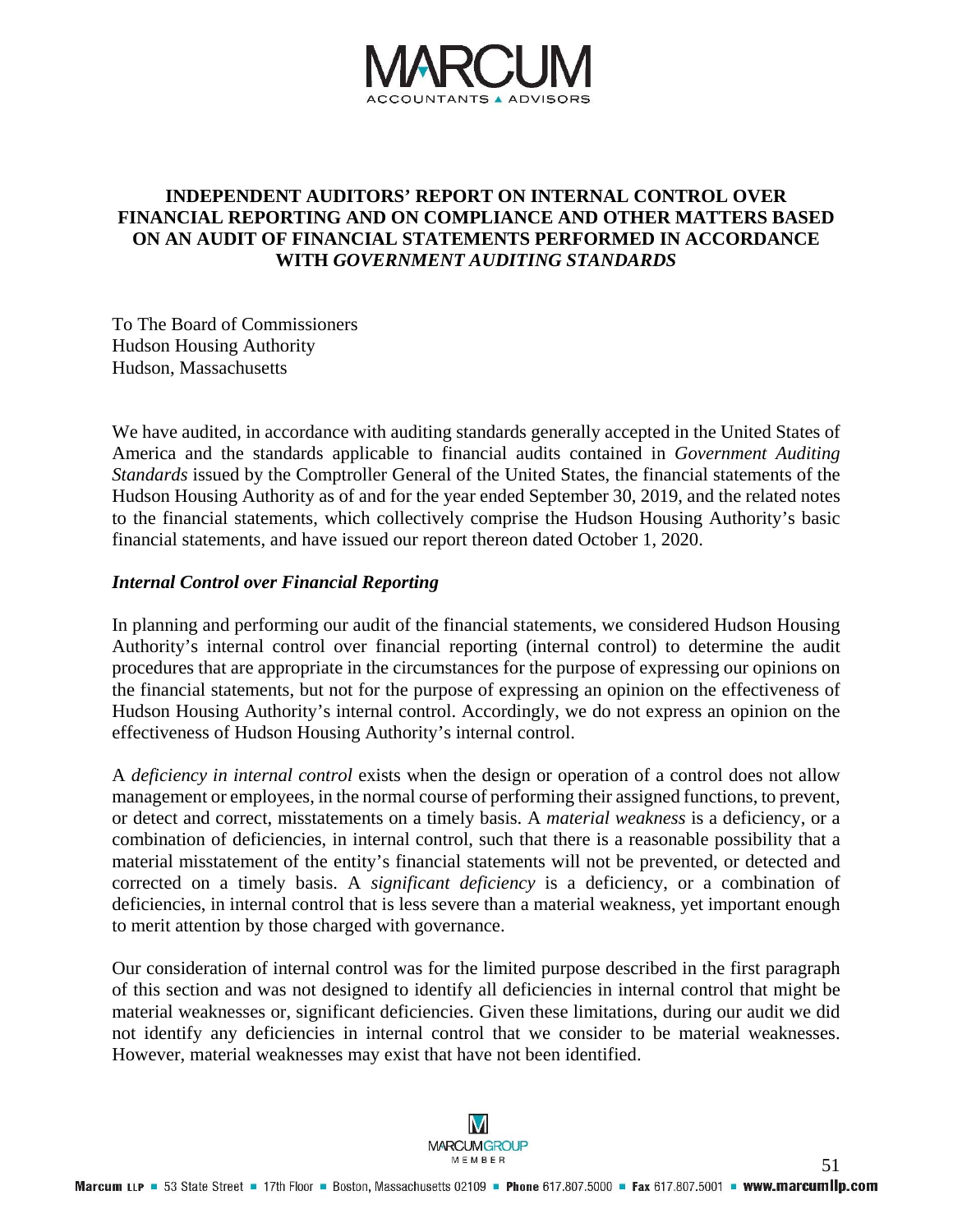### *Compliance and Other Matters*

As part of obtaining reasonable assurance about whether the Hudson Housing Authority's financial statements are free of material misstatement, we performed tests of its compliance with certain provisions of laws, regulations, contracts, and grant agreements, noncompliance with which could have a direct and material effect on the determination of financial statement amounts. However, providing an opinion on compliance with those provisions was not an objective of our audit, and accordingly, we do not express such an opinion. The results of our tests disclosed no instances of noncompliance or other matters that are required to be reported under *Government Auditing Standards*.

## *Purpose of this Report*

The purpose of this report is solely to describe the scope of our testing of internal control and compliance and the results of that testing, and not to provide an opinion on the effectiveness of the entity's internal control or on compliance. This report is an integral part of an audit performed in accordance with *Government Auditing Standards* in considering the entity's internal control and compliance. Accordingly, this communication is not suitable for any other purpose.

Marcum LLP

Boston, Massachusetts October 1, 2020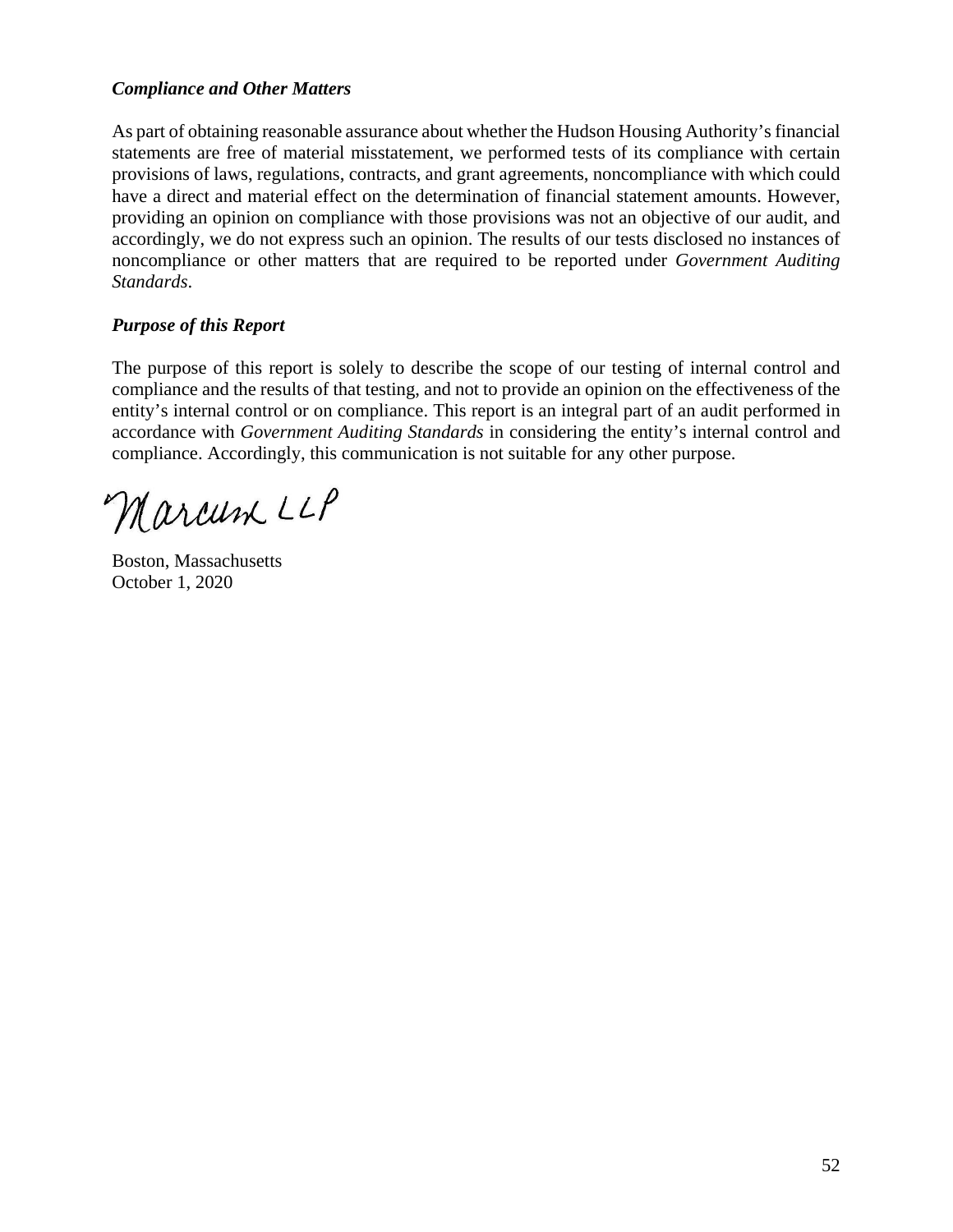

### **INDEPENDENT AUDITORS' REPORT ON COMPLIANCE FOR EACH MAJOR FEDERAL PROGRAM AND REPORT ON INTERNAL CONTROL OVER COMPLIANCE IN ACCORDANCE WITH THE UNIFORM GUIDANCE**

To The Board of Commissioners Hudson Housing Authority Hudson, Massachusetts

### *Report on Compliance for Each Major Federal Program*

We have audited the Hudson Housing Authority's compliance with the types of compliance requirements described in the *OMB Compliance Supplement* that could have a direct and material effect on the Hudson Housing Authority's major federal program for the year ended September 30, 2019. The Hudson Housing Authority's major federal program is identified in the summary of auditors' results section of the accompanying schedule of findings and questioned costs.

#### *Management's Responsibility*

Management is responsible for compliance with federal statutes, regulations, and the terms and conditions of its federal awards applicable to its federal program.

#### *Auditors' Responsibility*

Our responsibility is to express an opinion on compliance for the Hudson Housing Authority's major federal program based on our audit of the types of compliance requirements referred to above. We conducted our audit of compliance in accordance with auditing standards generally accepted in the United States of America; the standards applicable to financial audits contained in *Government Auditing Standards*, issued by the Comptroller General of the United States; and the audit requirements of Title 2 *U.S. Code of Federal Regulations* Part 200, *Uniform Administrative Requirements, Cost Principles, and Audit Requirements for Federal Awards* (Uniform Guidance). Those standards and the Uniform Guidance require that we plan and perform the audit to obtain reasonable assurance about whether noncompliance with the types of compliance requirements referred to above that could have a direct and material effect on a major federal program occurred. An audit includes examining, on a test basis, evidence about the Hudson Housing Authority's compliance with those requirements and performing such other procedures as we considered necessary in the circumstances.

We believe that our audit provides a reasonable basis for our opinion on compliance for its major federal program. However, our audit does not provide a legal determination of the Hudson Housing Authority's compliance.



53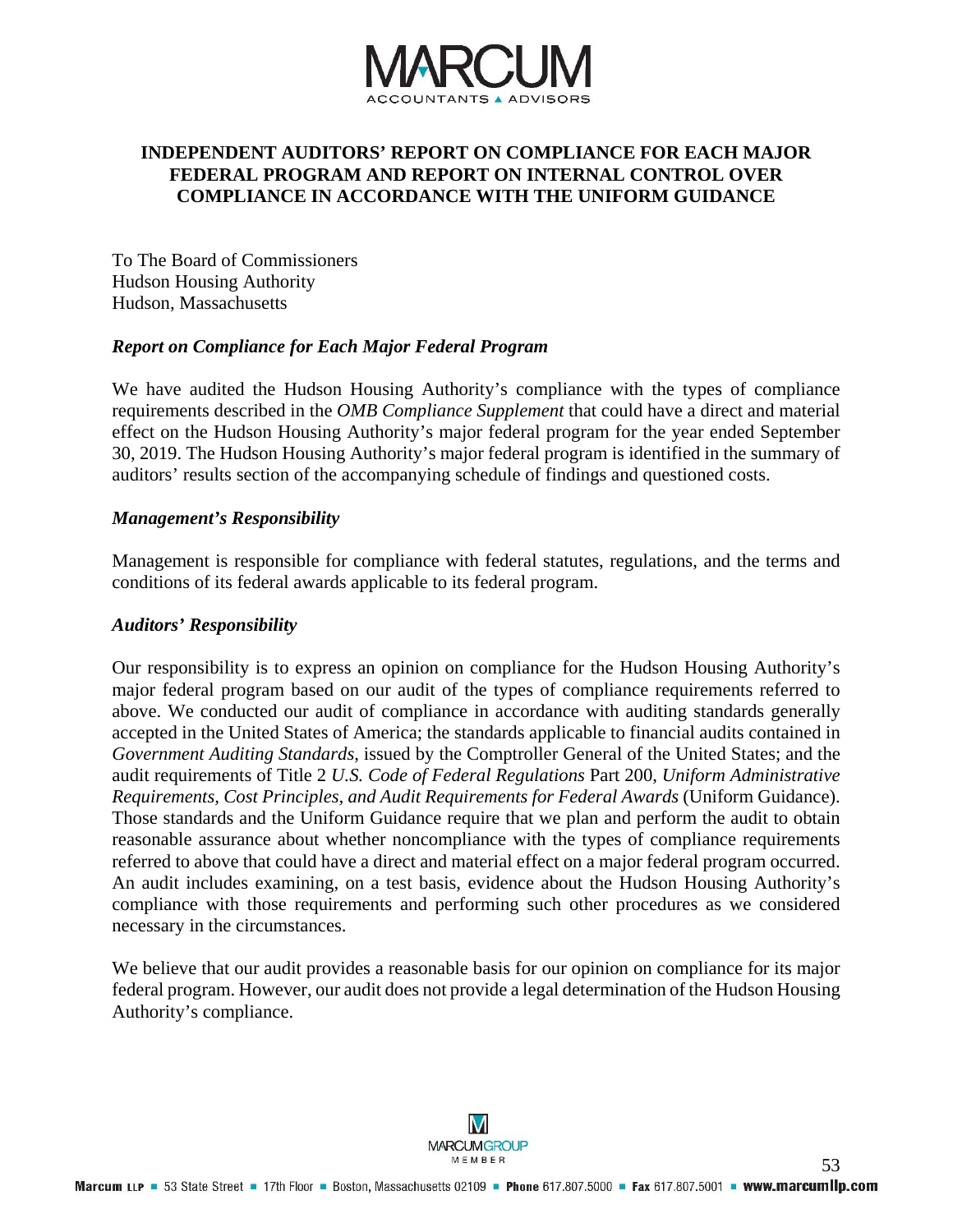### *Opinion on Each Major Federal Program*

In our opinion, the Hudson Housing Authority complied, in all material respects, with the types of compliance requirements referred to above that could have a direct and material effect on its major federal program for the year ended September 30, 2019.

### *Report on Internal Control over Compliance*

Management of the Hudson Housing Authority is responsible for establishing and maintaining effective internal control over compliance with the types of compliance requirements referred to above. In planning and performing our audit of compliance, we considered the Hudson Housing Authority's internal control over compliance with the types of requirements that could have a direct and material effect on its major federal program as a basis for designing auditing procedures that are appropriate in the circumstances for the purpose of expressing an opinion on compliance for its major federal program and to test and report on internal control over compliance in accordance with the Uniform Guidance, but not for the purpose of expressing an opinion on the effectiveness of internal control over compliance. Accordingly, we do not express an opinion on the effectiveness of the Hudson Housing Authority's internal control over compliance.

A *deficiency in internal control over compliance* exists when the design or operation of a control over compliance does not allow management or employees, in the normal course of performing their assigned functions, to prevent, or detect and correct noncompliance with a type of compliance requirement of a federal program on a timely basis. A *material weakness in internal control over compliance* is a deficiency, or combination of deficiencies in internal control over compliance, such that there is a reasonable possibility that material noncompliance with a type of compliance requirement of a federal program will not be prevented, or detected and corrected on a timely basis. A *significant deficiency in internal control over compliance* is a deficiency, or a combination of deficiencies, in internal control over compliance with a type of compliance requirement of a federal program that is less severe than a material weakness in internal control over compliance, yet important enough to merit attention by those charged with governance.

Our consideration of internal control over compliance was for the limited purpose described in the first paragraph of this section and was not designed to identify all deficiencies in internal control over compliance that might be material weaknesses or significant deficiencies. We did not identify any deficiencies in internal control over compliance that we consider to be material weaknesses. However, material weaknesses may exist that have not been identified.

The purpose of this report on internal control over compliance is solely to describe the scope of our testing of internal control over compliance and the results of that testing based on the requirements of the Uniform Guidance. Accordingly, this report is not suitable for any other purpose.

Marcum LLP

Boston, Massachusetts October 1, 2020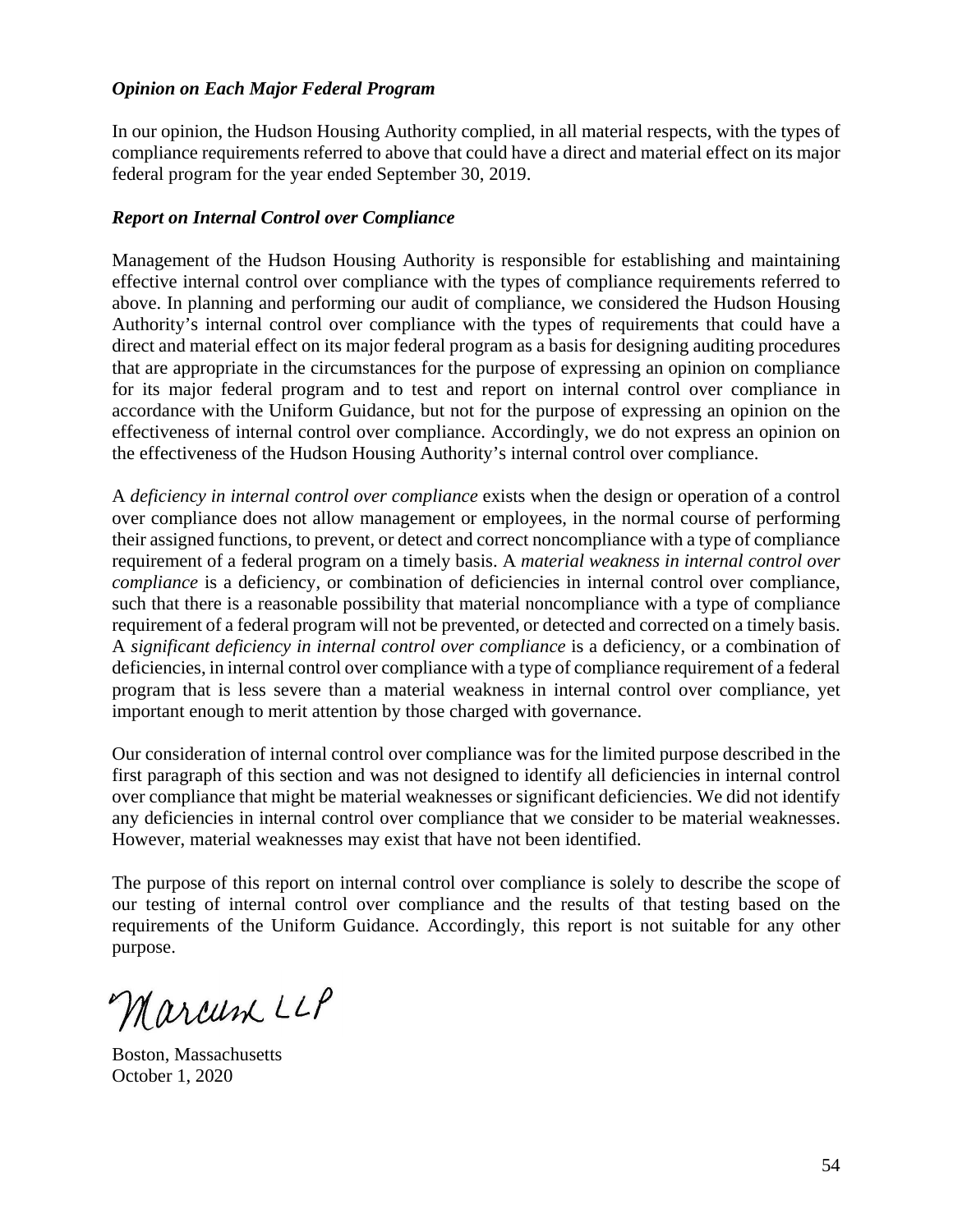# **SCHEDULE OF FINDINGS AND QUESTIONED COSTS**

### **FOR THE YEAR ENDED SEPTEMBER 30, 2019**

#### **SECTION I - SUMMARY OF AUDITORS' RESULTS**

#### *FINANCIAL STATEMENTS*

Type of auditors' report issued on whether the financial statements audited were prepared in accordance with GAAP: *Unmodified Opinion*

Internal control over financial reporting:

| CFDA#                                                                                                                              | <b>Name of Federal Program or Cluster</b> |                                    |                          |
|------------------------------------------------------------------------------------------------------------------------------------|-------------------------------------------|------------------------------------|--------------------------|
| Identification of the major federal program:                                                                                       |                                           |                                    |                          |
| Any audit findings disclosed that are required to be<br>reported in accordance with 2 CFR 200.516(a)?                              |                                           | $Yes$ X No                         |                          |
| Type of auditors' report issued on compliance<br>for the major federal program:                                                    |                                           | <b>Unmodified Opinion</b>          |                          |
| Internal control over the major federal program:<br>• Material weakness(es) identified?<br>Significant deficiency(ies) identified? |                                           | $\frac{X}{Y}$ Yes $\frac{X}{Y}$ No | $Yes$ $X$ None Reported  |
| FEDERAL A WARDS                                                                                                                    |                                           |                                    |                          |
| Noncompliance material to financial statements noted?                                                                              |                                           | $Yes$ X No                         |                          |
| • Material weakness(es) identified?<br>Significant deficiency (ies) identified?                                                    |                                           | $Yes \; X$ No                      | $Yes \; X$ None Reported |
|                                                                                                                                    |                                           |                                    |                          |

| 14.871 | <b>Housing Voucher Cluster</b>                                                     |
|--------|------------------------------------------------------------------------------------|
|        | Dollar threshold used to distinguish between Type A and Type B programs: \$750,000 |

Auditee qualified as low-risk auditee? X Yes No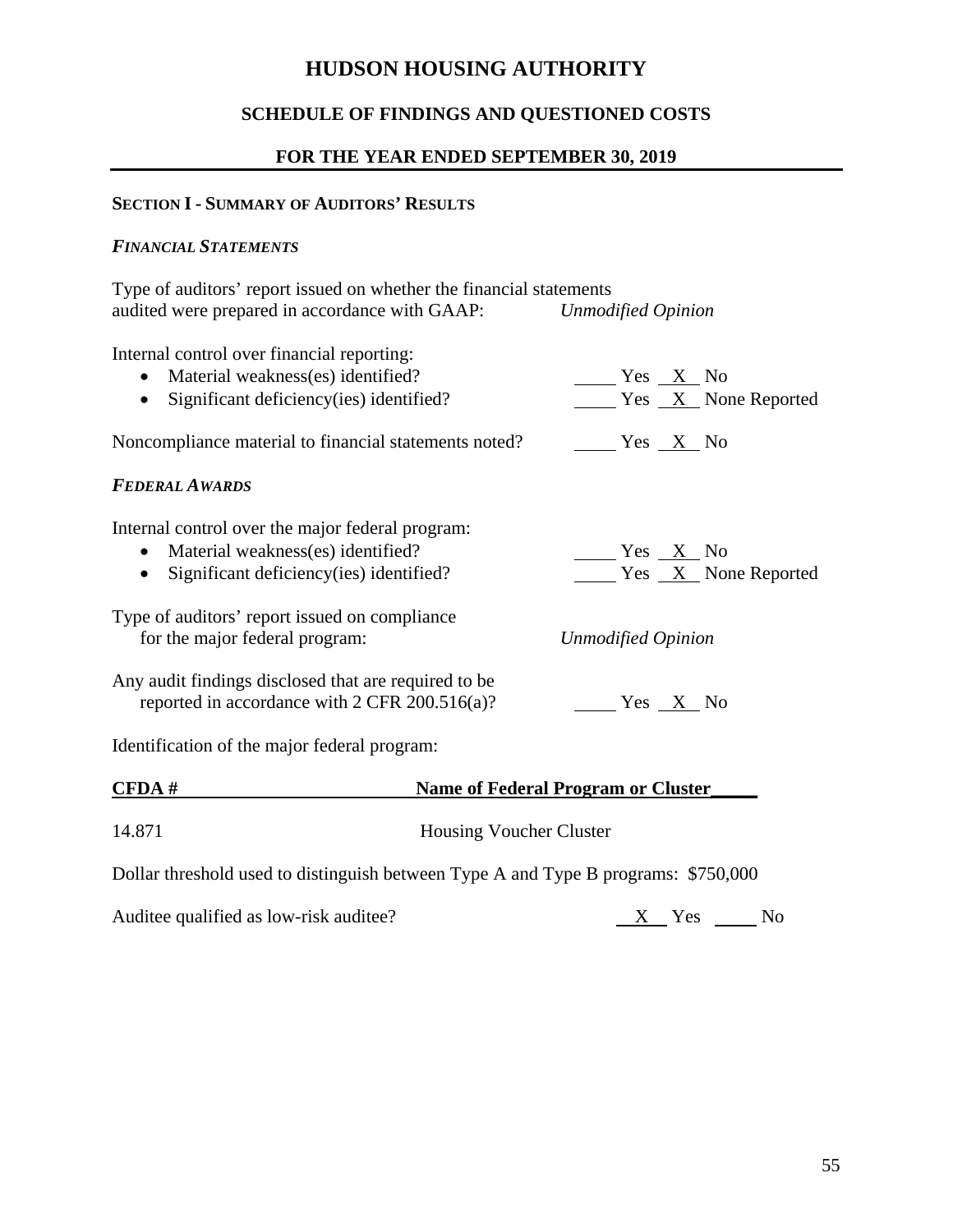## **SCHEDULE OF FINDINGS AND QUESTIONED COSTS**

#### **FOR THE YEAR ENDED SEPTEMBER 30, 2019**

#### **SECTION II - FINANCIAL STATEMENTS FINDINGS**

No matters were reported.

#### **SECTION III - FEDERAL AWARD FINDINGS AND QUESTIONED COSTS**

No matters were reported.

#### **SECTION IV – SUMMARY SCHEDULE OF PRIOR AUDIT FINDINGS**

#### *Finding 2018-001 – Reporting – Performance Reporting: SEMAP Certification*

#### **CONDITION**

As part of our audit, we examined the supporting documentation for the Authority's SEMAP assessment. As a result of our procedures, we identified that the Authority did not adequately document the related universes, samples, and sample methodology for the following indicators: Reasonable Rent (Indicator 2) and HQS Quality Control Inspections (Indicator 5).

STATUS - CORRECTED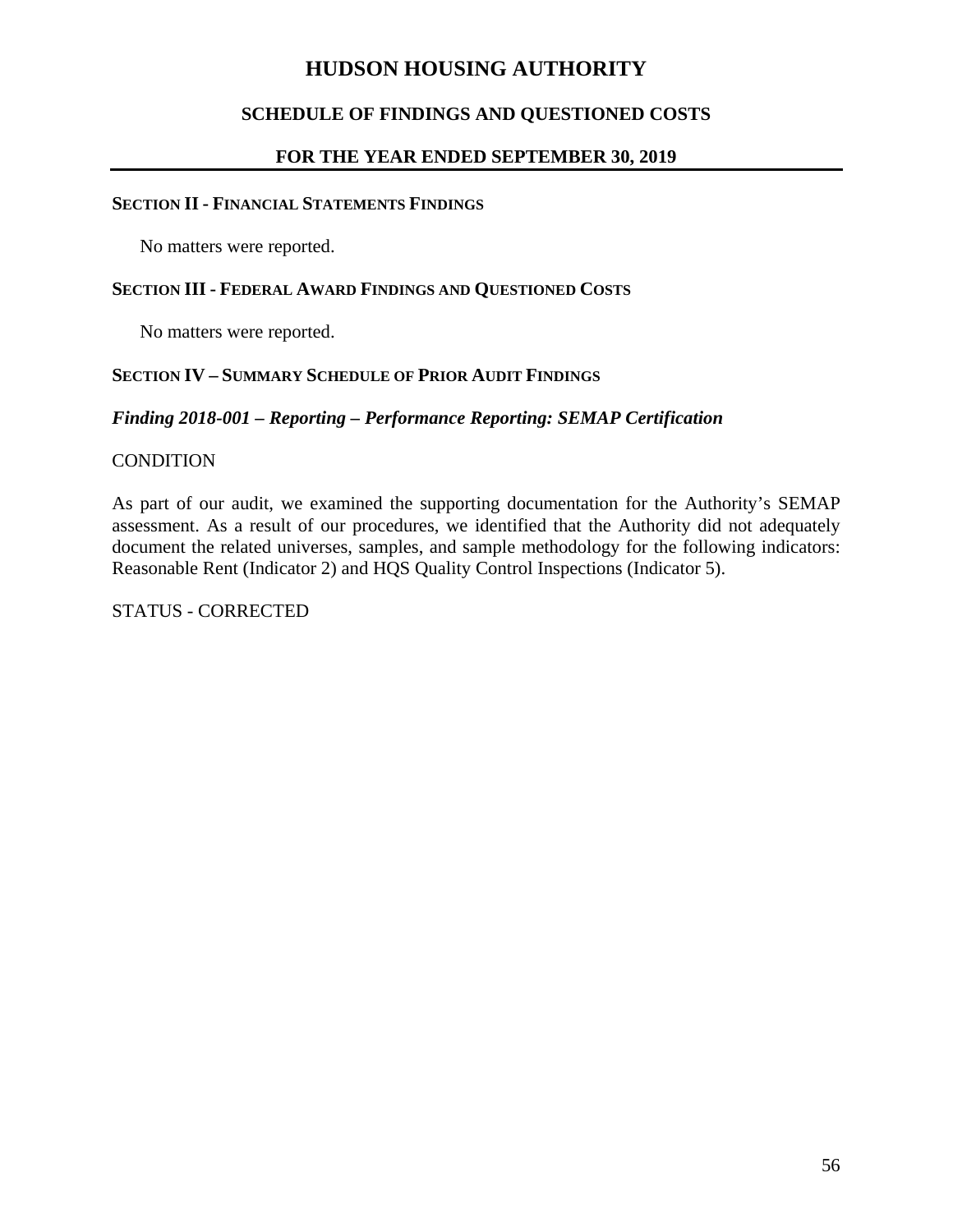

## **INDEPENDENT ACCOUNTANTS' REPORT ON APPLYING AGREED-UPON PROCEDURES**

To The Board of Commissioners Hudson Housing Authority Hudson, Massachusetts

We have performed the procedure described in the second paragraph of this report, which was agreed to by the Hudson Housing Authority (the Authority) and the U.S. Department of Housing and Urban Development, Real Estate Assessment Center (REAC), on whether the electronic submission of certain information agrees with related hard copy documents included within the audit reporting package. The Authority is responsible for the accuracy and completeness of the electronic submission. The sufficiency of the procedure is solely the responsibility of the Authority and REAC. Consequently, we make no representation regarding the sufficiency of the procedure described below either for the purpose for which this report has been requested or for any other purpose.

We compared the electronic submission of the items listed in the chart below under the "UFRS Rule Information" column with the corresponding printed documents listed in the chart under the "Hard Copy Documents" column. The associated findings from the performance of our agreedupon procedure indicate agreement or non-agreement of electronically submitted information and hard copy documents as shown in the chart below.

| <b>PROCEDURE</b> | <b>UFRS RULE INFORMATION</b>             | <b>HARD COPY DOCUMENTS</b>           | <b>FINDINGS</b> |
|------------------|------------------------------------------|--------------------------------------|-----------------|
|                  | Balance Sheet and Revenue and Expense    | Financial Data Schedule, all         |                 |
|                  | (data line items 111 to 13901)           | <b>CFDAs</b>                         | Agrees          |
|                  |                                          | Footnotes to audited basic financial |                 |
| 2                | Footnotes (data element G5000-010)       | statements                           | Agrees          |
|                  | Type of opinion on FDS (data element     | Auditor's supplemental report on     |                 |
| 3                | G3100-040)                               | <b>FDS</b>                           | Agrees          |
|                  | Audit findings narrative (data element   | Schedule of Findings and             |                 |
| $\overline{4}$   | G5200-010)                               | Questioned costs                     | Agrees          |
|                  | General information (data element series |                                      |                 |
| 5                | G2000, G2100, G2200, G9000, G9100)       | <b>OMB</b> Data Collection Form      | Agrees          |
|                  |                                          |                                      |                 |



57